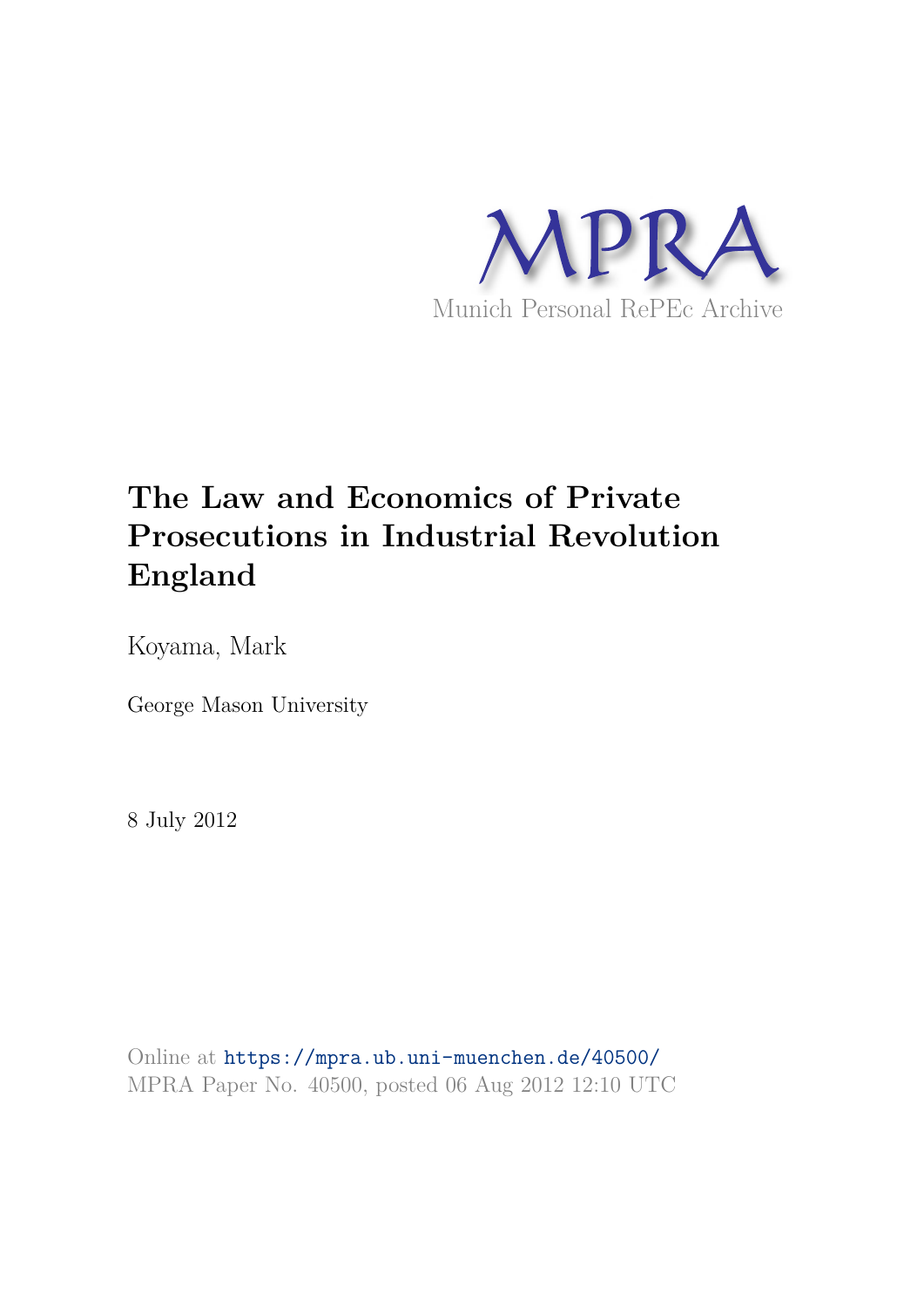# The Law & Economics of Private Prosecutions in Industrial Revolution England

# Mark Koyama<sup>∗</sup>

# Abstract

Can the market provide law enforcement? This paper addresses this question by examining an historical case-study: the system of private prosecutions that prevailed in England prior to the introduction of the police. Using a model of the market for crime, I examine why this system came under strain during the Industrial Revolution, and how private associations were able to emerge to internalize the externalities that caused the private system to generate too little deterrence. The model and historical evidence suggest that these private order institutions were partially successful in meliorating the problem of crime in a period when Public Choice considerations precluded the introduction of a professional police force.

Key words: Economics of Crime, Private Prosecutions, Club Goods, Deterrence, Free-Riding

#### JEL classification: K14, N43

<sup>∗</sup>Center for the Study of Public Choice, George Mason University and the Mercatus Center. mkoyama2@gmu.edu. I am grateful to archivists in Sheffield, Doncaster, York, and London for their assistance.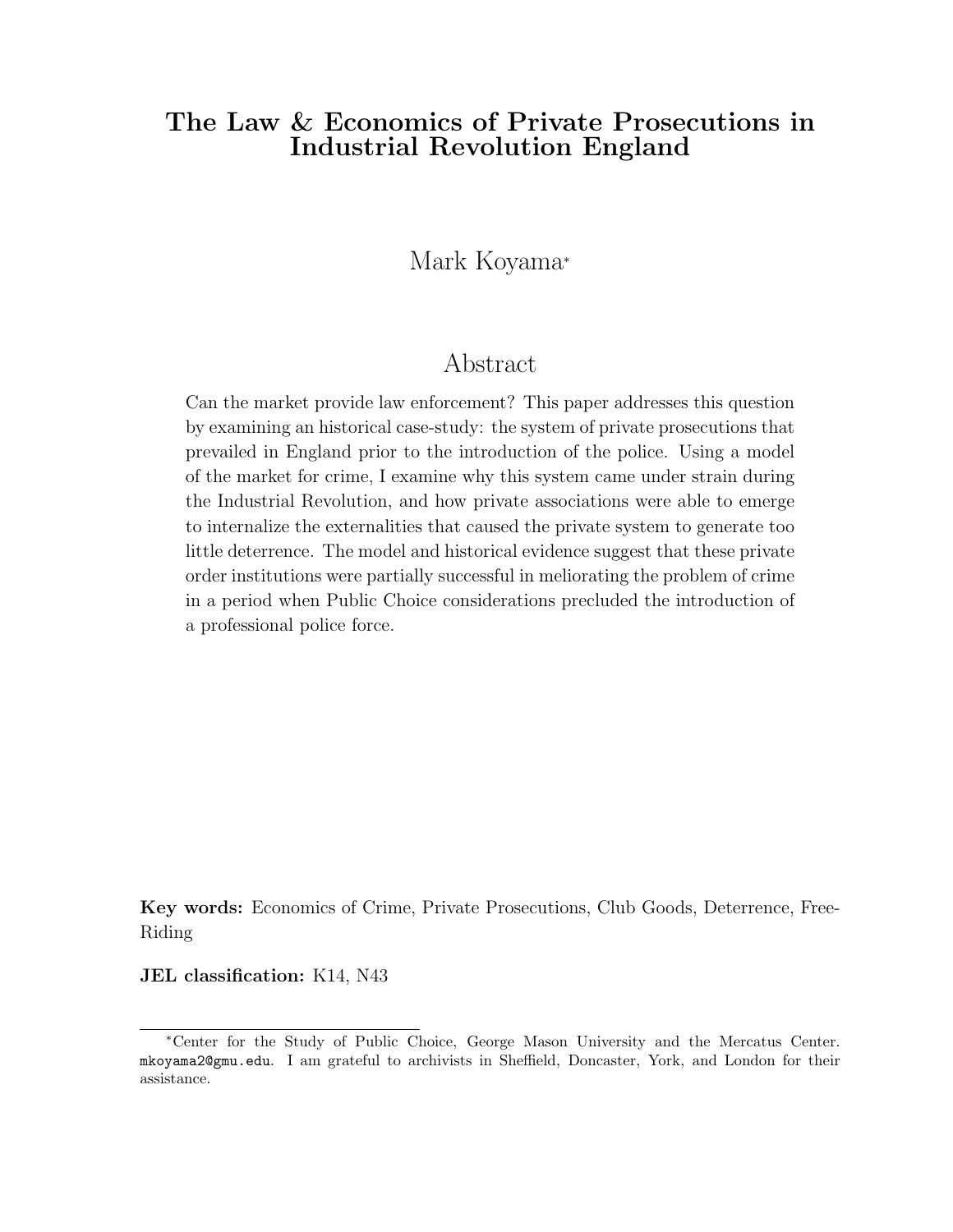# 1 Introduction: The Private Provision of Public Goods

The provision of law enforcement is traditionally held to be a public good that has to be provided by the state (see for a recent statement Polinsky and Shavell, 2007). But this view has been challenged by research demonstrating that the private provision of policing is both theoretically possible and empirically feasible (Becker, 1974; Landes and Posner, 1975; Friedman, 1979, 1984). A number of issues, nonetheless, remain unresolved. In particular, while it is established that private law enforcement institutions can function well in small-scale and close-knit communities, it is not clear whether they are *scaleable*, that is, capable of generating an effective level of deterrence in larger societies.

In this paper, I examine an historical case study: England during the Industrial Revolution (1750-1850) to shed light on this question. By using a model of crime and law enforcement in conjunction with historical evidence, I argue the scaleability problem did cause the pre-modern private system of prosecutions that operated in England before the Industrial Revolution to breakdown. However, there was no publicly-funded, professional, police force in London until 1828 and parts of the country remained unpoliced until 1856. Using a combination of theory and archival evidence, I show that a privateorder institutional response was able to respond to the break down in law and order, and to ameliorate the problem of crime in the period prior to the introduction of the police. Clubs, known as associations for the prosecution of felons, subsidized prosecutions for their members and increased the overall level of deterrence.

The example of private law enforcement in eighteenth and nineteenth century England is highly significant because, while most other examples of private law enforcement are based on small-scale societies, which arguably do little to inform our understanding of how such institutions would function if scaled up, England in the late eighteenth century was a large, rapidly urbanizing economy, experiencing the onset of sustained economic growth. The example of how England fared without a police force until 1856 illustrates both the inefficiencies associated with a private system of law enforcement and the ability of private individuals to come up with institutional responses to these inefficiencies.

Economists in the Pigovian tradition identified instances of justified government provision by identifying possible market failures (Pigou, 1952). This provided a clear rationale for the growth of government in the nineteenth and twentieth centuries: the rise of the state could be straightforwardly interpreted as representing the correction of longstanding market failures. Indeed, the fact that the government had taken over a particular industry that had previously been in public hands was used *ex post* to infer that there must indeed be a market failure present.<sup>1</sup>

<sup>&</sup>lt;sup>1</sup>Classic papers in this tradition like Samuelson (1954) argued that private provision of a pure public good like a lighthouse was impossible.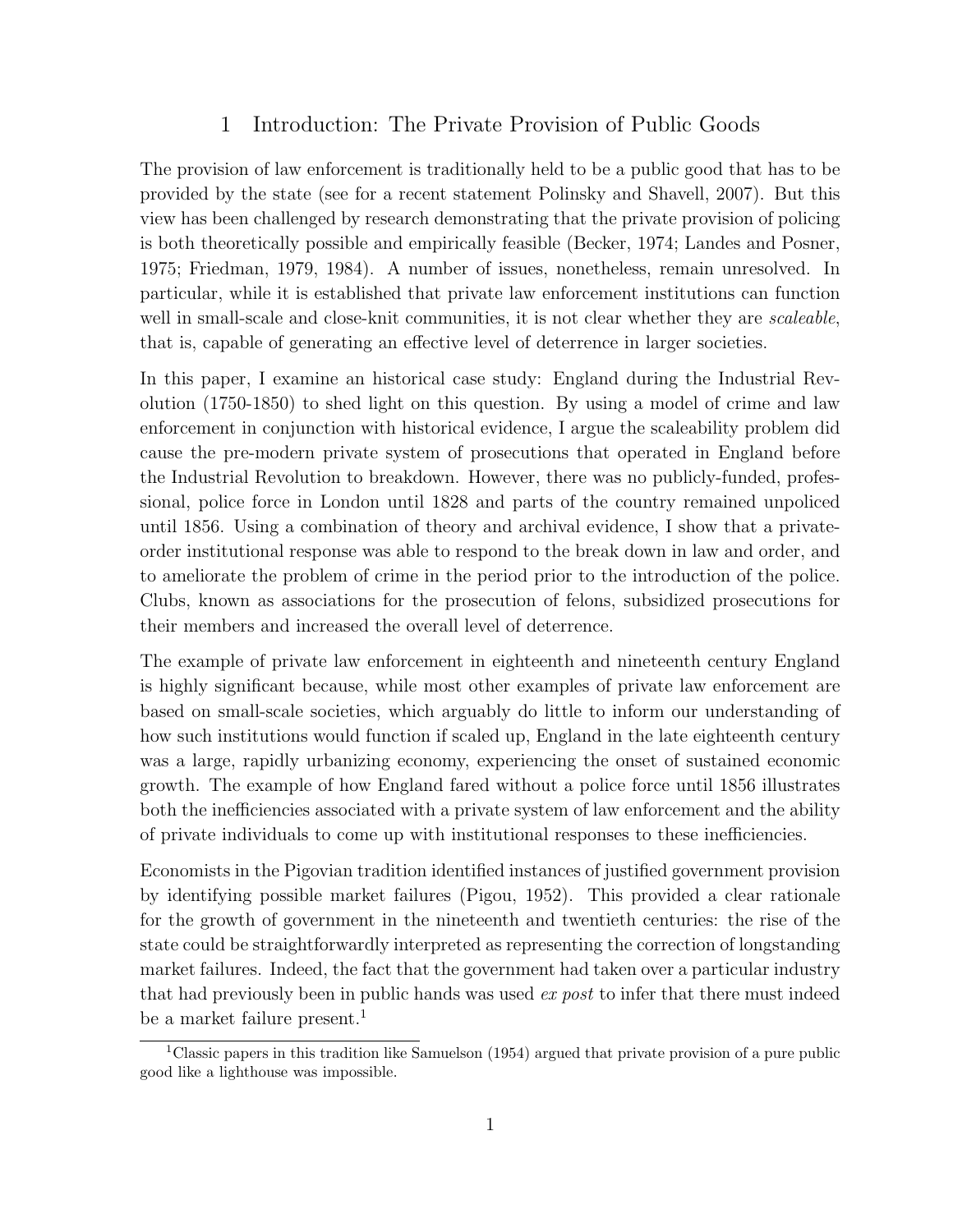This view was entirely in keeping with the views of the mid-twentieth century historians of English policing, who portrayed the traditional private system in the worst possible light: a disordered and arbitrary system that failed to provide security (Armitage, 1932; Reith, 1936, 1943, 1956; Critchley, 1967; Tobias, 1979). In their opinion, the rationale for a professional police force was clear-cut: they corrected a market failure that persisted only because of the irrational attitudes of reactionary elites.<sup>2</sup>

Revisionist historians undermined and discredited these traditional policie histories in the 1970s (Silver, 1967; Storch, 1975, 1976; Hay and Snyder, 1989). Similarly, the Pigovian framework was undermined by the Law and Economics and Public Choice revolutions. The latter demonstrated that the motives of policy makers, in asserting state control over parts of the economy that had previously been privately organized, were not necessarily benign (Buchanan and Tullock, 1962; Tullock, 1965, 1971). The former showed that, even in the presence of externalities, government intervention may not be required in order to obtain efficiency or to provide public goods (Coase, 1960; Demsetz, 1970).<sup>3</sup>

More recently economists working in the 'economics of anarchy' have demonstrated that in many situations private individuals are capable of organizing governance without government in a wide range of settings.<sup>4</sup> Becker (1974), Landes and Posner (1975) and Friedman (1984) outlined the theoretical case for the efficiency of a private system of law enforcement and a number of studies provided empirical case-studies of the private provision of law enforcement services. In particular, Friedman (1979) studied private legal institutions and law enforcement in medieval Iceland, and more recently Leeson (2007*a*) has shown how order was maintained on pirate ships, despite the fact that these ships were run by criminals beyond recourse of the law. A principal finding from this work and from the extensive literature in anthropology, economics, and sociology is that, since

<sup>2</sup>See in particular Reith (1943, 2-3) and Critchley (1967, 27). Hay and Snyder (1989) comments: 'Much of the older police history, in short, was a classic instance of the historical fallacy of presentism, the search for the origins of a present institution using modern definitions of organization and function' (Hay and Snyder, 1989, 5-6). Philips and Storch (1999) have shown that many of the criticisms of lazy or incompetent village constables come straight out of the literature produced by those advocating and justifying reforms in the 1830s and 1840s. They observe 'Since regular police forces have long been the norm in the West, it is hard to imagine a workable society in which this was not the case. The natural tendency is to think that the establishment of paid, embodied forces was sensible, obvious and inevitable, and that people who resisted or argued against it were foolish, reactionary, wicked or all three' (Philips and Storch, 1999, 6).

<sup>3</sup>Coase (1974), for example, showed that lighthouses were at least partially privately funded until the mid-nineteenth century thereby undercutting the claims of Samuelson and opening up the question of private provision of public goods such as law enforcement for debate.

<sup>&</sup>lt;sup>4</sup>Benson (1989); Greif (1989, 1993); Bernstein (1992); Clay (1997); Dixit (2004) and many others, have demonstrated how self-enforcing contracts can support trade in the absence of government law enforcement. For surveys on the economics of anarchy see Boettke (2005) and Powell and Stringham (2009). This paper focuses exclusively on private forms of law enforcement and ignore other issues such as competing sources of law.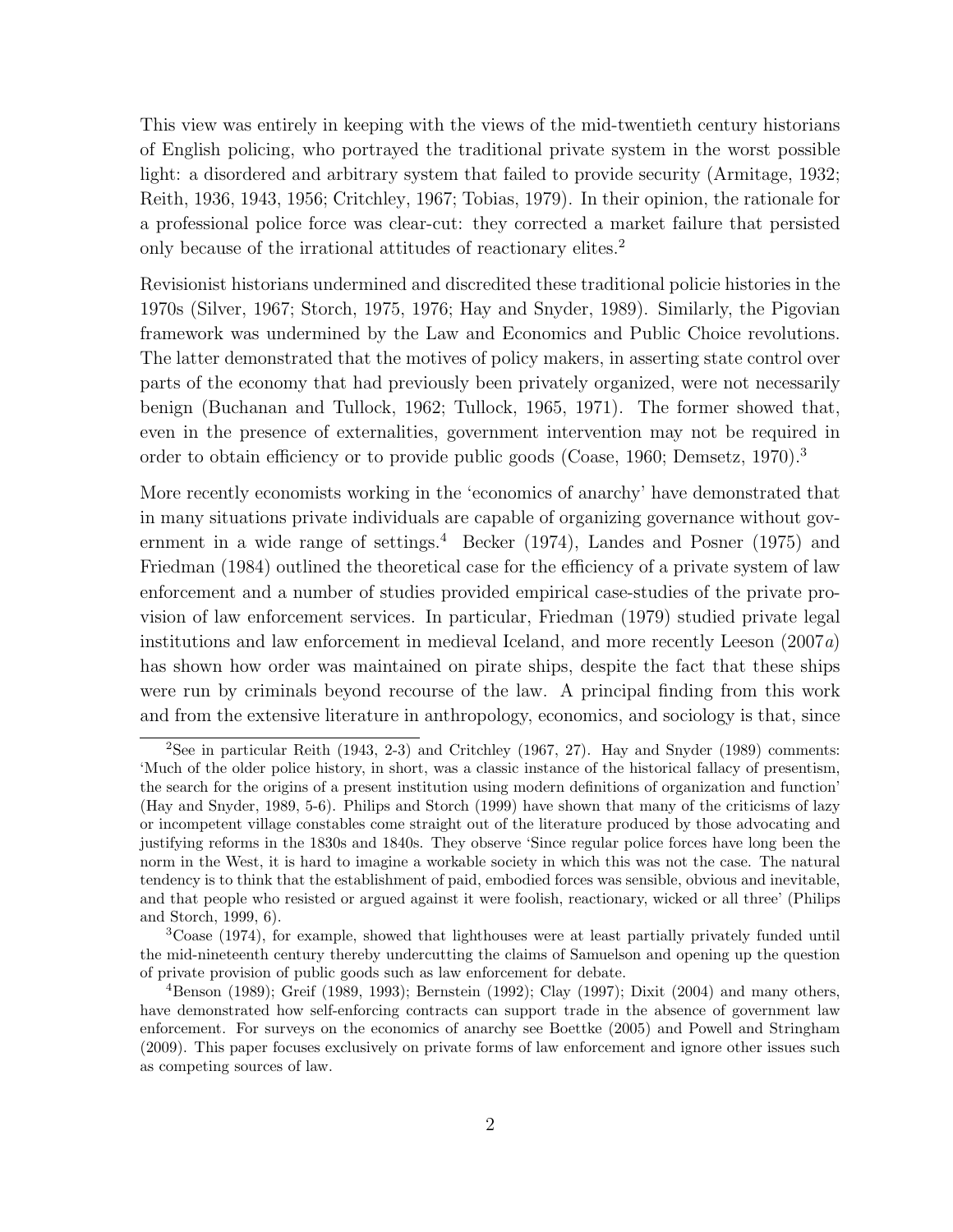restitution and ostracism are commonly and successfully used to resolve disputes, public forms of legal enforcement are unnecessary, at least in small-scale societies.<sup>5</sup>

Private systems of law enforcement typically rely on either repeated interactions between individuals or on reputation. In small-scale and closely-knit societies, these mechanisms are powerful in enforcing cooperation: the shadow of the future induces individuals to refrain from violence or theft (see Greif, 1989, 1993; Kandori, 1992; Dixit, 2004). Cooperation can be self-reinforcing amongst small groups of individuals or individuals who interact frequently with one another.

The important question that this raises is: can the private forms of law enforcement be used in modern societies comprising not dozens or hundreds, but hundreds of thousands, or millions of individuals, who do not know one another and will not necessarily interact with each other in the future. There are strong theoretical reasons for thinking that, on their own, mechanisms dependent on the Folk Theorem may be unable to support cooperation in large scale societies. In particular, if punishing offenders is costly, then private systems of law enforcement may face a free-rider problem and this free-rider problem may become exacerbated as the society becomes larger.<sup>6</sup> In sum, the literature on private forms of law enforcement has established the effectiveness of private systems of law enforcement in small-scale, tightly-knit, societies, but it has not yet demonstrated that these institutions can effectively provided similar services in larger, or more fluid, societies. This is the 'scaleability problem'.<sup>7</sup>

The system of private prosecutions that operated in eighteenth and early nineteenth cen-

<sup>5</sup>See Hoebel (1967); Bates (1983); Fletcher (2003) and Scott (2009). For further references see Posner (1980) and Benson (1988) who consider how a range of legal questions are settled in preliterate societies and Leeson (forthcomingb,f) who considers the role superstitious beliefs plays in premodern legal systems; Volckart (2004) who examines the role of feuds in medieval Germany; Leeson (2009) who considers how a decentralized legal system emerged to govern disputes between "reivers" along the Anglo-Scottish border in the late middle ages; Anderson and Hill (1979) studied the American West in the nineteenth century; Benson (1994) and Curott and Stringham (210) who consider the Anglo-Saxon legal systems; and Skarbek  $(2010, 2012a, b)$  who studies how prison gangs provide governance.

<sup>6</sup>Additionally, cooperation is fragile in such systems; it is only one among innumerable possible strategies that can be thus supported (Friedman, 1971; Fudenberg and Maskin, 1986). Indirect reciprocity based on reputation-based mechanisms also break-down in large and fluid populations (Nowak and Sigmund, 2005). Most example of private law enforcement come from small-scale societies at low levels of economic development. Examples include modern Somalia (see Leeson, 2007b) or the hill people of Zomia studied by Scott (2009). This supports Adam Smith's observation that '[w]here there is no property, or at least none that exceeds the value of two or three days labour, civil government is not necessary' (Smith, 1776, Bk. V. chap. 1).

<sup>7</sup>One important paper that does tackle the scaleability problem is Leeson (2008) who demonstrates how, in a large-scale society, trade can still take place in the absence of third-party enforcement if individuals who do not known one another and are socially distant invest in signals that service to reduce this social distance. These investments screen out individuals who are likely to cheat and ensures that mutually beneficial trades take place. It shows how trade can still take place in a large-scale society but does not directly address the subject of private law enforcement.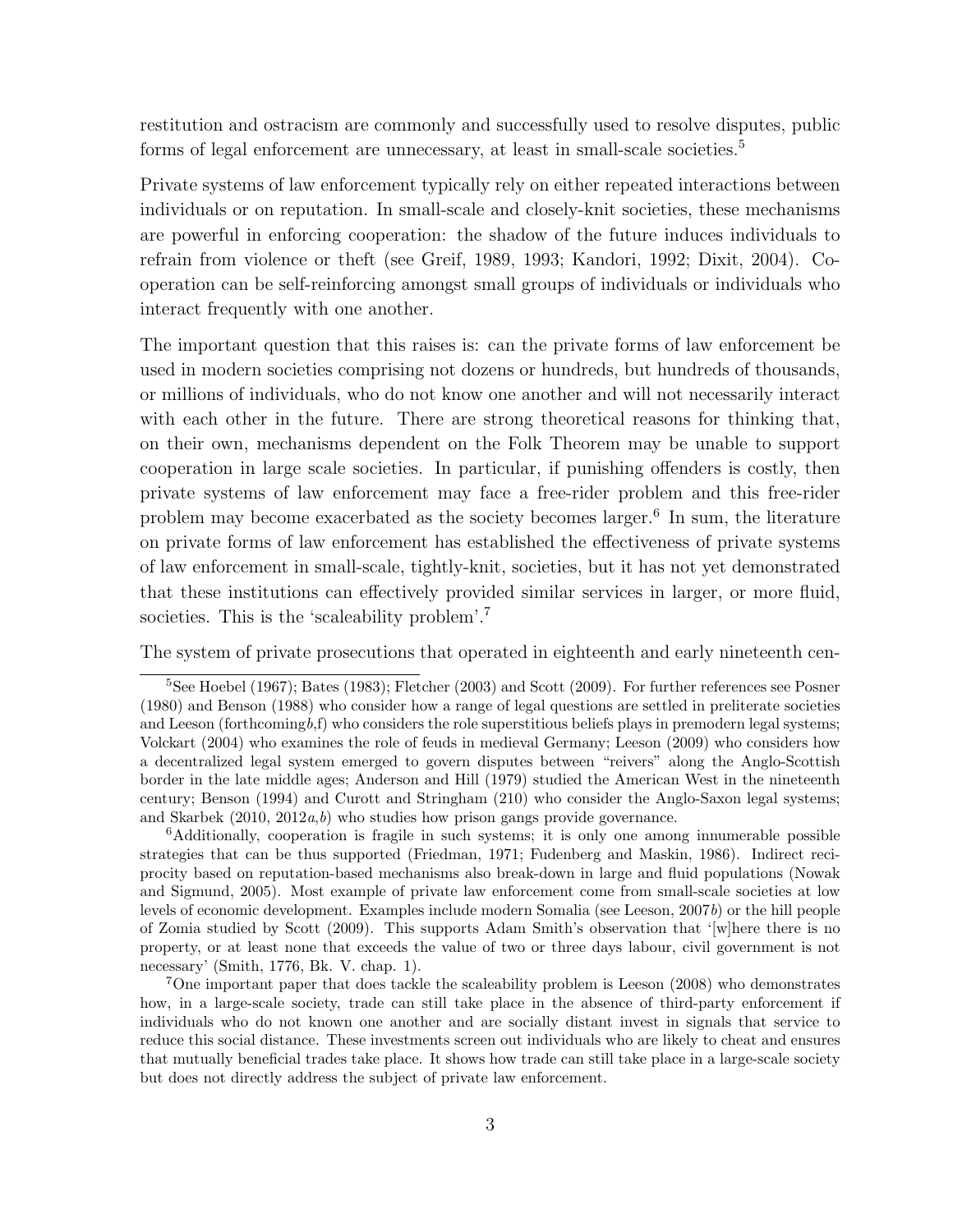tury England allows us to address this issue. This is not the first paper to study how the English system of private prosecutions functioned. Friedman (1995) also considers the legal system of eighteenth century England from a law and economics perspective. He discusses how private prosecution associations increased deterrence by (1) pre-committing potential victims of crime in undertaking prosecutions and (2) internalizing the benefits of deterrence among members. Allen and Barzel (2011) consider how the increasing standardization of production shaped the evolution of criminal law, the introduction of the police, and the introduction of factory colonies in this period. Koyama (2012*a*) provides a detailed historical analysis of associations for the prosecutions of felons, drawing on archival evidence, and shows how the internal organization of these associations enabled them to privately provide public goods.<sup>8</sup>

The example of eighteenth and early nineteenth century England is informative because, during the industrial revolution, a private system of prosecutions that had worked effectively for centuries came under severe strain. However, it was not replaced by a professional police force. For important political economy reasons, Parliament rejected the idea of a nationwide police force in the 1780s, and it was not until 1856 that every county in England had a police officer. The unique feature of the English example, therefore, is that it allows us to study how a *private* system of law enforcement responded to the increase in crime that accompanied the industrial revolution.

The remainder of the paper is organized as follows. Section 2 describes how the private system of law enforcement functioned in preindustrial England. Section 3 introduces a model of the market for crime and Section 4 uses that model to study how this private system came under strain during the Industrial Revolution. Section 5 augments the model by allowing clubs called prosecution associations to form in order to mitigate the free-rider problem that exists under a private system of prosecutions; it demonstrates how these associations were able to provide additional deterrence, attract members, and how their demise, and replacement by a professional police force, led to a shift in the types of crimes that were prosecuted. Section 6 concludes.

<sup>8</sup>Historians have discussed these associations at some detail; notably Schubert (1981); King (1989); Philips (1989). Davies (2002) summarizes the existing historical research on the rise of a professional police force and argues that at the time associations for the prosecutions of felons provided a genuine private alternative to public law enforcement. Mokyr (2008, 2009) discusses the importance of privateorder organizations and social norms that encouraged honesty and fair-dealing in producing a conducive institutional backdrop for the Industrial Revolution.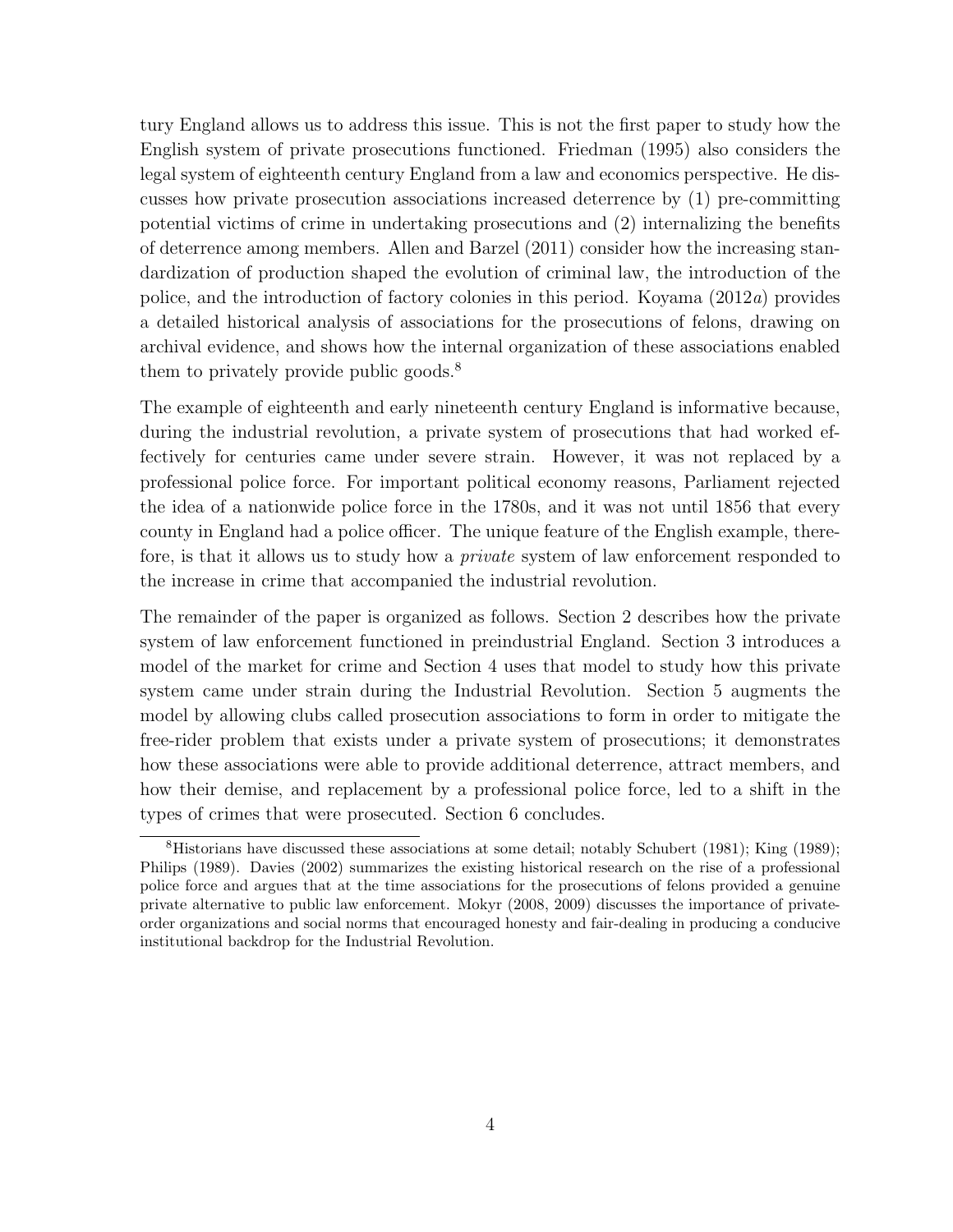#### 2 The Private System of Prosecutions

Continental European countries had long relied on public prosecutors but law enforcement in pre-industrial England was largely private.<sup>9</sup> The set of legal institutions that characterized eighteenth century England emerged during the middle ages as the Norman kings of England imposed their own system of royal courts and 'common law' onto a preexisting set of earlier, decentralized, Anglo-Saxon legal institutions (Pollack and Maitland, 1895; Benson, 1994; Klerman, 2004; Stringham and Zywicki, 2011).

England in the eighteenth century did not rely upon purely informal systems of restitution which are typical of small-scale societies. The legal system was centralized and publicly provided (although costs were defrayed through fees). Nevertheless, the extent to which this system relied on private individuals is striking. Local magistrates, Justices of the Peace (JPs) and constables, involved themselves in assisting victims in pursuing and apprehending criminals, but, with the exception of crimes against the state, such as treason and coining, the costs associated with assembling a prosecution were borne by the victim (Hay and Snyder, 1989,  $26$ ).<sup>10</sup> This system evolved little and in the eighteenth century most of 'the country was policed by arrangements which had been inherited from the Middle Ages' (Tobias, 1979, 25).<sup>11</sup>

Although there are no nation-wide estimates of offenses committed, the private system of law enforcement appears to have functioned adequately in pre-industrial England. McMullan summarizes the historical consensus as follows: '[t]he "system of amateur policing," drawn as it was from the local village or ward, seems in the hands of the new social history to have been remarkably able, conscientious, efficient, and adequate to the needs of rural and small-town England' (McMullan, 1987, 254). Perhaps the most compelling evidence we have for this is that the absolute number of executions fell steadily during the seventeenth and much of the eighteenth century, despite population growth

<sup>9</sup>Police forces were introduced by absolutist rulers across continental Europe during the sixteenth and seventeenth centuries (for the example of Maximilian I of Bavaria, see Haude, 2007). For details on the French system, see Emsley (2007). Scotland also employed a public prosecutor and a police force. The United States, however, was as unpoliced as England in the early nineteenth century (Little and Sheffield, 1983). For details on the development of policing across Europe in the nineteenth century, see Liang (1992).

<sup>10</sup>Constables were 'parish households' who took turns as 'volunteers'. As they were unpaid, they typically did little more than 'assist the private citizen who was the victim of a theft or other crime and who himself paid for the prosecution and largely organized it' (Hay, 1980, 48). Even in the murder cases, the state typically refused to pay for information leading to a conviction. The notable exception to this rule were the Ratcliffe highway murders in 1811 which shocked the entire country and led to a series of Parliamentary committees that looked into police reform (see James and Critchley (1971) who comment that '[i]t was common enough for the Government to offer rewards for information that led to the conviction of an offender against the public good, but requests relating to crimes against individuals, even murder, were invariably refused' (James and Critchley, 1971, 46)).

<sup>&</sup>lt;sup>11</sup>Also see Critchley (1967) and Rawlings (2002).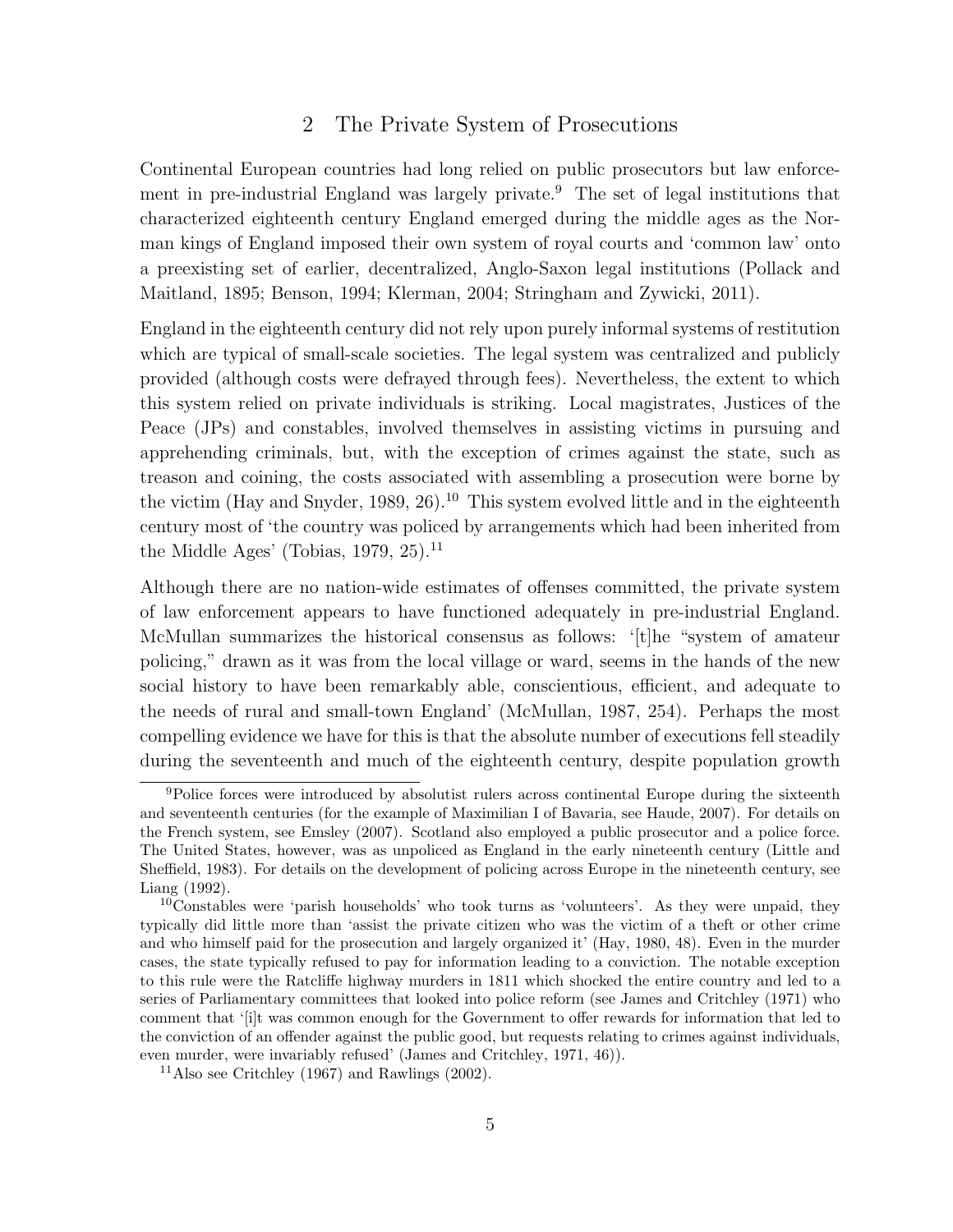

Figure 1: The increasing number of committals between 1807 and 1838 in absolute numbers and per 100,000 people. Source: First Report from the Commissioners Appointed to Inquire as to the Best Means of Establishing an Efficient Constabulary Force in the Counties of England and Wales (1839).

and despite the fact that the number of crimes liable for the death penalty increased dramatically.<sup>12</sup>

A number of factors were at work limiting crime in pre-industrial England. First, the small-scale nature of the rural communities that made up most of England (outside London) meant that opportunities for property crime were limited. Valuable possessions were carefully locked away and guarded; and what goods there were, were often personal items that could be easily identified (and hence recovered) by their owners (Allen and Barzel, 2011). Second, the existence of well-established social norms meant that there were a range of alternative forms of punishment that could be used in conjunction with the formal legal system. James Sharpe observes that formally 'indictable behaviour' could be deterred or punished by 'dismissal or chastisement by an employer; informal coercion or admonition by a priest or landowner; arbitration; and control through the poor law. Ostracism and eventual ejection from the community (an informal secular equivalent of excommunication) and control through the ritualized satire of rough music or stang riding' (Sharpe, 1980, 117-118).<sup>13</sup> Third, these very same social norms also meant

<sup>&</sup>lt;sup>12</sup>See Beattie (1974), Sharpe (1983), and Philips and Storch (1999).

<sup>&</sup>lt;sup>13</sup>Rough music—often the banging of tin kettles, tea trays, and drain pipes—was used to humiliate individuals who had committed offenses that were socially disapproved of, but not seen as worthy of an indictment (see Conley, 1991). Similarly, Philips observes: 'It is a very modern idea, dating from no earlier than the early nineteenth century, to think that every discovered offence should be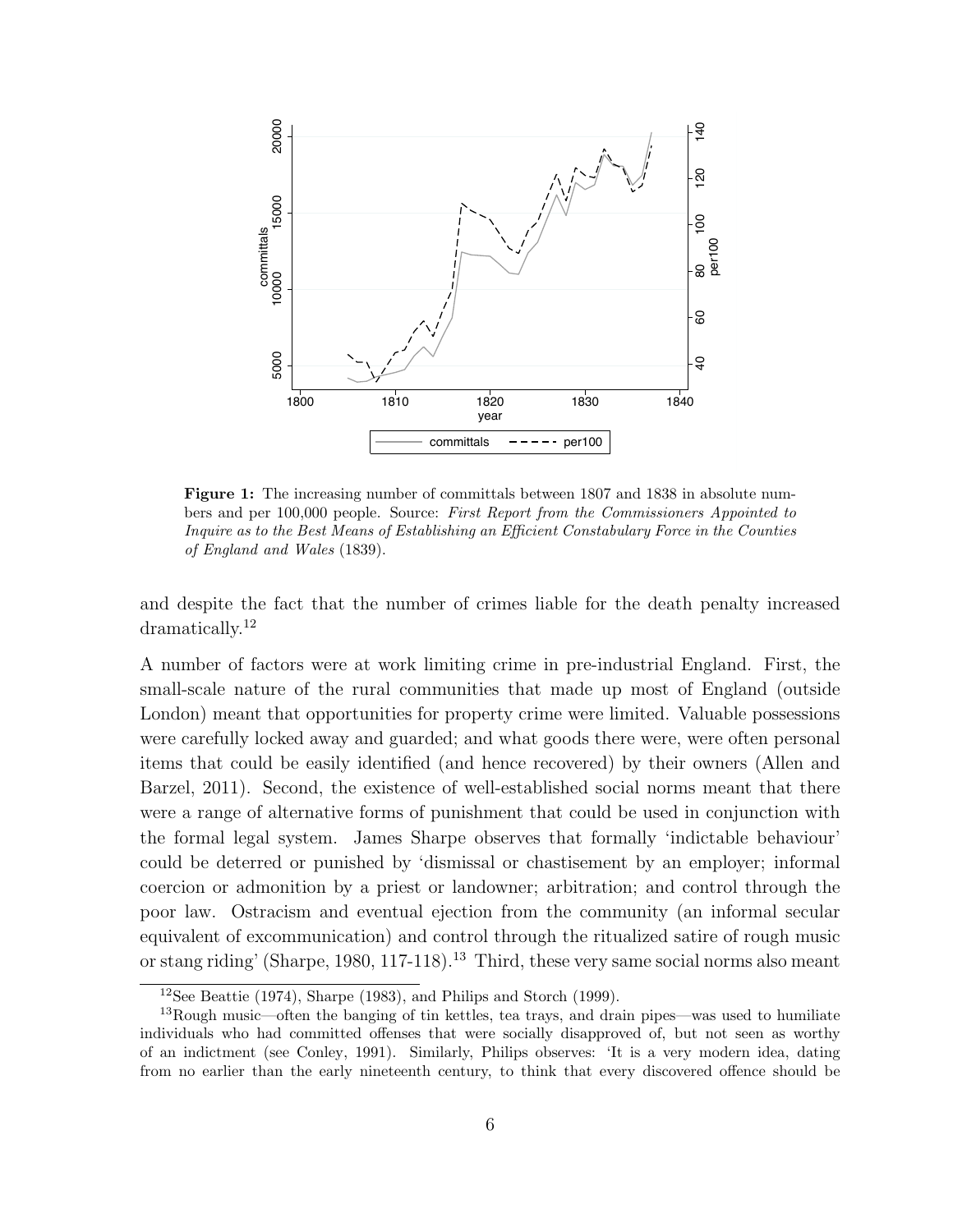that the criminal justice system, when it was used, functioned effectively. Volunteer constables and Justices of the Peace assisted victims and pursued criminals because they were incentivized to do so by local social norms. To the extent that this system of strong social norms was effective, it could ensure that individuals prosecute crimes when it was in the social interest to do so, and refrained from prosecuting crimes when it was not in the social interest to do so. $^{14}$ 

However, this changed during the eighteenth century and, by the time of the Industrial Revolution, contemporaries believed that they were experiencing a crime wave. The view at the time was that 'crime has much increased' everywhere in the years before Victoria came to the throne,' (Jones, 1992, 51-52). No estimates of the actual number of offenses were kept until 1857, so the main evidence that we have for this crime waves comes from the increase in committals, which reflects attitudes towards crime and resources devoted to eradicating crime as much as it does the actual level of offenses. This is depicted in Figure  $1^{15}$  Nevertheless, local studies certainly suggest that property crimes were increasing in the late eighteenth century (Beattie,  $1986, 215$ ).<sup>16</sup> In order to examine why the private system of prosecutions came under strain during the Industrial Revolution, it is useful to introduce a model of the market for crime in order to better understand the conditions under which a private system of law enforcement can function.

## 3 The Market for Crime

I develop a model based on Becker (1968); Ehrlich (1996) in order to analyze how a system of private prosecutions might work in a society like Industrial Revolution England. The

<sup>16</sup>Violent crime, however, continued to decline during this period (see Beattie, 1974).

followed automatically by prosecution; for centuries, the English system had worked on the principle that indictment before court was the last resort to be tried; there were all sorts of alternative informal means which the potential prosecutor might try short of formal prosecution' (Philips, 1980, 158). Similarly, Taylor observes that '[f]ace-to-face communities and informal sanctions, legitimized in part by religion and custom, meant that the legal system was often used as a last resort. The courts, dominated by amateurs, dealt with the cases that came before them with breathtaking rapidity and operated in a highly personalized manner' (Taylor, 1998, 2).

<sup>&</sup>lt;sup>14</sup>The strength of village norms in early modern England in another context is attested to by the extraordinarily low numbers of illegitimate births recorded in the seventeenth century. This is particularly striking once it is realized that the average age at first marriage was late (27-28 for men and 24-26 for women) (Wrigley and Schofield, 1981).

<sup>&</sup>lt;sup>15</sup>The disparity between recorded and actual crime is always a problem with criminal statistics but it is particularly acute in early nineteenth century England where no estimates of offenses were kept until 1857. Hence the true number of crimes—'the dark figure'—is itself unknowable. The only nation-wide criminal statistics that we have for the first part of the nineteenth century refer to committals. These statistics interpreted by most contemporaries as representing a crime wave (see Gatrell, 1972; Philips, 1977; Emsley, 1996; Taylor, 1998). As Philips and Storch note the committal statistics 'cannot prove that 'crime' in Wiltshire or Herefordshire was increasing more rapidly than in Lancashire or Durham, but [they] do show why we may forgive rural gentlemen for thinking that they had a big problem on their hands' (Philips and Storch, 1999, 44-45).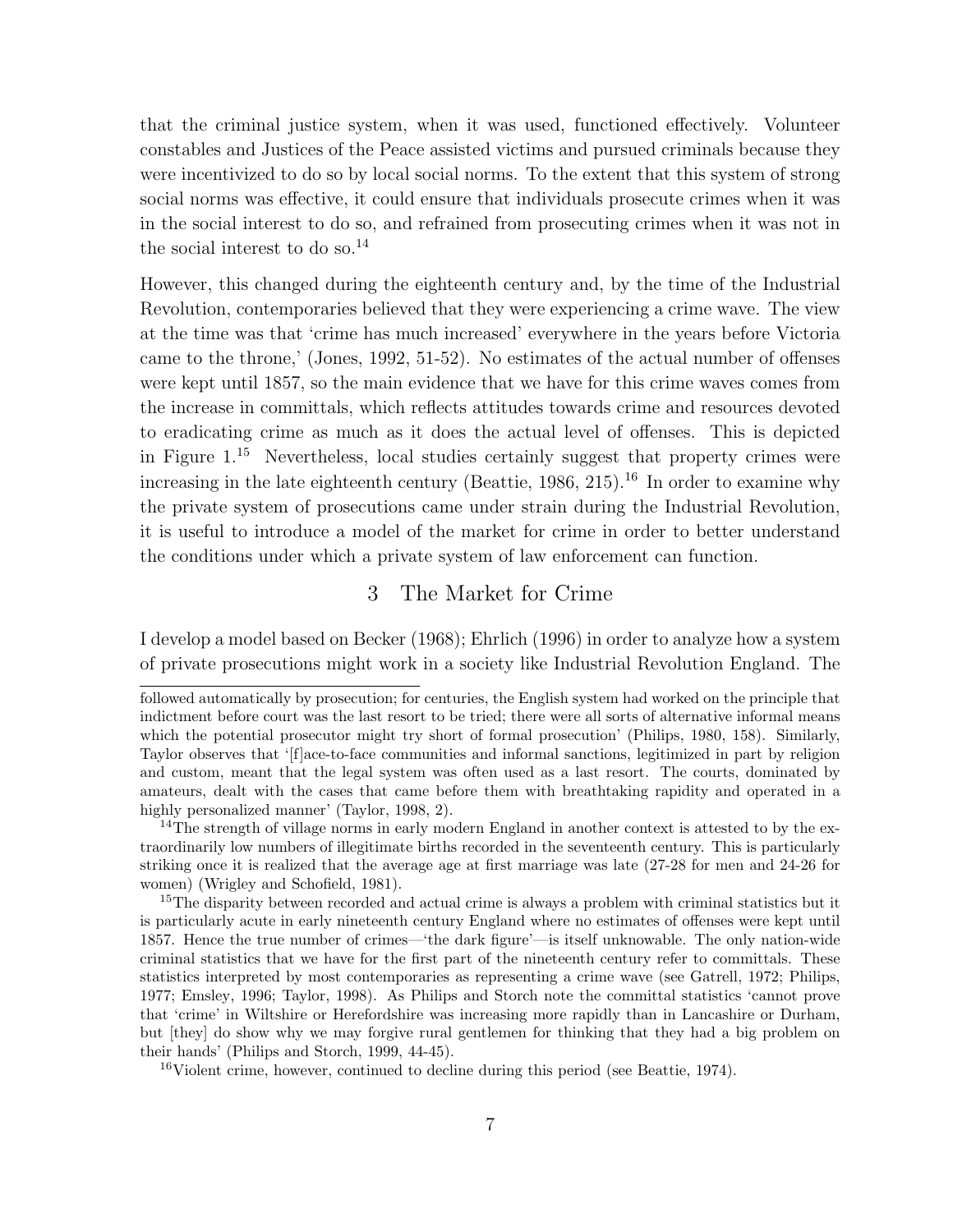supply of crime is an increasing function of the cut-off level of criminal ability at which a potential criminal is indifferent between offending and not offending. There are  $i \in Z$ potential criminals where  $Z$  is large, who can be ordered in terms of their criminal ability  $x_i$ , where  $x_i$  is distributed between 0 and 1. The net benefit of engaging in crime for individual i is  $\pi_i = x_i - \kappa - \Lambda p \gamma$ , where  $\kappa$  is the direct cost involved in theft,  $\Lambda$  is the probability that a victim will prosecute the criminal,  $p$  measures how likely this is to succeed, and  $\gamma$  is the cost of being convicted. Importantly, we assume that crime is opportunistic and targets are randomly chosen so that criminals face a common  $\Lambda p\gamma$ . This assumption is both appropriate for modeling crime in industrial revolution England and simplifies our analysis considerably. In order to determine which potential criminals actually engage in crime we identify the marginal individual who is indifferent between committing crime and pursuing honest pursuits. Such a marginal criminal has ability:  $\hat{x}$ such that  $\hat{x} = \kappa + \Lambda p \gamma$ . It follows that the overall supply of crime q is a function of this cut-off:  $q(\hat{x}) = (1 - \hat{x})Z$ ; all individuals with ability  $x_i < \hat{x}$  are deterred from engaging in crime. Note that since each criminal commits one crime  $q(\hat{x})$  is equal to  $\hat{q}$  the total amount of crime in equilibrium.

There are  $j \in N$  potential victims of crime where N is large. Individuals can be ordered according to the value of their possessions that are at risk from crime:  $d_j$ , which is distributed uniformly between zero and d. Without loss of generality we normalize  $\bar{d} = 1$ . Since, criminals do not target specific individuals, the probability that any individual is the victim of crime is given by  $q(\hat{x})/N$ . Therefore the cost of crime for individual j in expectation is  $d_i q(\hat{x})/N$ . Prosecutions are private; the responsibility of the victim. If individual  $j$  is the victim of a crime and he successfully prosecutes the criminal then he can recover the value of his goods  $d_j$ . It follows that individual j prosecutes if the benefits outweigh the costs or:

$$
pd_j\geq \nu\,,
$$

where  $\nu$  is the cost of prosecuting and  $p \in (0,1)$  is the probability that a prosecution is successful. Denote the decision to prosecute by  $\lambda_j$  which equals one if j prosecutes and zero otherwise. Hence, potential victims of crime obtain the following payoffs: 1  $\frac{1}{N}[q(\hat{x})[\lambda_j p d_j - d_j - \lambda_j \nu]].$ 

The market level of prosecution is consequently given by:

$$
\hat{\Lambda} = \sum_{j=1}^{j=N} \lambda_j \text{ where } \lambda_j = \begin{cases} 1 & \text{if } pd_j \ge \nu \,, \\ 0 & \text{otherwise.} \end{cases} \tag{1}
$$

Define  $\ddot{d} = \nu/p$ : the cut-off level of criminal damage at which a victim of crime decides to prosecute under a system of private prosecutions. Using the uniform distribution of  $d_j$ , we can write:

$$
\hat{\Lambda} = 1 - \hat{d} = 1 - \frac{\nu}{p} \, .
$$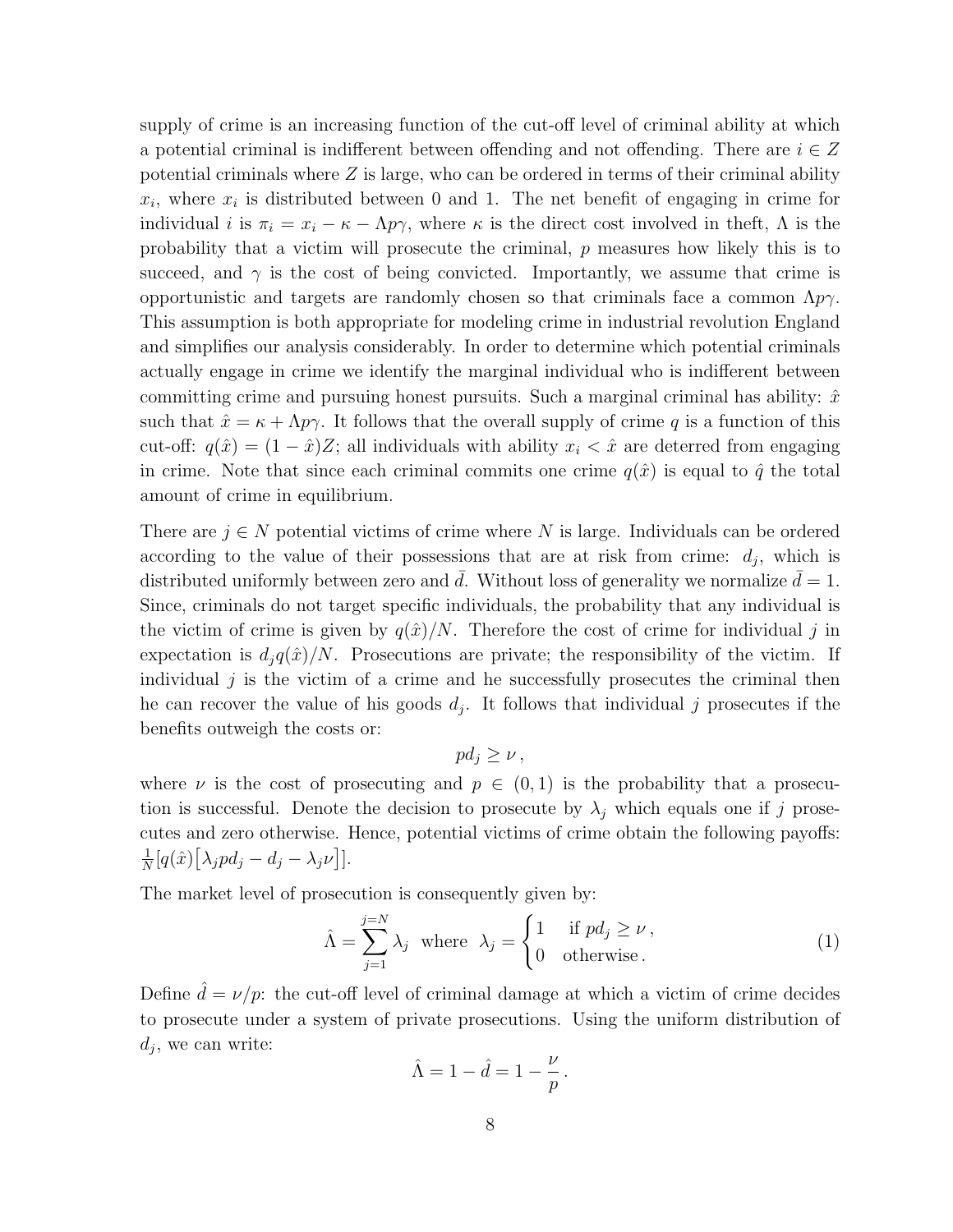

Figure 2: The optimal level of prosecutions,  $\Lambda(d^*)$ , and the market level of prosecutions  $\Lambda(d)$ .

Figure 3: The ability of the marginal criminal under a private system  $\hat{x}$  is lower than is socially optimal: x<sup>∗</sup> .

Putting this all together, the total amount of crime under a system of private prosecutions is given by  $q(\hat{x}) = (1 - \hat{x})Z$ ; or  $v(1 - \kappa - p\gamma + v\gamma)Z$ . We can now contrast this to the socially optimal level of prosecutions.

The optimal level of prosecutions  $\Lambda(d^*)$  is determined by:

$$
\Lambda(d^*) = \sum_{j=1}^{j=n} \lambda_j^* \text{ where } \lambda_j^* = \begin{cases} 1 & \text{if } pd_j - \epsilon_{q\Lambda}q(\hat{x}) \ge \nu \,, \\ 0 & \text{otherwise.} \end{cases} \tag{2}
$$

where  $\epsilon_{q\Lambda} = \frac{\Lambda}{q(\hat{q})}$  $q(\hat{x})$  $\frac{dq(x)}{d\Lambda} = -\frac{\Lambda p \gamma}{(1-\kappa-l)}$  $\frac{\Delta p\gamma}{(1-\kappa-\Delta p\gamma)}$  is the point elasticity of the market supply of crime with respect to an increase in the proportion of crimes prosecuted. Assessed at  $q(\hat{x})$ ,  $\epsilon_{q}q(\hat{x}) = -p\gamma Z$ . It follows that there is a cut-off level of d above which pursuing a prosecution is socially beneficial, and that this is lower than that which obtains under a private system of prosecutions:

$$
d^* = \frac{\nu - p\gamma Z}{p} < \hat{d} \,. \tag{3}
$$

Hence the socially optimal level of deterrence  $\Lambda(d^*) = 1 - d^*$  exceeds the market level of deterrence  $\Lambda(\hat{d}) = 1 - \hat{d}$  and the market cutoff value generates higher level of crime than is socially optimal:  $q(\hat{x}) > q(x^*) = (1 - \kappa - \Lambda(d^*)p\gamma)Z$ . Figures 2 and 3 illustrate this equilibrium: the lower market level of prosecution means that more individuals have an incentive to become criminals. This inefficiency comes about because each individual prosecutor does not take into account the effect his decisions have on the total supply of crime.

In a small-scale society the difference between the socially optimal level of deterrence,  $d^*$ , and the level of deterrence that obtains in a private system of prosecutions,  $\hat{d}$ , is likely to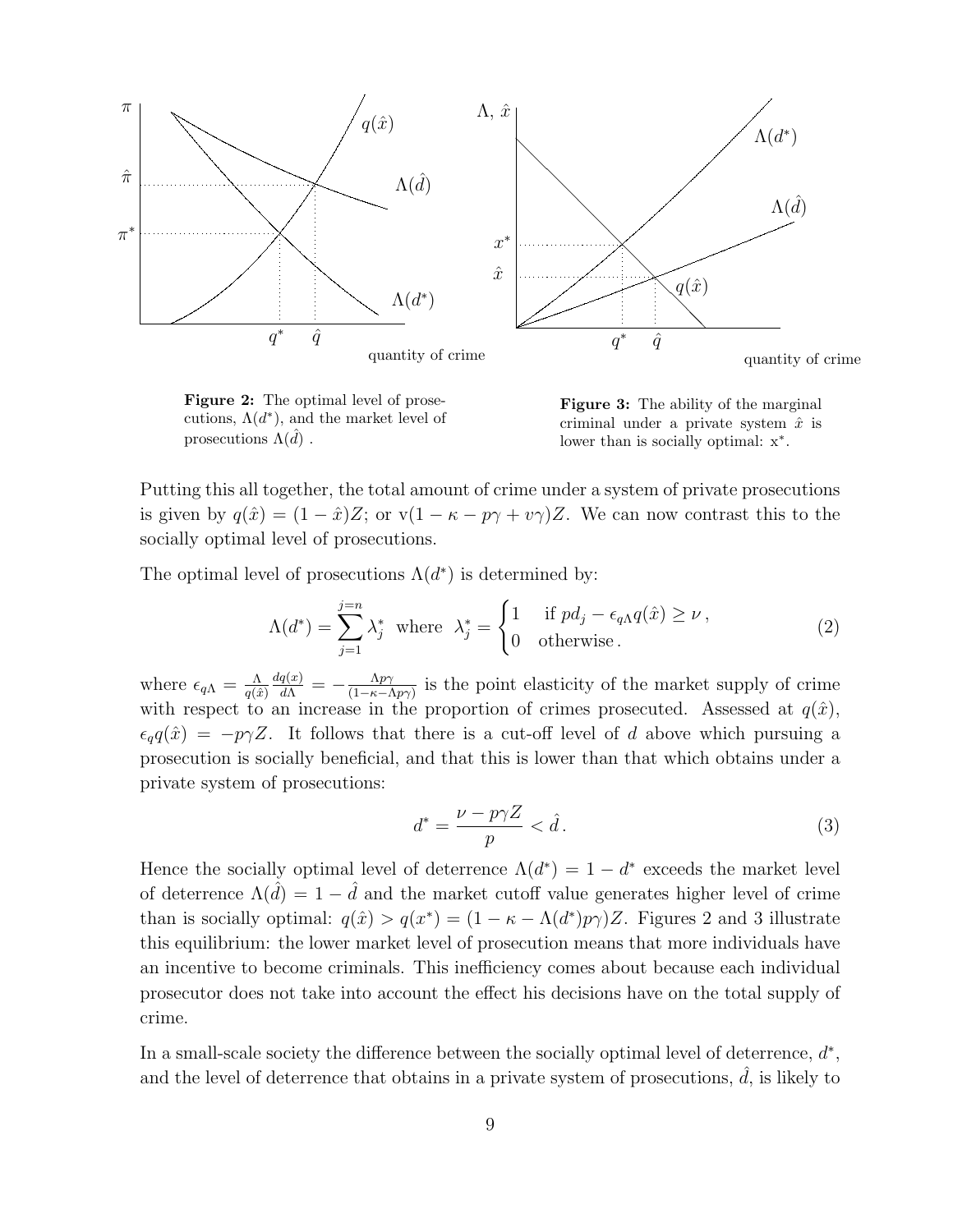

Figure 4: The difference between the market level of crime  $\hat{q}$  and the socially optimal level of crime  $q^*$  in a smallscale society.

**Figure 5:** The difference between  $\hat{q}$ and  $q^*$  in an industrializing society. An increase in the net benefits of crime causes  $\hat{q}_I$  to increase further.

be small for the reasons discussed above. Figure 4 depicts this case. Furthermore, social norms may pressure individual i into undertaking a prosecution for which  $d_i \in (d^*, \hat{d})$ . Under these conditions, a private system of law enforcement can functioned effectively. However, these conditions would no long obtain once the Industrial Revolution began.

# 4 The Industrial Revolution and the Problem of Crime

The Industrial Revolution increased crime through a number of channels. On the supplyside, a range of factors related to urbanization and industrialization increased the incentive individuals had to commit crime—particularly property crimes. Contemporary writers argued that economic growth increased the 'temptation' to steal (Fielding (1751, 4) and Colquhoun (1796, 34)). Colquhoun argued that '[t]he progressive, and (of late years) the very rapid increase of its Trade, and the consequent influx of Wealth, without such checks as regularly applied are necessary to restraint the progress of vicious inclinations, has certainly tended in an eminent degree, to the production of crimes' (Colquhoun, 1803, 6). Certainly, the consumer revolution of the eighteenth century meant that there were many more valuable personal possessions that a thief could steal than had previously been the case as wrist-watches and ready-to-wear garments became common (see Brewer and Porter, 1993; Lemire, 1991; de Vries, 2008; Styles, 2007; Koyama, 2012*b*).<sup>17</sup> Secondary markets developed for stolen goods for the first time in cities like London (see for a discussion of this Fielding, 1751, 68).

 $17\text{In }55$  cases from the Northern Circuit Assize in the second half of the eighteenth century, men whose occupations were listed as labourers, husbandmen and servants reported watches stolen from them (Styles, 2007, 344).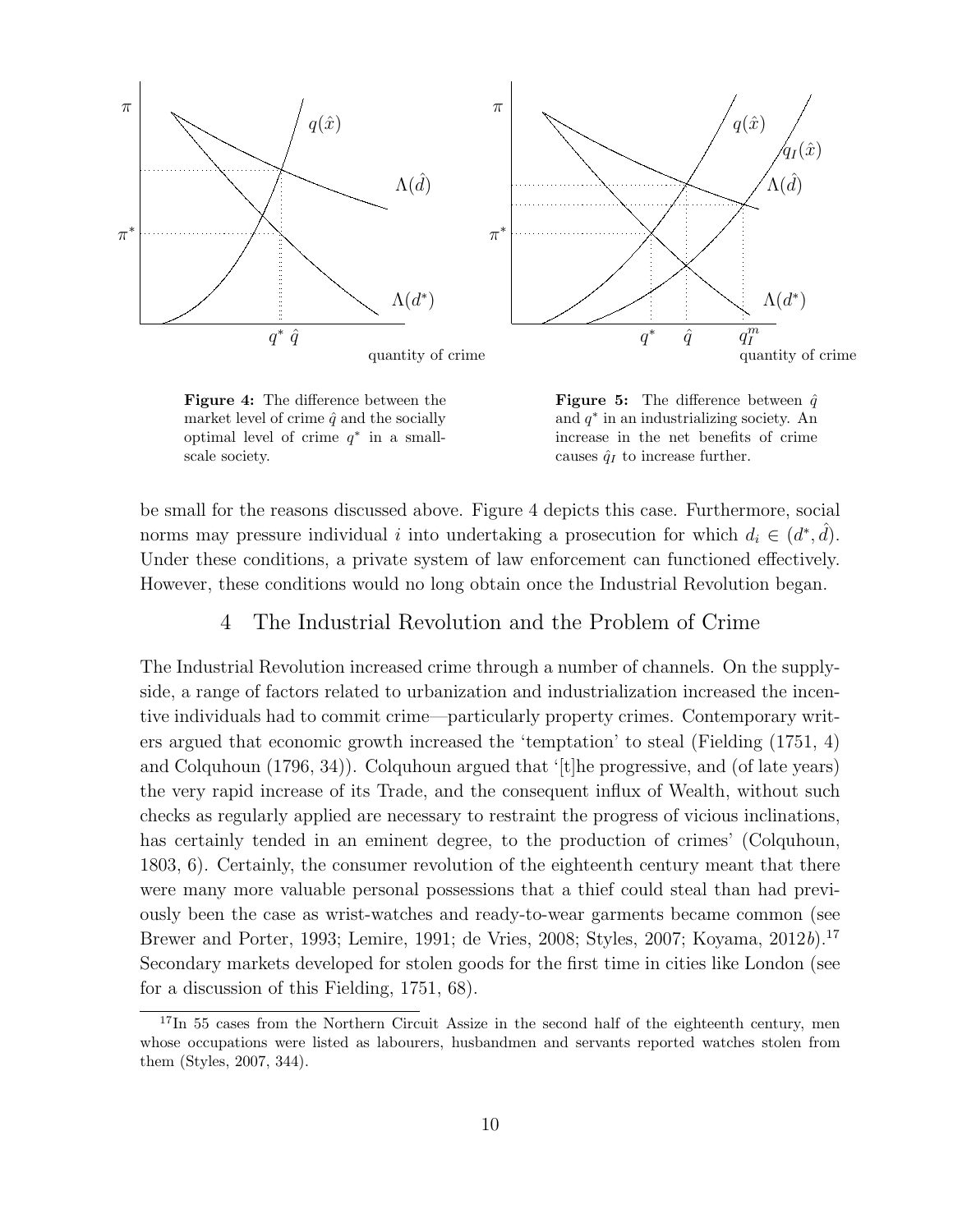Recently Allen and Barzel (2011) have ingeniously argued that theft became easier as standardized products increasingly replaced personalized items. Greater standardization lowered the probability of detection, p, thereby causing  $\Lambda(d)$  to rise, and resulting in a larger gap opening up between the actual and the socially optimal level of prosecutions. But it was not only standardized goods and industrial by-products that became easier to steal. Better toll roads encouraged horse theft (Styles, 1989, 20). The rise of new industrial towns made faceless crime much more common and made it easier for criminals to escape with their gains (Critchley,  $1967$ ,  $21$ ).<sup>18</sup>

On the other hand, increased poverty and declining opportunities in traditional sectors of the economy made a life of crime more tempting for many individuals. Recent accounts of the industrial revolution stress that it was characterized by rapid population growth, urbanization, and structural change as much as by per capita income growth (see Crafts, 1985; Harley, 1999). There was a tremendous increase in total output, but real wages were stagnant, while inequality grew dramatically (Allen, 2009).<sup>19</sup> Manufacturing boomed in Lancashire and the Midlands, but in other parts of the country such as East Anglia the traditional textile industry went into decline, causing widespread hardship and unemployment (Mokyr, 1988; Hudson, 1989).<sup>20</sup> Economics growth, increased inequality and standardization increase the returns to crime,  $\pi$ , directly, while stagnant or falling real wages reduce the value of the next best alternative to crime, increasing  $\pi$  indirectly. This increased the supply of potential criminals as shown in Figure 5.

Industrialization also increased tension between employers and employees. The shift from artisan production and cottage industries, in which the scale of production was small, and whatever hierarchy there was in the workplace was flat, to large-scale production,

 $18$ The old system was particularly ill-equipped to deal with crime in the fast-growing manufacturing towns of the north. In cities like Manchester the number of constables and magistrates did not keep up with population growth, with the result that it was extremely difficult for victims of crime to even report offenses (Radinowicz, 1958, 208). C.f. Radinowicz (1958, 208–209). A contemporary opinion is Wade (1829, 6). For details on Middlesborough, see Taylor (2002).

<sup>&</sup>lt;sup>19</sup>There was dramatic structural change. The share of population in agriculture fell from 48 percent in 1750 to 20 percent in 1850 (Mokyr, 2004, 4-10). Per capita income growth was low: 0.17 percent between 1760 and 1800 and 0.52 percent between 1800 and 1830 according to Craft's (1985) estimates. The gradual rise in income is consistent with real wages that did not increase at all between 1800 and 1830 according to Allen (2009), as the number of days worked increased (Koyama, 2012b).

<sup>&</sup>lt;sup>20</sup>Among contemporary writers, John Wade recognized the role of inequality and the uncertainty of employment in 'pushing' individuals into crime, observing that '[c]rimes have multiplied from peculiarities in our condition—the extremes of indigence and opulence . . . the fluctuations in employment and subsistence—the enormous increase in property and population . . . the avidity of gain—the temptations to luxury and dissipation—and the rivalry in individual expense and ostentation which peculiarly marks the present period' (Wade, 1829, 25). The anonymous author of Anonymous (1836)—an opponent of a professional police force—conceded that 'No doubt the progress of society and the large increase of population engaged in manufactures, has created a necessity where these changes have occurred, of a more vigilant and organized Police' (Anonymous, 1836, 10, emphasis added).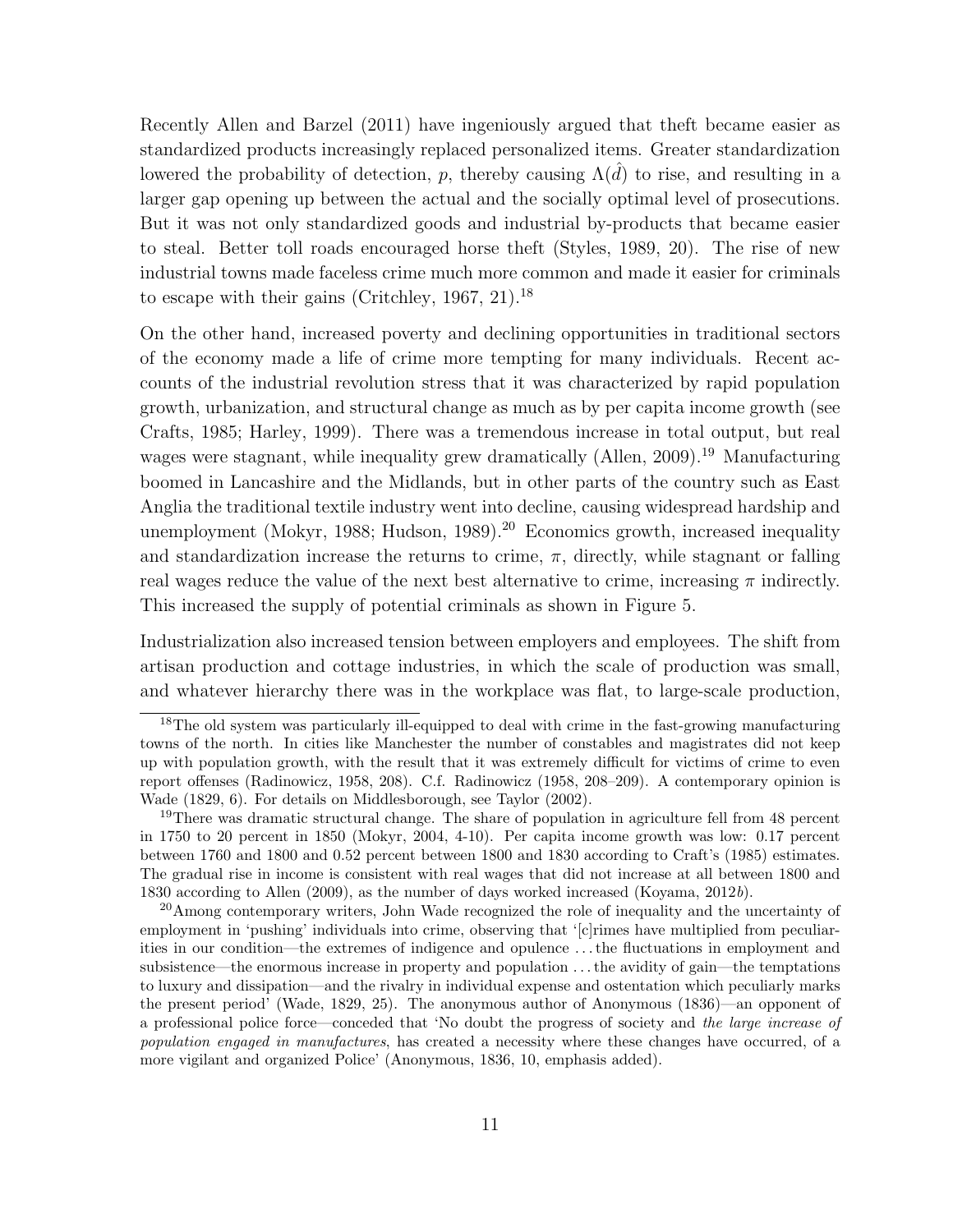either in workshops or in factories, changed the relationship between workers and bosses (Thompson, 1963). Before the move towards factory production, workers had been allowed to take home the scraps and by-products of the production process—a practice known as gleaning (see Ignatieff, 1978, 26-27). Standardization, however, increased the costs of this practice to employers, and factory owners took actions to limit and criminalize it (see Allen and Barzel, 2011, 10-11). This resulted in acts that had previously been permissible becoming criminalized.

If we turn to the incentives facing potential victims of crime, these, too, began to change with industrialization. On the 'demand' side of the market, social norms in pre-industrial society had encouraged prosecutors to internalize the externality  $e_qq(\hat{x})$ . Urbanization eroded these norms and thereby exacerbated the externality problem. More importantly still, at the same time as informal alternatives to the criminal justice system began to disappear, the costs of using the law courts increased as the law became more professional and the use of lawyers became more common.<sup>21</sup> Reformers from the mid-eighteenth century onwards noted that too few individuals carried prosecutions to conclusion.<sup>22</sup> They argued that the increased cost of prosecuting was one reason for the rise in crime. The advocate of police reform, Patrick Colquhoun stated this reasoning most clearly: 'many persons who suffer by means of small robberies, afraid of the trouble and expence of a discovery and prosecution, submit to the loss without enquiry, while others, from being strangers to the law, and to the proper mode of application, fall into the same mistake, which, by proving a great encouragement to thieves of every class, is of course an injury to the public' (Colquhoun,  $1796, 212$ ).<sup>23</sup>

Prosecuting was costly. Serious crimes were tried at the assize courts, where by the midnineteenth century the average cost of bringing a case was between £20 and £50 at the assize courts (*Report of the Commissioners for inquiring into County Rates*, 1836, 15).<sup>24</sup>

 $21$  According to Smith: the 'increased presence and activity of defense counsel at the eighteenth-century Old Bailey only further contributed to the problems faced by prosecutors in proving private ownership of nondescript goods . . . in 1784 James Scott, who had been indicted for stealing forty four pounds of spermaceti, was acquitted after his counsel, William Garrow, subjected the prosecutor's witnesses to a withering cross-examination concerning the precise age, shape, color, and size of the "spermaceti cake" alleged to have been stolen from the victim. After the court instructed the jury that it was "incumbent" on the prosecution's witnesses not to "swear rashly" at trial to the article's purported identification, the jury acquitted the defendant' (Smith, 2006, 44).

<sup>&</sup>lt;sup>22</sup>See Report of the Commissioners for inquiring into County Rates  $(1836, 8)$ 

 $23$ For further evidence on the reluctance to prosecute see Hay  $(1975, 41)$ , Beattie  $(1986, 35)$ , Philips (1989, 115–116) Jones (1992, 5). Hay (1975) argued that this system gave the prosecutor a degree of discretionary authority that he could use to his advantage.

 $^{24}$ Less serious cases were heard at the Quarter sessions where the cost was less, around £3–10 on average; however 'it occurs that as much as £500 is paid upon a single assize prosecution' in the early nineteenth century (Report of the Commissioners for inquiring into County Rates, 1836, 15). The costs of prosecuting one Thomas Mills as totaling £6, 6s, 8d Evidence Taken by the Constabulary Force Commissioners: state of the rural districts as to crime and the means of its prevention (1839). This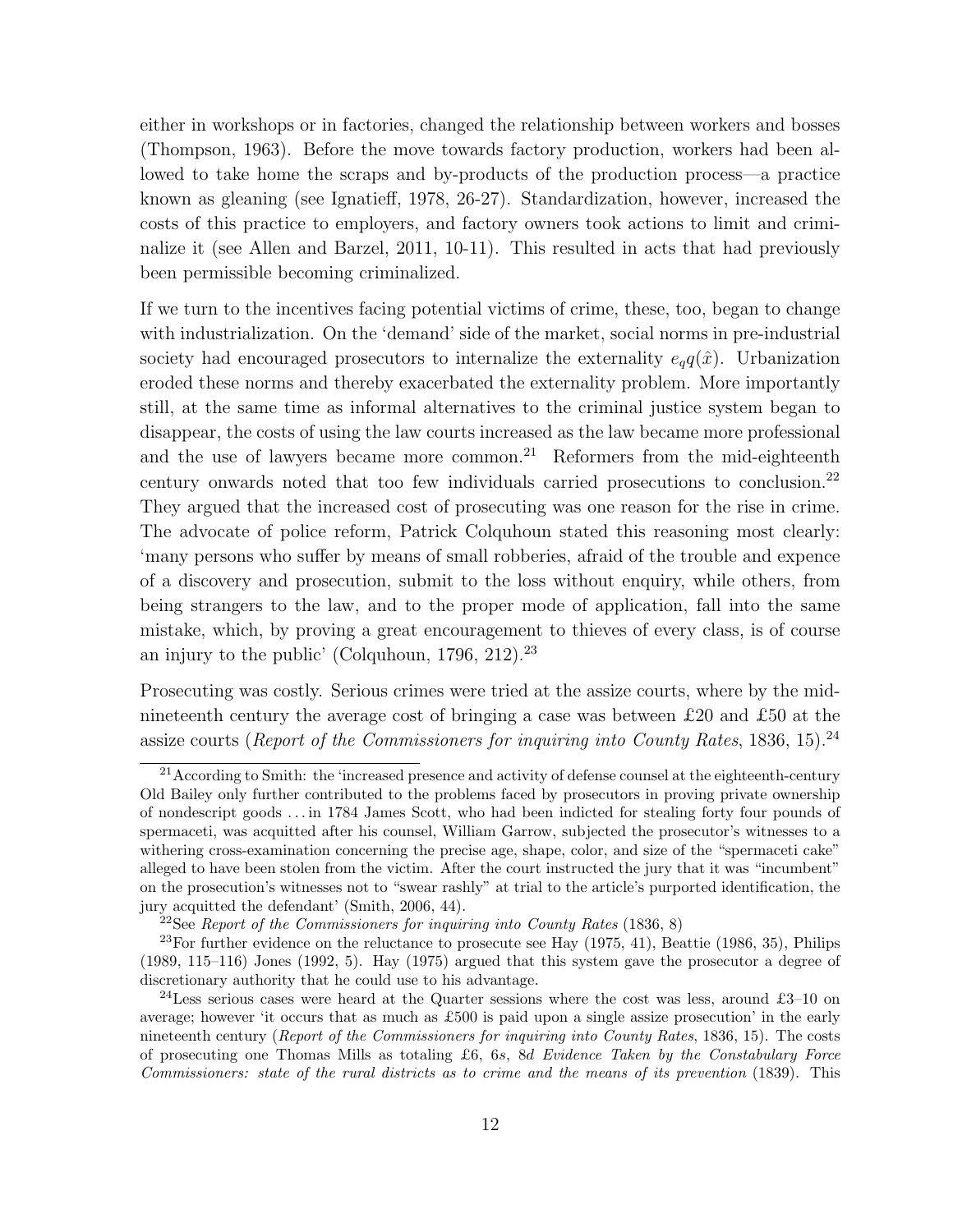To begin with, the victim had to give evidence before a magistrate (perhaps traveling dozens of miles to do so). Then, he had to find and interview witnesses, and hire a solicitor if he wanted one. He had to decide on a charge and obtain an indictment from an assize court which could take days. The witnesses had to testify in front of a grand jury when making depositions. And witnesses typically needed to be paid expenses. At the trial the prosecutor was responsible again for ensuring that the witnesses were present and hence responsible again for their expenses. And after the trial, he might have to intervene again if the defendant sought a pardon (Hay and Snyder, 1989, 26).

As the model suggests, it was not just that undertaking a prosecution was costly, rather there was an incentive to free-ride on the prosecutions of others, with the result that the actual number of prosecutions was below the socially optimal number. Contemporaries understood this. Fielding noted that '[r]obbery is an Offence not only against the Party robbed, but against the Public, who are therefore entitled to Prosecution; and he who prevents or stifles such the Prosecution is no longer an innocent Man but guilty of high Offence against the Public Good' (Fielding, 1751, 108). In the view of contemporaries, deterrence was a public good that was under-provided by a private system of prosecutions.<sup>25</sup> Perhaps the most influential critic of this system and advocate of reform, Edwin Chadwick, observed that a foreigner might have 'plausible reasons for believing that it [the English legal system] was craftily framed by a body of professional depredators, upon a calculation of the best means of obtaining from society, with security to themselves, the greatest quantity of plunder' (Chadwick, 1829, 254).<sup>26</sup>

Our model rationalizes many of the complaints contemporaries made about the private system of law enforcement that existed in England at the turn of the nineteenth century. The increased gap between  $\hat{q}$  and  $q^*$  explains the sense of crisis that pervades contem-

included, taking Mills to Buckingham to be examined which cost 10s. Paying witnesses, surgeons etc. 2s each, hiring a conveyance to the goal, and paying 2s 6d for information. To clarify, prior to decimalization, there were 240d or 20s to the £. A guinea was 21s. Farmer labourers earned around 22d per day during the summer time according to the 1834 Poor Law report (Clark, 2007). Per capita nominal GDP is estimated as being around £24 in 1801. (Officer, 2010).

<sup>&</sup>lt;sup>25</sup>The initial response to this problem during the early eighteenth century was to increase the number of crimes punishable by death. Theoretically, this should have resolved by the problem. However, in practice it soon proved to be flawed. It created a problem of marginal deterrence as analyzed by Friedman and Sjostrom (1993). Moreover, increasingly over the course of the eighteenth century juries and judges colluded in actions that undermined the deterrence effect. Theft of any item worth more than 6d was punishable by death. But juries typically committed pious perjury in these cases undervaluing the goods in question in order to spare the felon the gallows. For this reason, Romilly (1810) argued: ' The severity of the law it was said deters men from prosecuting, and the consequence of so inhuman a punishment being threatened is, none is suffered. Abolish the capital sentence, inflict a severe punishment but one less repugnant to all men's notions of justice; and your law will be enforced, prosecutions will necessarily multiply, and punishment will be inflicted where now immunity prevails. What was foretold has happened.' (Romilly, 1810, 75). On this point also see Friedman (1999).

<sup>26</sup>Chadwick's analysis is discussed in detail in Ekelund and Dorton (2003).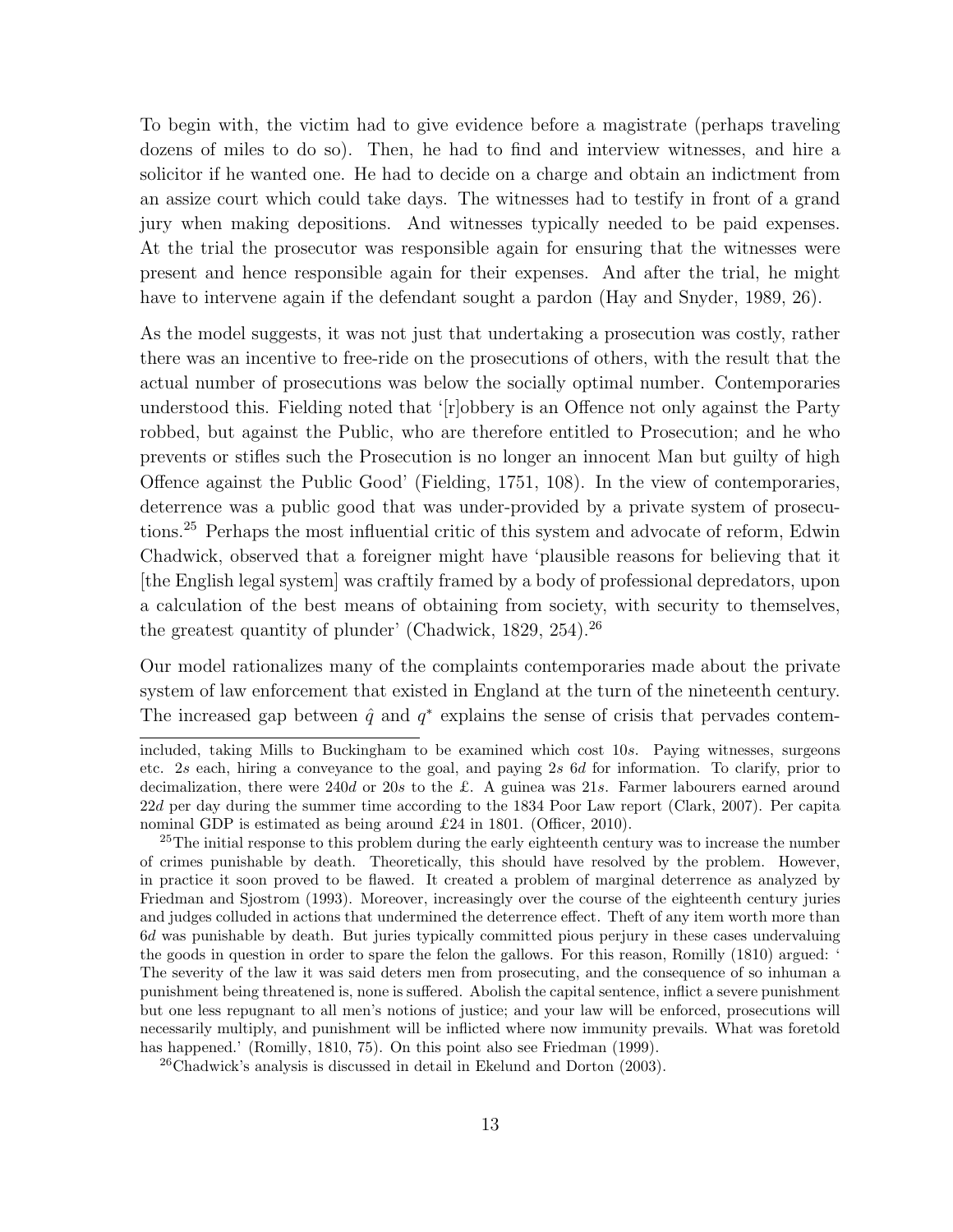porary discussions of crime.<sup>27</sup> Colquhoun argued that the problem was so grave that a public prosecutor was required. 'Experience' had taught him that the moral arguments in favour of prosecuting 'powerful as they are, will neither awaken in the mind of men that species of public spirit which shall induce' individuals 'to become willing prosecutors under all the trying delays, added to the expence often of bringing a number of witnesses from the country, and keeping them hanging on in the court of justice, perhaps for several days together' (Colquhoun, 1796, 246-247). A public prosecutor, acting in combination with a professional police force, would not 'only remove that aversion which prosecutors manifest on many occasions, to come forward, for the purpose of promoting the ends of public justice; but it would prevent, in a great measure, the possibility of compounding felonies or of suborning witnesses' (Colquhoun, 1796, 252).<sup>28</sup>

#### 4.1 A Professional Police Force?

Advocates of police reform contrasted the largely private English system with the public French system. Charles Cottu, who visited England in the 1810s, observed that the English were uninterested in the causes of crime and were 'very indifferent as to the condemnation of the accused, should those whom he has injured suffer themselves to be touched with commiseration, or overcome by indolence' (Cottu,  $1820, 23$ ).<sup>29</sup> The anonymous author of the *Code D'Instruction Criminelle* (thought to be James Mill) argued that the French system was superior to the English system in that it excelled in the 'preliminary business' of assembling a case, securing the suspect, and searching for evidence for his guilt. As '[t]here is no public prosecutor':

'we trust entirely to the information of the individual whom the crime has injured. For want of a prosecutor, we bind this voluntary informer to prosecute;

<sup>29</sup>According to Alexis De Tocqueville:

<sup>&</sup>lt;sup>27</sup>C.f. Fielding (1751); Colquhoun (1796); Wade (1829) and the eight Parliamentary Reports commissioned during this period. Piecemeal reforms were carried out. Parliament granted poor prosecutors some expenses after 1752, if they were successful in securing a prosecution, and an act of Parliament of 1754 allowed courts to pay the expenses of poor witnesses. In 1818 and 1826 this allowance was expanded so as to cover expenses incurred prior to the trial for felony cases (but not for misdemeanors).

<sup>&</sup>lt;sup>28</sup>The writings of Fielding, Patrick Colquhoun and Edwin Chadwick should be treated cautiously as they they not disinterested observers, but partisan political entrepreneurs trying to push through a program of police reform but this argument was not seriously contested even by those who who in favor of retaining the traditional system. For further evidence on the reluctance to prosecute see Hay (1975, 41), Beattie (1986, 35), Philips (1989, 115–116) Jones (1992, 5).

<sup>&#</sup>x27;[i]t is impossible to imagine anything more detestable than the criminal investigation police in England . . . There is no official charged with a duty to prosecute, which both makes worse the defect mentioned above, that of placing justice out of reach of the poor, and means that the criminal law is never enforced continuously or firmly'(de Tocqueville, 1958, 63).

Interestingly, however, Cottu, unlike De Toqueville, was actually favorably disposed towards the English legal and criminal justice system as a whole.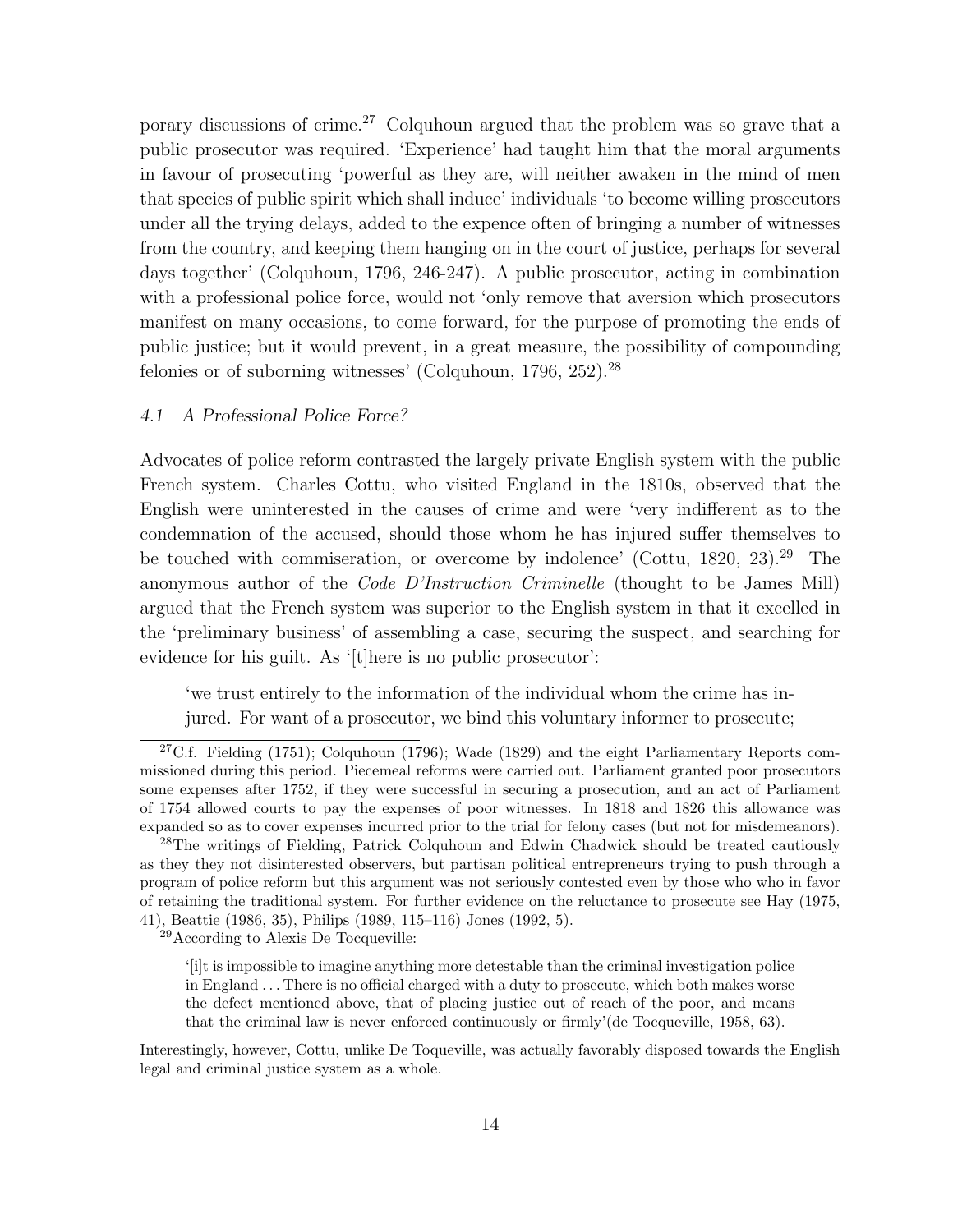which is imposing upon him so great a burden, in loss of money, loss of time, and in trouble of various kinds, that, in a great proportion of instances—in, probably, by the majority of instances—where the injury is not of an atrocious sort, the injured person conceals it, and withholds complaint. Instead of taking measures to secure the notice of crimes, we thus take measures to secure their concealment' (*Code d'Instruction Criminelle*, 1810, 108).

From the point of Utilitarian reformers like Mill and Chadwick as for modern Pigovian economists, the solution to this problem seemed obvious: introduce a publicly funded and professional police force and public prosecutor.

Parliament did in fact discuss introducing a publicly funded police force as early as the 1780s. However, a professional police force was not introduced for several decades and there was no nationwide force until 1856. Opposition to such a force was widespread. Only a few Utilitarian reformers seriously considered imitating the French system. Douglas Hay observed that the rural 'gentry would not tolerate even the idea of a police force'. Hay claimed that their opposition was partly self-serving and partly ideological: 'they remembered the pretensions of the Stuarts and the days of the Commonwealth, and they saw close at hand how the French Monarchy controlled its subjects with spies and informers' (Hay, 1975, 18). They also controlled the magistrates and retained discretionary authority over local constables which they stood to lose if a national police force came into being.

However, the fears of the gentry were widely shared. A willingness to privately take on the responsibility of a prosecution was seen as the price of a liberal society, that in the words of an anonymous county magistrate '[s]ome degree of trouble and expense in the vindication of our rights is the condition of a free government' (Anonymous, 1836, 34). The legal theorist William Paley clearly stated that

'[t]he liberties of a free people, and still more the jealousy with which these liberties are watched, and by which they are preserved, permit not those precautions and restraints, that inspection, security, and control, which are exercised with success in arbitrary governments . . . least of all will they tolerate the appearance of an army force, or of military law, or suffer the streets and public roads to be guarded and patrolled by soldiers; or lastly, entrust the police with such discretionary powers, as may make sure of the guilty, however they involve the innocent' (Paley, 1830, 164).<sup>30</sup>

 $30$ William Blackstone was of the same opinion. Radzinowciz noted that 'It is not surprising that Blackstone should not have recognised 'Police' as an institution. With all his conservatism, and largely because of it, the thing that mattered most to him was the concept of a State, patriarchal perhaps, but firmly grounded in the rule of law. He was an exponent of the liberal doctrine and of the liberal spirit, anxious to see the liberal doctrine and of the liberal spirit, anxious to see the rights of the subject secured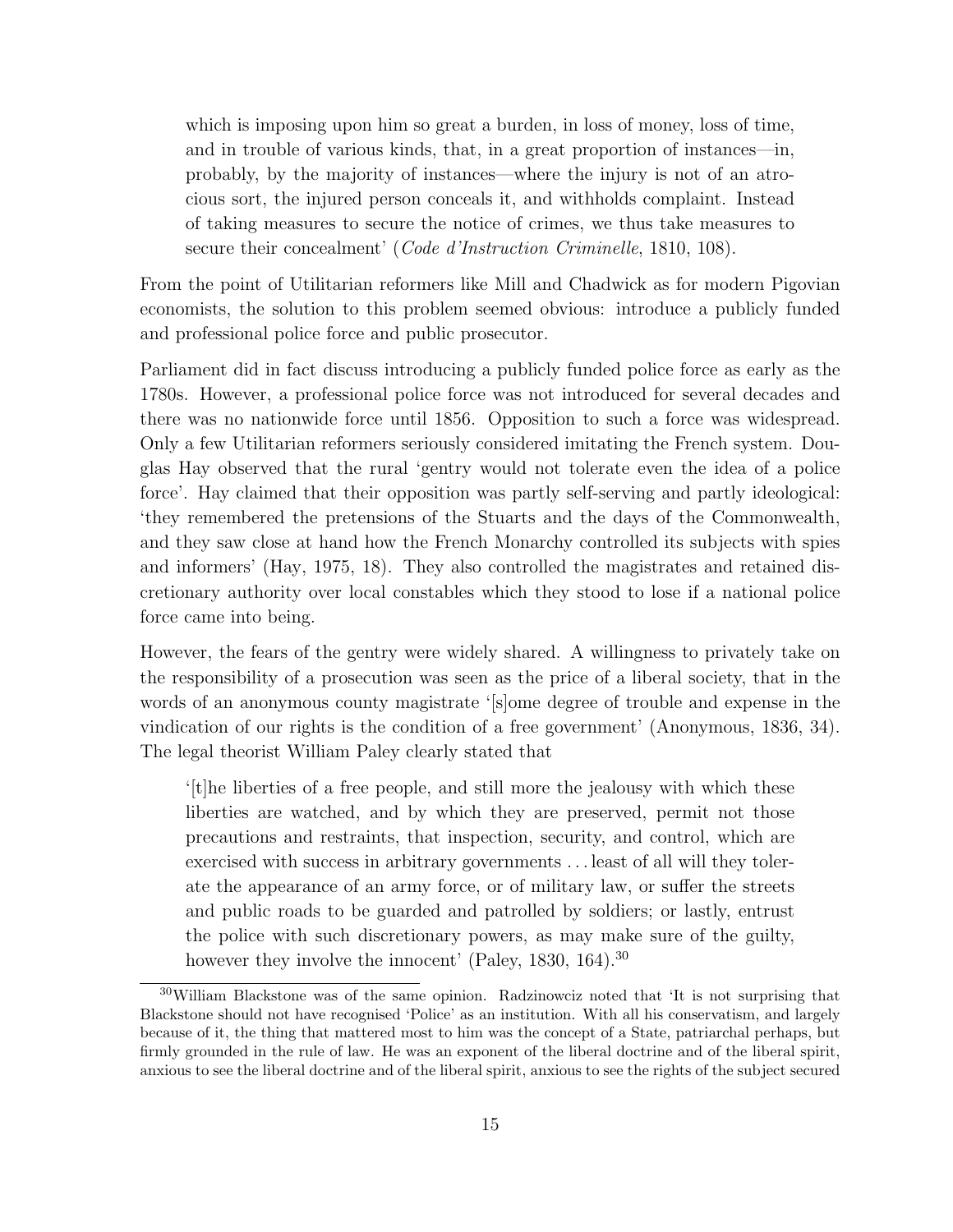Whig reformers who aimed at overturning many aspects of the old eighteenth century criminal justice system (such as the reliance of capital punishment) shared Paley's opposition to a police force. One historian observes that 'to the notion that the law might be more effectively enforced if there were a reformed and efficient police, they exhibited in general a notorious repugnance. If in this they were partly influenced by a dislike of putting stronger instruments of power in the hands of the government, they were also manifesting a deep-rooted popular prejudice which characterized all parties and all classes' (Gash, 1961, 320). A public police force might not be used to crush English liberties directly, but it might still be an inefficient and bloated source of patronage for the King's ministers, and thereby corrode these freedoms indirectly. Given that in late eighteenth and early nineteenth century administrations, there was little distinction between private and public office or income streams, these fears were not irrational or driven by ideology.<sup>31</sup>

## 5 Prosecution Associations

The private system of prosecutions was unable to cope with crime in Industrial Revolution England. The Pigovian solution to the problem of crime in early-nineteenth century England was off the table for Public Choice reasons. This gives us a unique opportunity to see how private-order institutions were able to respond to a recognized market failure and to address the scaleability critique.

Beginning in the mid-eighteenth century, private associations and organizations began to be formed across the country. These associations emerged out of agreements neighbors made with one another to prosecute any crime committed against them. Over time, the agreements became more formal. Associations drew up constitutions, membership lists, and rules which committed them to fund prosecutions on behalf of their members. Members paid entry fees and annual subscriptions which were used to help pay for the expenses involved in apprehending and prosecuting a suspect. Most associations had their own solicitor who represented the association in court and provided legal advice to members. The funds of an association were also used to pay informers and to advertise rewards.<sup>32</sup> Here we can demonstrate how such associations could have ameliorated the

and respected, and the actions of the government jealously watched, lest it drift into arbitrariness and despotism' (Radinowicz, 1948, 418-419).

 $31$  Historians have traditionally seen the eighteenth century British state as corrupt (Rubinstein, 1983; Root, 1991). The spoils system, or what later became known as 'Old Corruption' consisted of the widespread sale of offices and favors (Haring, 1996; Philips, 2004). Allen (2011) persuasively argues that this system made a lot of sense in a world of high variance and high measurement costs (the 'spoils' were a form of efficiency wages). Nevertheless, this set of institutional arrangements was not necessarily one to which one would want to entrust a professional police force.

 $32$ Associations for the prosecutions of felons have been studied by Schubert (1981); Philips (1989); King (1989); Davies (2002); Koyama (2012a) amongst others. For an example of the kinds of relationships associations built with solicitors see Rules of the Cawthorne Association for the prosecution of felons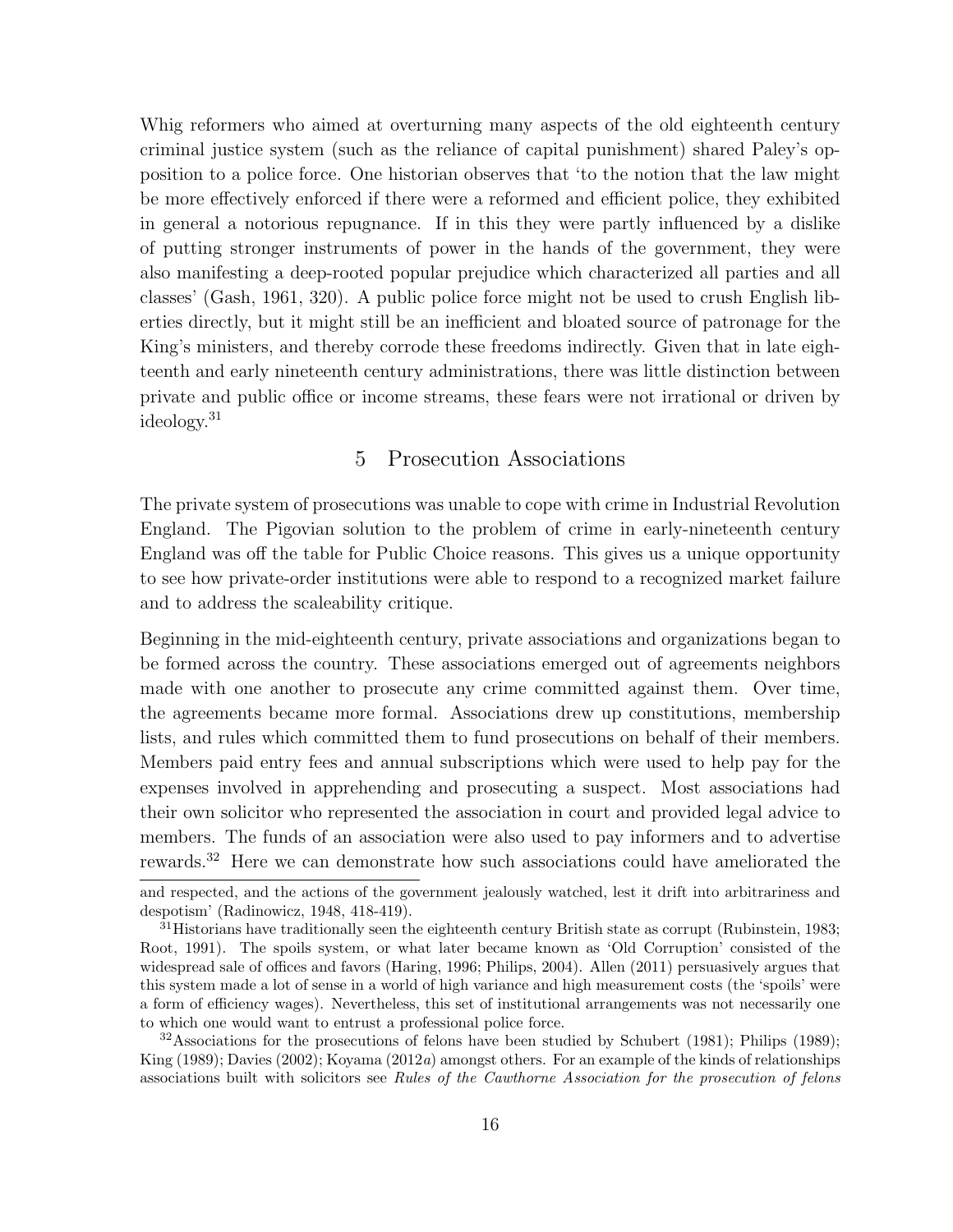free-rider problem.

#### 5.1 A Club for Prosecutions

Let us augment the market for crime model as follows. Suppose individuals can join a club (prosecution association) that commits its members to pursuing prosecutions that are in the public interest. The following establishes that such a club can exist in equilibrium and reduces the level of crime observed under a system of private prosecutions. By assuming commitment we initially assume away free-rider problems.

Membership of the club commits all members to a common  $\lambda_{j \in M} = \lambda^c$  determined by:

$$
\Lambda^{c} = \sum_{j \in M} \lambda_{j \in M}^{c} \text{ where } \lambda_{j \in M}^{c} = \begin{cases} 1 & \text{if } \mathrm{m}_{j} p d_{j} + p \gamma Z \ge \nu \\ 0 & \text{otherwise} \end{cases}, \tag{4}
$$

where  $m_j$  is an indicator variable that is equal to one if j is a member of the club and zero otherwise. Let  $\tilde{M}$  be the proportion of individuals N who are members of the club:  $M = M/N$ . The club generates an intermediate level deterrence in between the socially optimal level of deterrence and the market level of deterrence:

$$
d^* \le d^c = \frac{\nu}{p} - \frac{\gamma Z}{\tilde{M}} \le \hat{d} \,. \tag{5}
$$

The club produces a higher level of prosecutions than obtains under the private system:  $\Lambda^c = 1 - d^c > 1 - \hat{d}$  for  $M > 0$ . Hence a club with a nonzero membership reduces the overall level of crime.

Who joins the club? Consider an individual j such that  $d_i = \hat{d}$ . In the absence of a club this individual is indifferent between prosecuting and not prosecuting. We wish to obtain the conditions under which he will join the club. The club imposes an additional cost on him as he is obliged to prosecute crimes which he would not otherwise prosecute. This additional cost is given by:

$$
g(M) = [q(xc(M))p\gamma Z], \qquad (6)
$$

where  $g$  is a continuous function that is strictly decreasing in  $M$ . However, the club also generates an additional benefit in terms of greater deterrence and less crime:

$$
q(\hat{x}) - q(x^c)(M) .
$$

This, in turn, is equal to

$$
\gamma Z \tilde{M} = \frac{\gamma Z M}{N} \equiv h(M)^{33},
$$

(1843).

<sup>33</sup>Recall:

$$
q(\hat{x})=(1-\hat{x})Z=1-\kappa-\Lambda(\hat{d})\gamma=1-\kappa-(1-\hat{d})p\gamma=1-\kappa-p\gamma+\nu\gamma
$$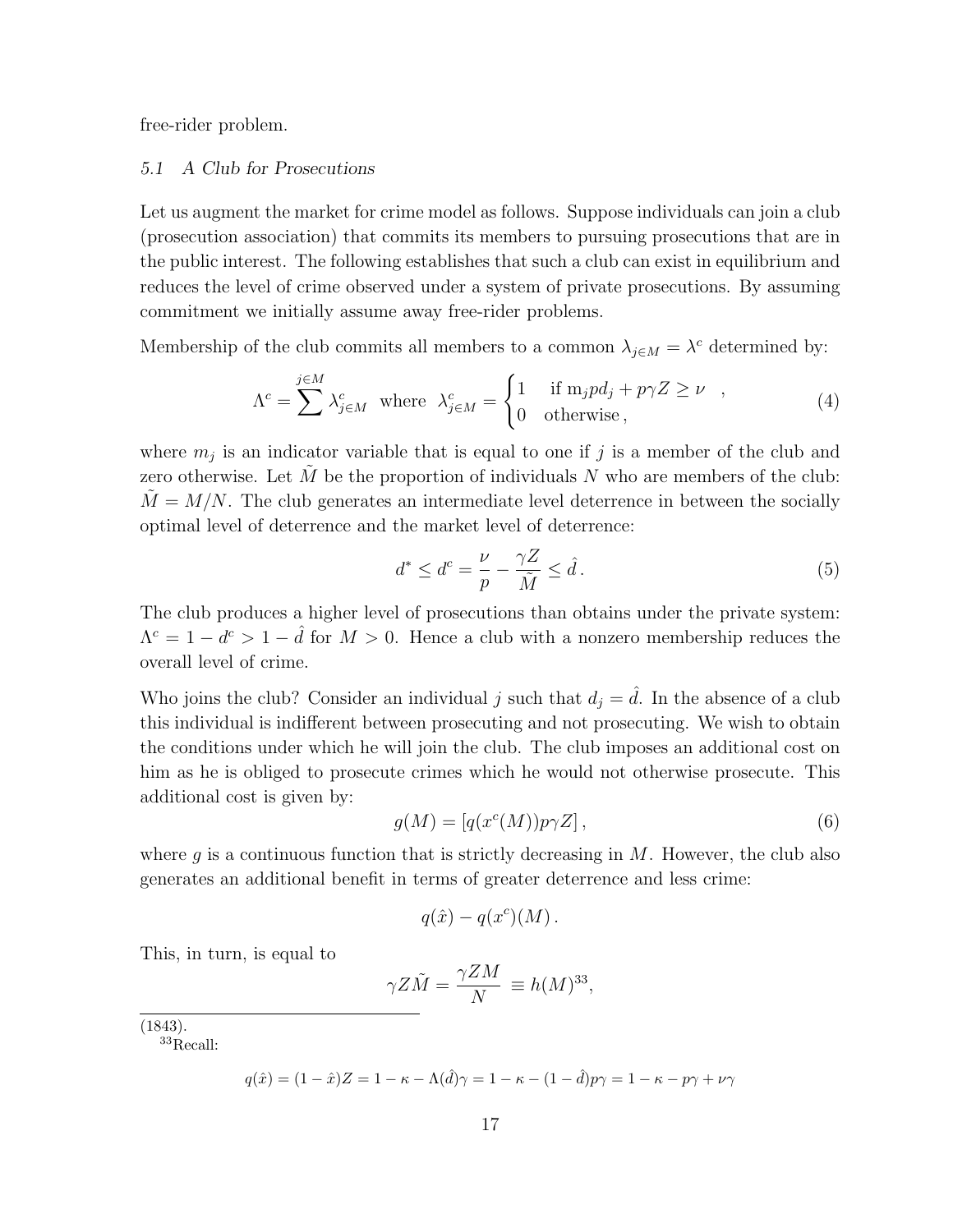which is continuously increasing in M. We seek a fixed point where  $h(M) = g(M)$  or:

$$
M^* = q(x^c(M^*))pZ.
$$
\n<sup>(7)</sup>

Note  $g(0)$  is bounded at Z and  $g'(M) < 0$ , whereas  $h(0) = 0$  and  $h'(M) > 0$ . Hence  $M^*$ identifies a unique fixed point. Thus  $M^*$  is the size that the club has to be for individual j such that  $d_j = \hat{d}$  wishes to be a member. At  $M^*$  all individuals j such that  $d_j > \hat{d}$ join the club. The club increases the number of prosecutions from  $\Lambda(\hat{d})$  to  $\Lambda(d^c)$ . This is summed up in the following proposition.

Proposition 1 *In the absence of free-riding there exists a club of size* M<sup>∗</sup> *such that*

- *1. all individuals j* with  $d_j \geq \hat{d}$  *join the club;*
- 2. and the number of prosecutions increases from  $\Lambda(\hat{h}) = 1 \hat{d}$  to  $\Lambda(d^c = 1 d^c)$ , *thereby reducing the level of crime by*  $\gamma Z/M^*$ *.*

Proposition 1 suggests that prosecutions associations should be comprised of individuals with property. This is indeed what we find—although associations did sometimes commit to prosecuting crimes on behalf of the poorer non-members. It also suggests that the membership of a prosecution association should be larger and more socially diverse where d was evenly distributed. The evidence we have is consistent with this finding. Most associations did not keep records of their members' occupations but the evidence we have from those that did is consistent with this prediction. Many rural associations took their membership exclusively from the gentry classes. Urban associations like the Cambridge association drew on a much broader membership base that included merchants, shopkeepers, blacksmiths, brewers, bankers and textile workers (see *Rules of the Town of Cambridge Association for the Prosecution of Felons, 1841*, 1841).<sup>34</sup>

Note that the club we have described above suffers from a potential free-riding problem as non-members benefit from the additional deterrence generated by members.<sup>35</sup> We

$$
q(x^{c}) = (1 - x^{c})Z = 1 - \kappa - \Lambda(d^{c})\gamma = 1 - \kappa - (1 - d^{c})p\gamma = 1 - \kappa - p\gamma + \left[\frac{\nu}{p} - \frac{\gamma Z}{\tilde{M}}\right]p\gamma
$$

<sup>34</sup>Similarly, Little and Sheffield (1983) found that the social membership of the Halifax associations was likewise diverse. They found the occupations of members of the committees they studied included 'gentlemen, merchant, weaver, attorney, clergy and dyer' suggest that these associations did not just comprise the rural elites (Little and Sheffield, 1983, 799). They note that the occupations of committee members is consistent with the 'nature of the staple industry in the Halifax region' as 'a significant proportion of the membership was connected with the textile industry' (Little and Sheffield, 1983, 799).

<sup>35</sup>One factor we do not explicitly model meliorating this free-rider problem was the possibility that membership of an association might displayed crime onto non-members. If this was the case, even individuals with  $d < d$  had an incentive to join. This could theoretically led to 'too much' deterrence, although this is unlikely to have been the case in practice. The displacement effect is briefly discussed in (Koyama, 2012b, 120).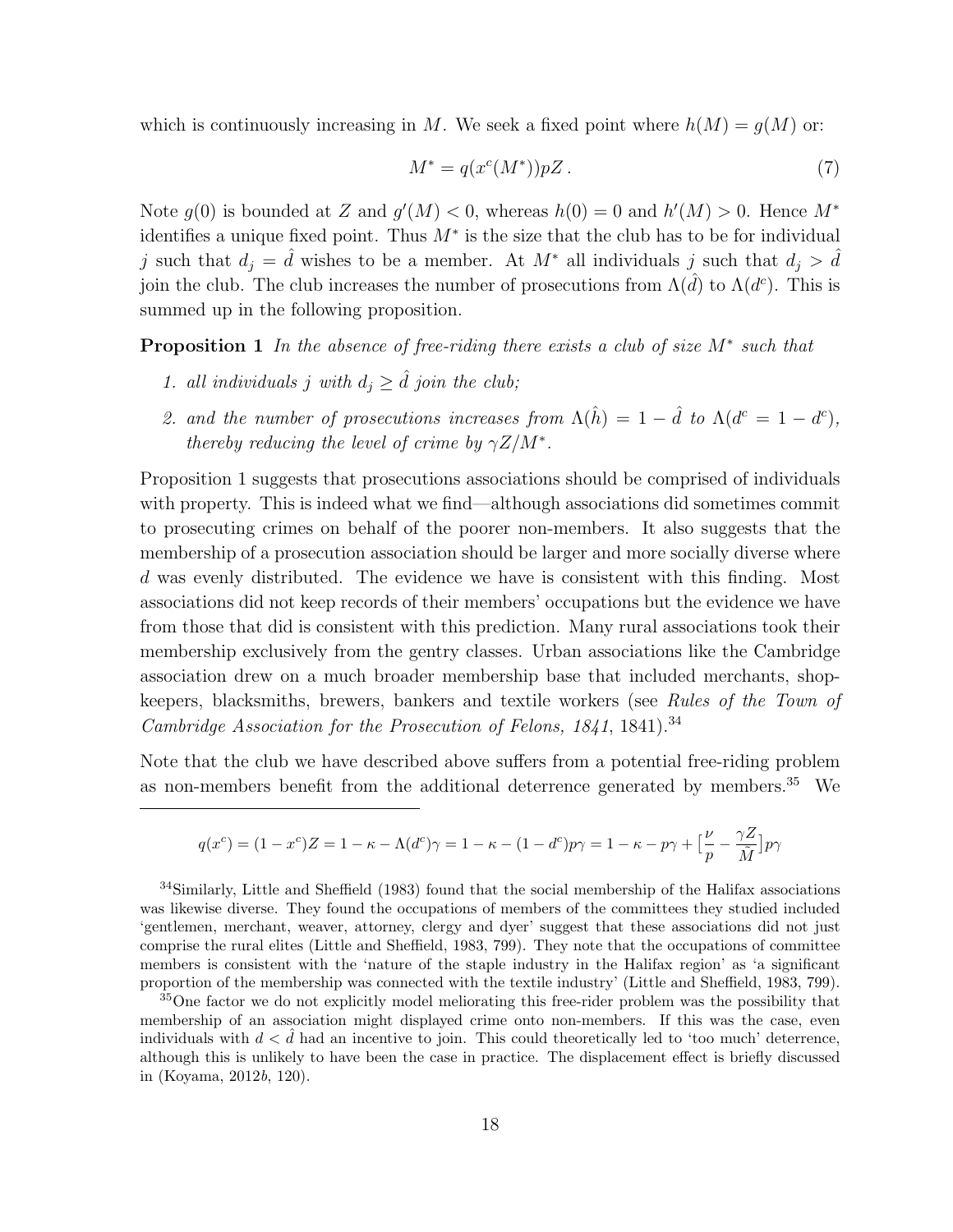can show that the free-rider problem is partially alleviated by charging membership fees that are used to directly subsidize the costs of prosecuting by establishing the following proposition.

**Proposition 2** In equilibrium there exists a membership fee  $e^*$  such that

- 1. all individuals j such that  $d_j \geq \hat{d}$  pay  $e^*$  and join the club; and
- *2. the club is able to fund all prosecutions for which*  $m_j p d_j + p \gamma Z \geq \nu$ .

The proof of this proposition is confined to the Appendix.

This proposition is consistent with the practice of many associations which was to charge a uniform fee. The Lanvrechva association all charged members 10s as an initial subscription and all expenses were paid out of a general fund (*Lanvrechva Association* 1819).<sup>36</sup> The Belper association charged all members an initial entrance fee of 5s (*Belper Association*, 1791). But from the second decade of the nineteenth century onwards many associations began to experiment with charging differential fees. This enabled them to reach out to additional members and pursue more cases.

Price discrimination enabled some associations to attract more members. Associations were generally small with dozens rather than hundreds of members and they were geographically confined within a radius of a couple of miles. It is therefore realistic to assume that the value of an individual's property was common knowledge within a community. In this case, it follows that the club could offer each potential member an individualized fee  $e_j$  such that equation (10) is satisfied. Some associations did attempt to tie membership fees to income or wealth. Other associations based their membership rates on property values.<sup>37</sup>

Associations did not practice perfect discrimination as they did not necessarily aim for the largest membership possible. There were several reasons for this. Associations, like other economic clubs, were characterized by non-rivalrousness in consumption up to a certain congestion point. They could not be expanded or 'scaled-up' indefinitely. Associations did not just require fees from their members; there were meetings that had to be attended and members were expected to assist one another in apprehending and prosecuting suspects. For this reason, associations attempted to screen-out individuals who were likely to free-ride or individuals who lived too far away to either actively participate in, or benefit from, the association (see Koyama, 2012*a*). The Caddesley

<sup>&</sup>lt;sup>36</sup>The society aims at a fund of 1 pound for every member'. Every subscriber had to pay 3s per quarter until the fund reached one pound and one shilling per member, after which point membership fees would be reduced to 5s per year (Lanvrechva Association, 1819, 3).

<sup>&</sup>lt;sup>37</sup>The Ecclesfield association ties its membership fees to the local tax (poor rate) members were assessed for. Individuals who were assessed at  $\pounds 60$  for the poor rate had to pay an annual membership fee of 60d (Rules of the Ecclesfield General Association, for the Prosecution of Felons., 1843).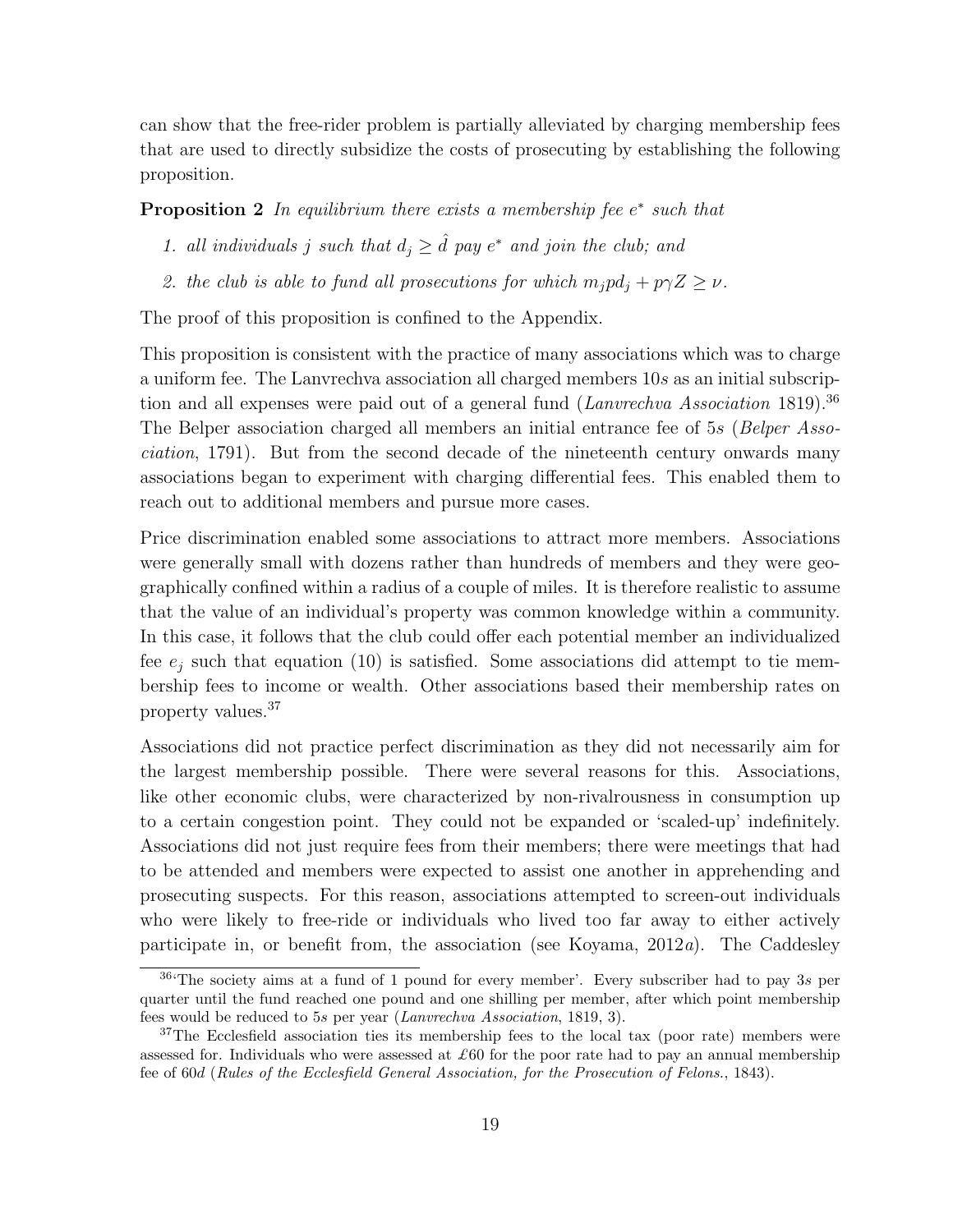Corbett association charged its poorest members just 10s and its richest members *£*1. However, to become a member of the association you need to be recommended by at least three existing members (*Copy of a Deed of Association for the Prosecution of Felons*, 1799).<sup>38</sup> These non-monetary factors would have precluded associations from practicing perfect price discrimination and setting  $M = N$ .

Propositions 1 and 2 demonstrate that prosecution associations could have provided additional deterrence relative to the private equilibrium. Propositions 1 and 2 also suggest the reasons why associations were unlikely to have been able to provide the socially optimal level of deterrence. We can now use the insights obtained from this model in conjunction with the historical evidence to better understand how these private associations functioned and to develop some comparative statics.

#### 5.2 The Emergence of Prosecution Associations

Prior to the middle of the eighteenth century there was little need for prosecution associations to form. Property crime was not a major social problem. The surviving data on associations for the prosecution of felons is patchy. Nevertheless, the data that is available suggests that the number of associations grew rapidly after 1780. In the course of research for this paper I have come across a total of 534 separate associations. However, a lot of information is missing for many of these associations. For example, unless there is a surviving account book for an association we do not know how many members it had, what its rules were or how many cases it prosecuted and for many associations we do not even know when they were founded or when they were dissolved. The account books that do survive provide a wealth of qualitative information about how associations operated. But the small number of associations for which we have this kind of detail precludes using this information in a regression framework. Figure 7 plots the founding dates for the 215 associations for which it is possible to identify a founding data. Associations only began to emerge in noticeable numbers after 1750 and the number of associations increased rapidly in the last two decades of the eighteenth century and the first two decades of the nineteenth century.<sup>39</sup>

<sup>38</sup>Article III of the Burnham association states that: 'every Member occupying a Farm, or having Stock of a Farm description, and equally liable to risk, shall pay into the hands of the Treasurer the sum of one Pound and one Shilling. Tradesmen, Shopkeepers, and Market Gardeners the sum of Fourteen Shillings; and persons retired from business and occupying property under Twenty Pounds a Year, the sum of Seven Shillings' (Rules and Regulations of the Burnham Association for the Protection of Persons and Property and the Prosecution of Felons, 1833, 4-5). See Koyama (2012a) for a list of associations known to practice price discrimination.

<sup>&</sup>lt;sup>39</sup>The total number of 534 associations comes from the following sources: a list of associations that claimed expenses from the County Rates between 1830 and 1835 (Report of the Commissioners for inquiring into County Rates, 1836, 319-327); the list of associations compiled by Philips (1989); a search of local newspapers, the details of all associations for the prosecution of felons list on the Access Archives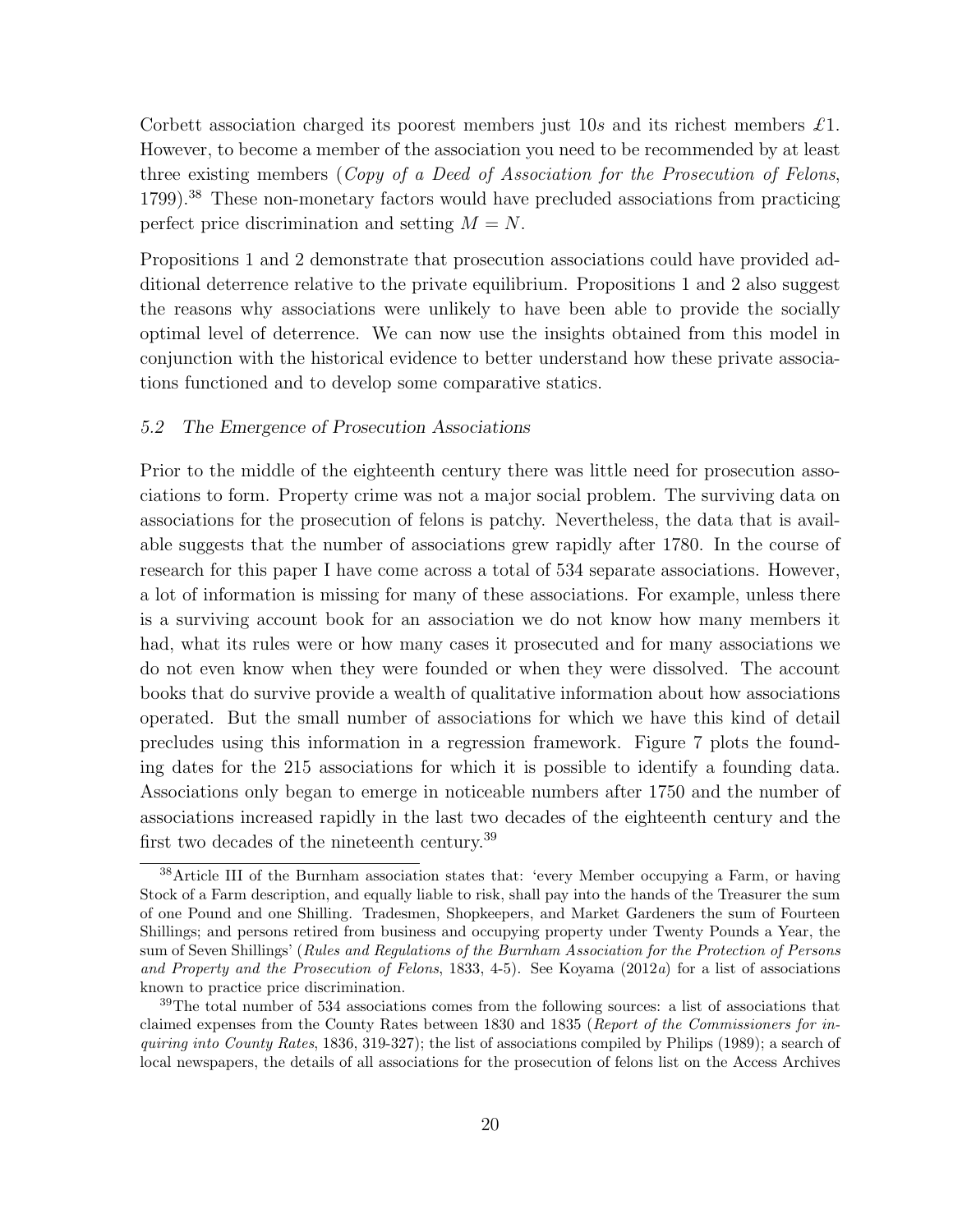Figure 7 indicates that prosecution associations emerged at the same time as contemporaries argued that a crime wave was taking place. Contemporaries held that crime rates spiked in the aftermath of major wars as large number of demobilized soldiers and sailors returned to civilian life (Beattie, 1986, 213-235). Consistent with this, there was a spike in number of associations founded at the end of the American war of independence and at the end of the Napoleon Wars. The expansion of prosecution associations was associated with a large increase in the number of committals depicted in Figure 1.

#### 5.3 The Number of Prosecutions and Marginal Deterrence

We have shown the prosecution associations existed and established how they were organized and functioned; now we can attempt to consider their effectiveness. Historians have argued that associations for the prosecution of felons were a marginal phenomenon that did little to reduce overall levels of crime because they only carried out a relatively small number of prosecutions (see Schubert (1981, 28-29) and (Beattie, 1986, 49-50)). In fact, it is difficult to estimate what proportion of prosecutions were undertaken by prosecution associations. It is certainly true that many associations were small and only prosecuted a small number of criminals.

The Wheldrake association in North Riding for example was small and inactive and only subsidized a couple of prosecutions in its 48-year history (*Wheldrake association* 1816- 1864). Other associations such as the Bradfield and Doncaster associations were involved in between one and two prosecutions a year (*Minute Book of the Bradfield Association for the Prosecution of Felons*, 1838-1886; *Book of Proceedings of the Doncaster Boro'*

website; and the records of local archives in Doncaster, London, Sheffield, and York. The newspapers consulted were The Derby Mercury, The Leeds Mercury, The Leicester Chronicle, The Hull Packet and East Riding Times, The Ipswich Journal, Jackson's Oxford Journal, The Newcastle Courant, The York Herald and General Advertiser, The Sheffield Independent, and Yorkshire and Derbyshire Advertiser, The Bury and Norwich Post and East Anglian, and Gazetter and New Daily Advertiser. The archival sources used were (Belper Association, 1791; Rules of the Beverley Guardian Society for the Protection of Trade, 1834; Copy of a Deed of Association for the Prosecution of Felons, 1799; The Association of the Parish of Bolton Percy for the Prosecution of Felons, Cheats and for the defraying of all expenses of Advertisement, Handbills etc., 1825-1890; Rules and Regulations of the Burnham Association for the Protection of Persons and Property and the Prosecution of Felons, 1833; Rules of the Town of Cambridge Association for the Prosecution of Felons, 1841, 1841; Rules of the Cawthorne Association for the prosecution of felons, 1843; Rules and Regulations for the Government of the Chaddesley-Corbett Association for the Prosecution of Felons, 1837; Duffield, Makeney, Holbrook and Little Eaton Association for the Prosecution of Felons, 1791-1794; Rules, Orders and Regulations of the Hemsworth Association for the Prosecution of Felons etc., 1821; Rules of a society called the Equitable Association of the inhabitants of Mansfield and neighbours for the Apprehending and Prosecuting Felons and receivers of stolen goods and other offenders against the law, 1842; Rules and Regulations of an Association for the Prosecution of Felons and other Offenders, adopted at a meeting of the several inhabitants of the parishes of Lanvrechva Lower and Upper, Panteague, Lantarnam and Lanthewy, 1819; Rules and Regulations of the Worsbro' Association for the Prosecution of Felons, Trespassers, & etc., 1880).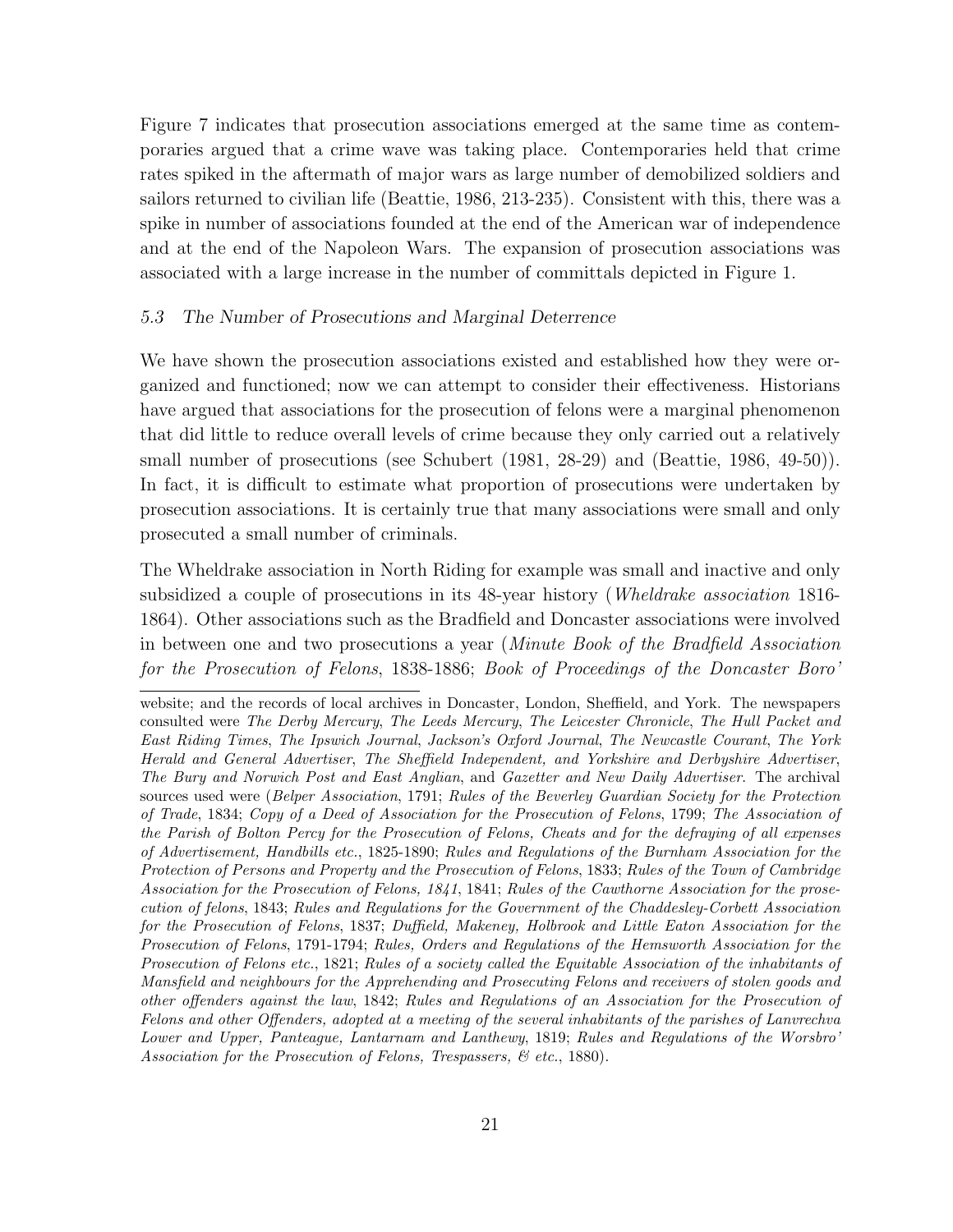

Figure 6: The number of associations founded per decade. The dates refer to major demobilizations. The total sample consists of 215 associations.

Figure 7: Cumulative distribution of associations founded per decade. The total sample consists of 215 associations.

*Stoke Association for the Prosecution of Felons*, 1821-1838).<sup>40</sup> The model suggests that the true measure of the impact of prosecution associations is not merely the number of prosecutions that associations undertook, but which prosecutions they undertook.

What is important is that associations increased the *marginal* level of deterrence. The difference between  $q(\hat{x})$  and  $q(x^c)$  is driven by the fact that the association prosecutes those marginal cases for which  $d_i < \nu/p$  but not  $d_i/\nu/p - \gamma Z/M$ . Hence an association that only prosecuted a small number of cases could nevertheless make a decisive difference in terms of increasing  $\Lambda$  and reducing  $q(x)$  if they prosecuted cases that would not otherwise have gone to court. This suggests that associations for the prosecution of felons may have played a more significant role in combating crime than many historians have hitherto recognized.

#### 5.4 Property Crimes and Public Order Crimes

This framework suggests that associations should be predominantly concerned with property crimes. The free-rider problem to which they were a response was likely to be most

 $40$ The City of York association it was typically recorded (and offered rewards relating to) 10 to 20 offenses a year and appears to have successfully prosecuted between 5 and 10 of these during the 1850s (City of York Association for the Prosecuction of Felons, Cheats, etc. Minute Book, n.d.). Philips (1989) surveyed a large number of associations and he found that while on average many associations prosecuted a relatively small number of cases a year, in some periods associations could be involved in a large number of prosecutions. The Harleston association in Norfolk was involved in 7 prosecutions a year between 1808 and 1815. The Salt Hill association was involved in an average of over 13 prosecutions per year between 1836 and 1860 (Philips, 1989, 167–168).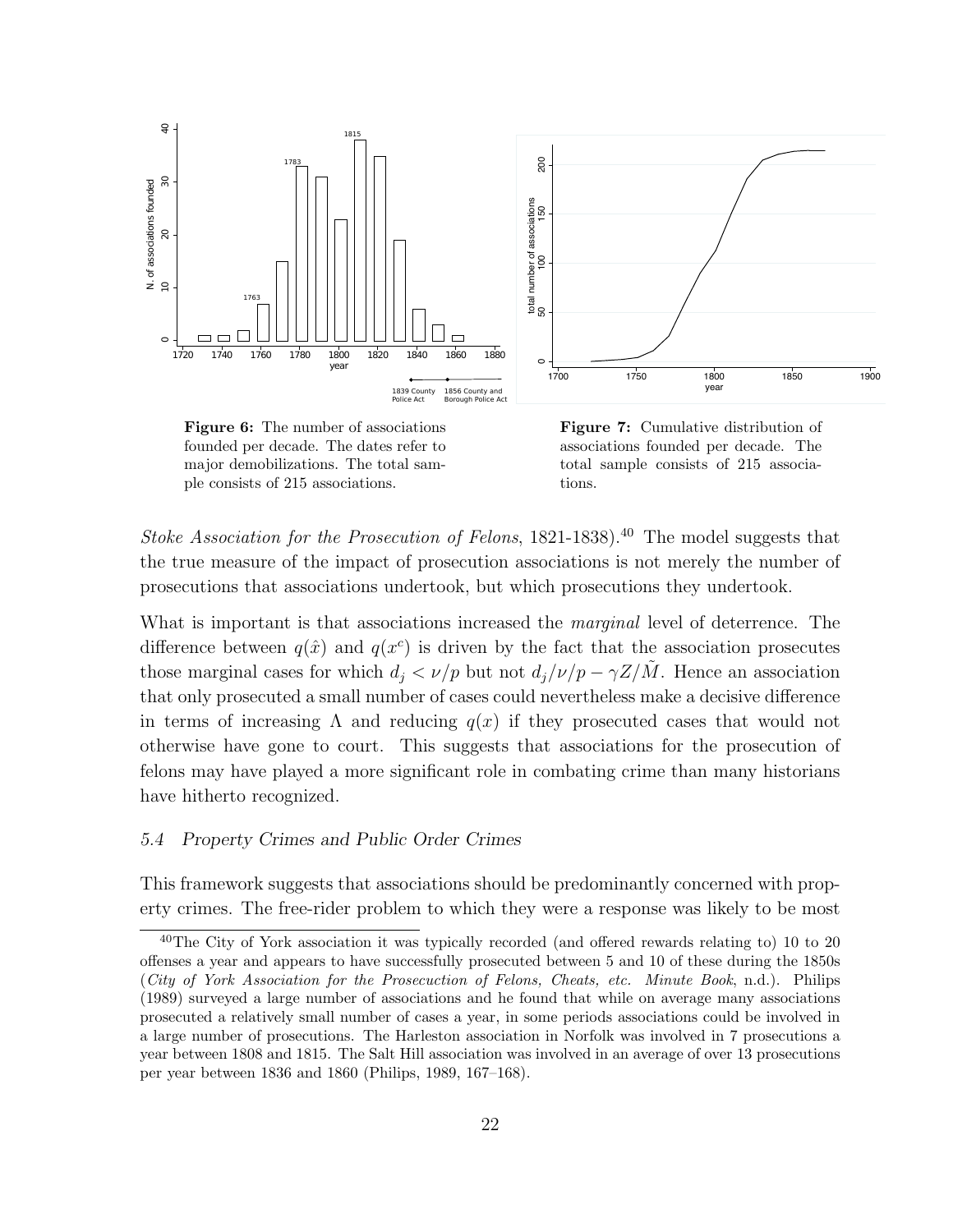acute for theft and robbery. Personal crimes (especially rape and murder) were likely to be prosecuted regardless of the cost-benefit calculation of the individual victim. Associations had little incentive to prosecute more general 'public order' offenses. The introduction of a professional police force and the shift from private to public prevention of crime should, therefore, have been accompanied by a change in definition of what constituted crime.

The implications of the the model are consistent with the historical evidence. Philips notes that 'Rural associations most commonly prosecuted thefts of farm animals (especially sheep and poultry), farm produce, and wood taken from trees, hedges, fences, and stiles. Urban associations were more likely to prosecute theft of raw material from places of work, theft from shops and houses, and garden produce, laundry stolen from gardens' (Philips, 1989, 142).<sup>41</sup>

Associations were concerned with crimes against property, but relatively unconcerned about affray, assault and personal violence. In part, this was a legacy of the early modern attitude which held 'physical violence' to be 'an accepted instrument of social police and of individual and group interaction by almost all sectors of society' (King, 1996, 44). In part, it reflected the view that assaults were more a private than a public concern and that personal acts of violence were less rational and calculating and hence less amenable to deterrence than were property crimes (Beattie,  $1986$ ).<sup>42</sup> Associations were, in any case, ill-equipped to deal with violent crime. Their success in the Industrial Revolution period was, in this sense, related to the overall decline in violent crime noted by Beattie (1986) and others.

Also consistent with the predictions of our framework is the fact that advocates of police reform criticized constables and associations for not acting against public order offenses. Associations acted against specific crimes committed against members. The Parliamentary commissioner, William Henry Newham, wanted the police to be used to remove paupers, and noted that a regular police could be used to suppress the 'great evils that we suffer from . . . the ill-regulated state of the beer-shops, pilfering, poaching, petty offences' (*Evidence Taken by the Constabulary Force Commissioners: state of the rural districts as to crime and the means of its prevention*, 1839, 17).

In the wake of the French Revolution, and the Peterloo Massacre of 1819, public fear

 $41$ This is consistent with the account books I have examined and with the observation that many associations only listed rewards for property crimes (see Koyama, 2012b, 112).

 $^{42}$ Cases of assault and personal violence were typically settled and tended to result in only nominal fines (King, 1996). This attitude persisted into the nineteenth century. Conley notes that "Violence had a legitimate place in Victorian society, and few people would have favoured its complete eradication. The criminal justice system, if not the law itself, was geared to regulating interpersonal violence, not abolishing it' (Conley, 1991, 67).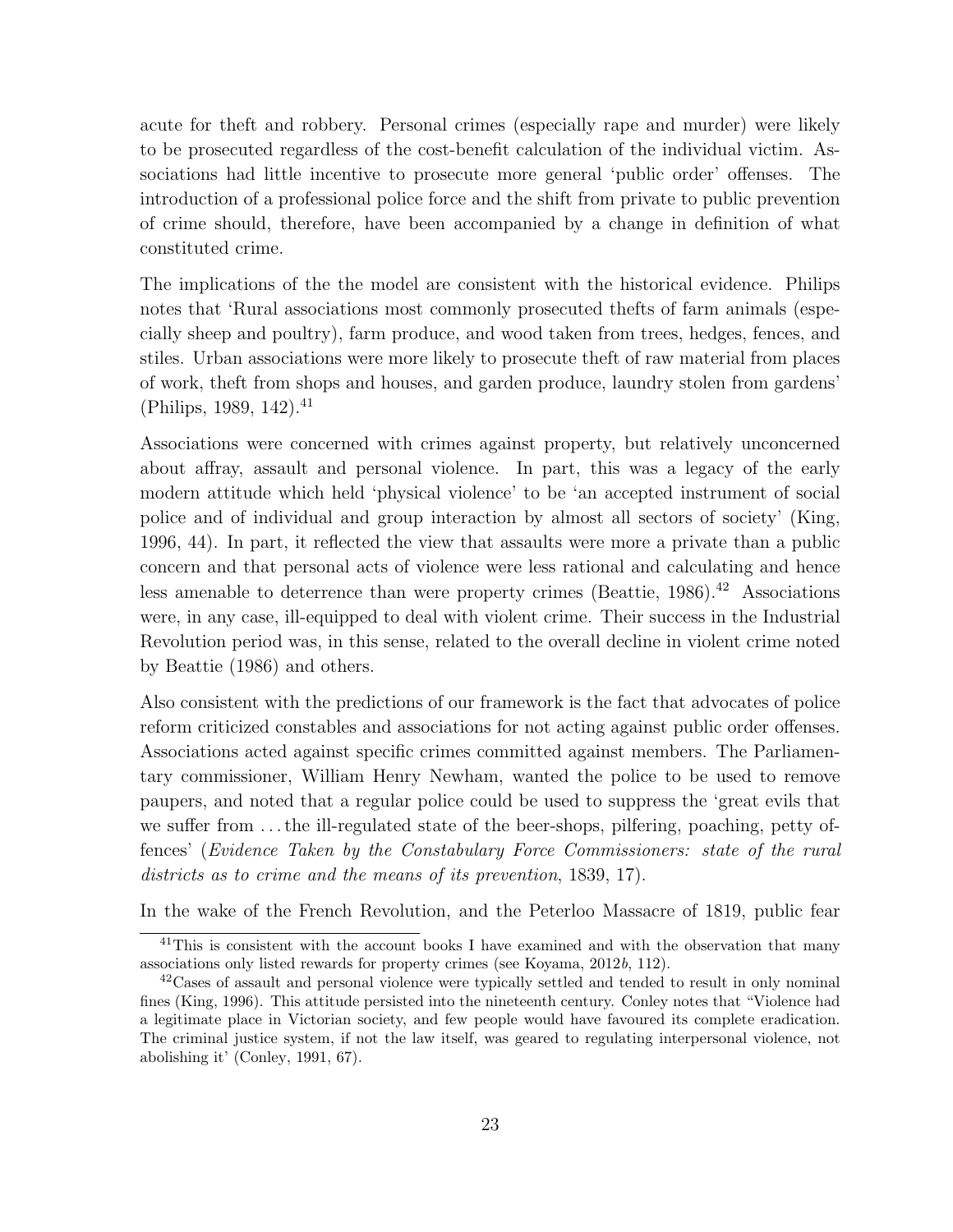of rioting and disorder increased. Prosecution associations and other informal forms of policing were relatively ineffective in dealing with riots. The new police forces, first introduced in London, in contrast, were seen as particularly useful 'in meeting the recurrent concern with arson, riot, and politicized disorder as a background motif of the first half of the nineteenth century' (Hay and Snyder, 1989, 6).<sup>43</sup> Indeed, elites outside London, accepted the County Police Act of 1839 in face of riots and public disorder associated with Chartism (Hart, 1955, 426).

There was, however, another side to this. While local prosecution associations protected the property of the middle and upper classes from the depredations of the poor, the new police introduced in the 1830s were employed to reform the manners and behavior of the working classes (Storch, 1975, 1976, 1989; Davies, 2002).<sup>44</sup> The police punished crimes that previously had gone unpunished under the decentralized traditional system. They became increasingly involved in suppressing 'immoral behavior', notably prostitution, gambling and public drunkenness. Hay summarizes the revisionist view that 'the new police were frequently the agents of a middle-class assault on popular mores, not just crime or riot, and they introduced constant surveillance into working-class communities which had long since escaped the knowledge of squire and parson' (Hay, 1980, 58). Hence, the shift from private to public policing was, in part, a response to the increased demand for protection against riots and public order. However, once the police were created, they were used to prosecute behavior that had not previously been considered as criminal.

#### 5.5 Specialization and Integration

Another notable feature of prosecution associations was the extent to which they were vertically integrated. They were often involved in all stages of a criminal investigation from the apprehension and arrest to the securing of a conviction in court. The high degree of vertical integration characteristic of prosecution associations made sense. Providers of club goods often display high levels of vertical integration (see, for a discussion, Klein et al., 1978, 322-324). There were fixed costs involved in setting up and running the associations and members could not be expected to be involved in numerous different

<sup>&</sup>lt;sup>43</sup>Emsley observes that in the 'pre-policed period rioting was part of a system of demands and responses between the ruled and their rulers . . . City-dwellers tolerated the levels of crime and disorder grudgingly until the early nineteenth century when their concern about the change in the targets of rioters from symbolic ones to property' (Emsley, 1983, 5-6). This analysis explains why earlier episodes of public disorder like the Gordon Riots of the 1780s did not led to an equivalent demand for a professional police force.

<sup>44</sup>'Studies of the introduction of new police forces into communities suggest that one immediate effect which they produced is a marked increase in prosecutions for minor public order offences—brawls, drunkenness, disorderly conduct in public, etc. The new police bring with them a heightened sensitively to disorder which has previously been tolerated or at least not punished by legal sanctions; the imposition of this new order is initially resisted by the people who feel its effects resulting in a sharp initial rise in prosecutions for such offences' (Philips, 1977, 84).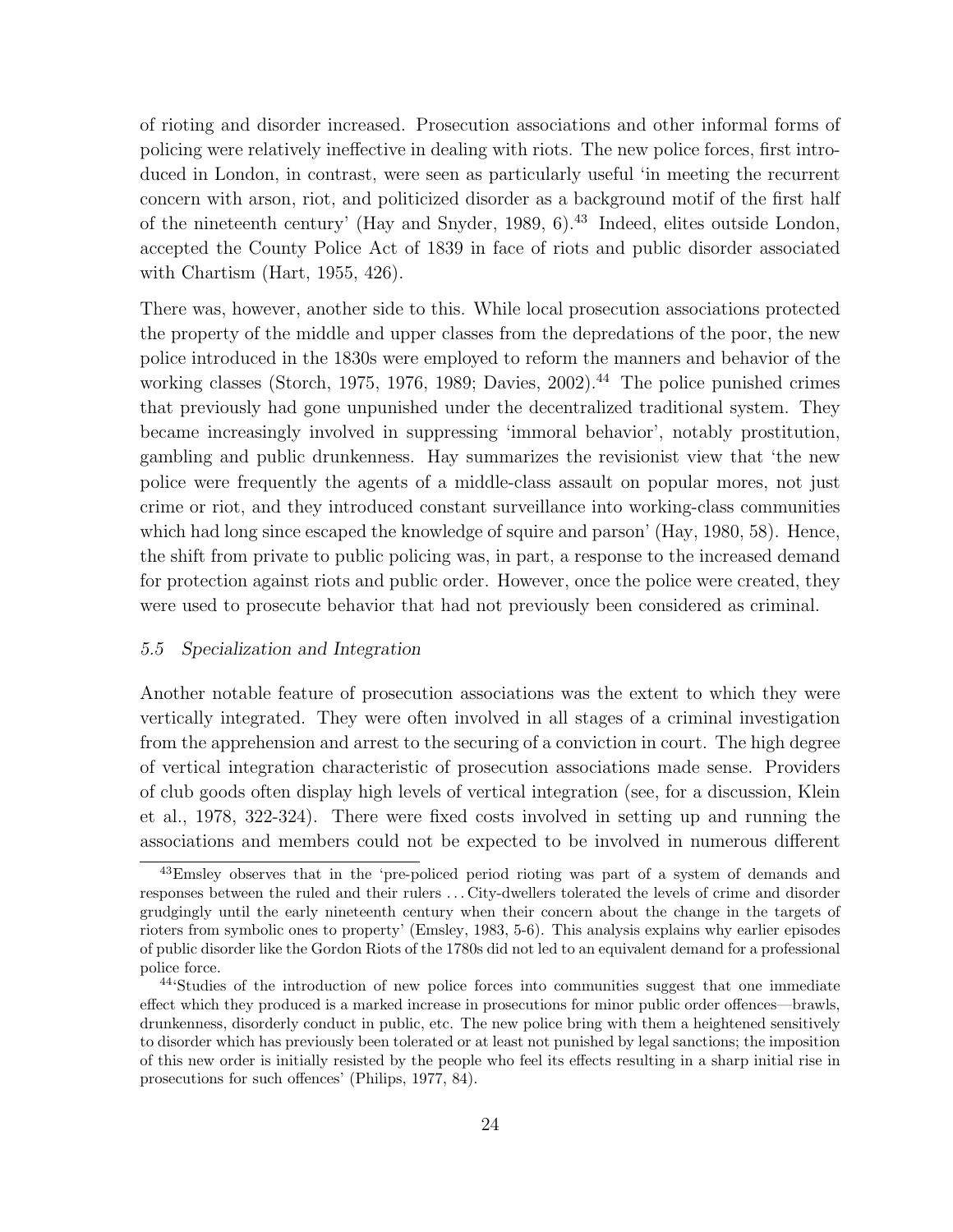organizations, each providing separate but related services. In a world of high information costs, associations harnessed the local knowledge of individual members—who were typically long-time residents, rooted in their community and in possession of specific knowledge that no outsider could easily know.<sup>45</sup> Association meetings provided forums where this information could be widely disseminated amongst individuals who had an incentive to use it to identify likely suspects, locate criminal hiding places, or get witnesses to come forward.<sup>46</sup>

The local character of most associations, however, meant that there was no formal communication or cooperation between different associations: they were horizontally distinct and separate. The professional police, in contrast, displayed less vertical integration than did associations for the prosecution of felons. They were involved in the apprehension and arrest of suspects but, until the later nineteenth century, did not usually prosecute them directly. The new police, were, however, more horizontally integrated than prosecution associations were, even though each local force retained a high degree of independence.

The downside to this high level of vertical integration, and to the absence of any horizontal integration across associations, was a lack of specialization. Associations may have perfected amateur policing, but they did not provide opportunities for individuals to acquire any particular skill in investigating crime.<sup>47</sup> As Shpayer-Makov notes: 'formal detection was mostly ad hoc, contingent on the good will and free time of law-enforcers who were not experts in gathering information or acting upon it.' (Shpayer-Makov, 2011, 19). The small size of most associations meant that they only pursued a small number of crimes and this ensured that they typically could not afford to employ specialists private detectives.<sup>48</sup>

After the 1856 County and Borough Act, police forces, though under local rather than state control, were nevertheless directed to cooperate with one another. This could be a source of tension. Conley (1991) reports several clashes between county and borough police forces in the 1860s.<sup>49</sup> However, it also enabled police forces to share information

<sup>&</sup>lt;sup>45</sup>It is reasonable to infer that many offenders were known to members because when an offender was a stranger this was usually mentioned. The Harrow-on-the HIll Association for instance noted on September 12, 1812 that the daughter of Mr Sim's 'had been stopped and and robbed by a Person unknownen in a field leading from Kenton to Edgeware' (Harrow on the Hill Association Book, 1801– 1826, 12).

 $^{46}$ See, in particular, the detailed account books kept by Harrow on the Hill Association Book (1801– 1826), Minute Book of the Bradfield Association for the Prosecution of Felons (1838-1886), and The Association of the Parish of Bolton Percy for the Prosecution of Felons, Cheats and for the defraying of all expenses of Advertisement, Handbills etc. (1825-1890).

 $^{47}$ They relied on advertisements and rewards as detailed in Koyama (2012b).

<sup>48</sup>See Philips (1989). I found no instances of associations hiring professional thief-takers, although they frequently paid small rewards to local constables.

<sup>49</sup>For example: 'when a murder was committed on a road leading out of Maidstone, both the Maidstone police and the county police claimed jurisdiction. In a heated exchange reported in the local press,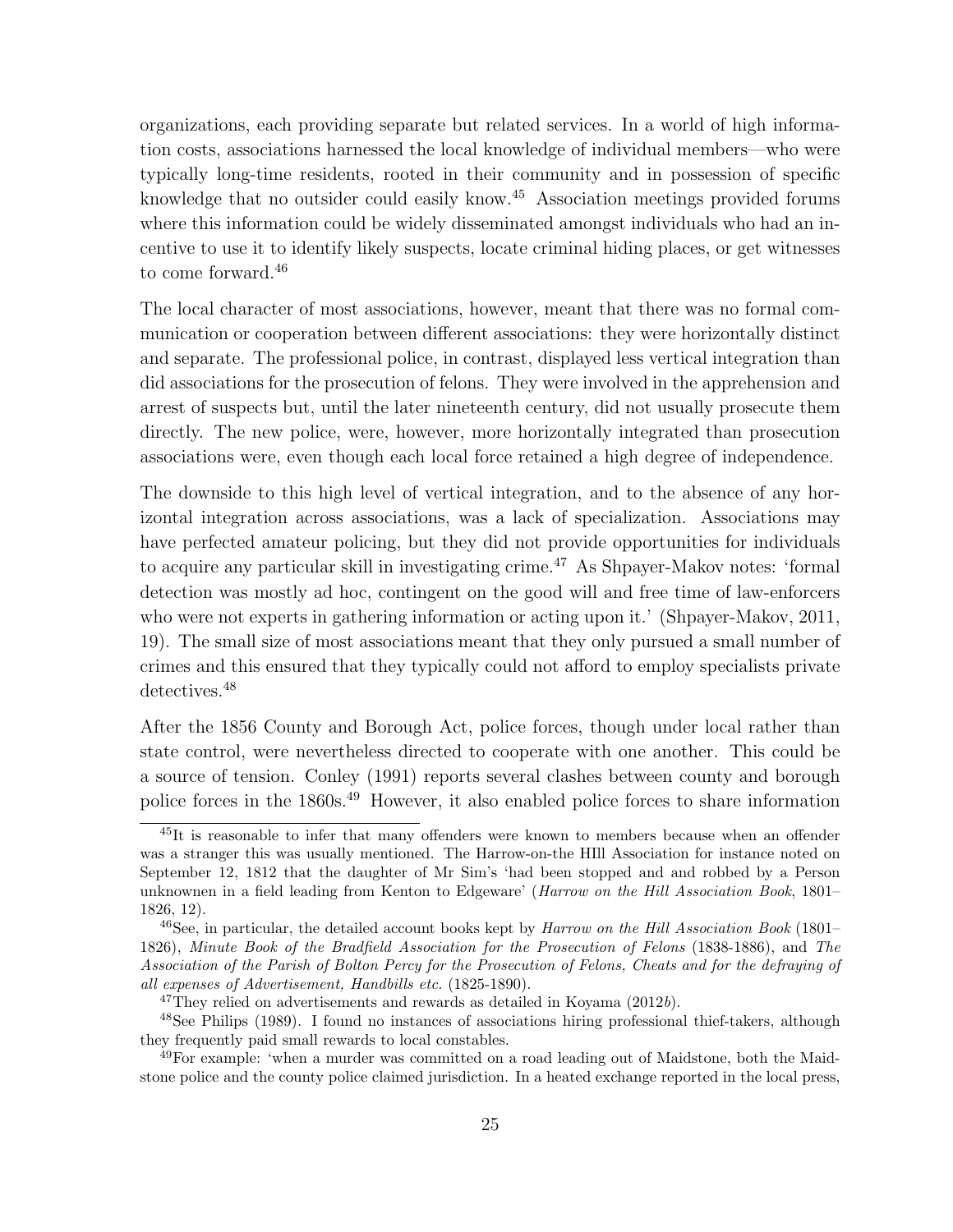and skills. The 1830s and 1840s saw the expansion of the rail network across Great Britain and the 1850s saw the introduction of the telegraph. These factors made horizontal integration increasingly valuable. In particularly, from mid-century onwards police forces began to train specialist detectives who could be assigned to investigate particularly difficult cases (Shpayer-Makov, 2011). In 1842, Scotland Yard—the first modern detective agency—was established within the Metropolitan police. These detectives specialized in solving cases which required a degree of expertise and training such as fraud, forgery, embezzlement, extradition cases, or cases involving foreign governments. Scotland Yard was 'where real professionalism was expected to be found' and these detectives were sent elsewhere in the country as police specialists: with 'the establishment of an official detective department at Scotland Yard, and the reputation it acquired as an elite force, communities with and without police detectives applied to the Yard for aid in serious and unsolved cases' (Shpayer-Makov, 2011, 45). As the opportunities for productive specialization in detecting crimes increased, so did the relative merits of a professional police force over the older private prosecution associations.

# 6 Conclusion

Pre-industrial England relied on a private system of law enforcement. Victims and their families were responsible for prosecutions. This created an incentive to free-ride and under-provide deterrence. Nevertheless, the available evidence suggests that the system functioned effectively enough so long as societies remained small-scale and so long as informal norms supported it and limited the incentive victims had not to engage in costly prosecutions.

This paper has shown how industrialization exacerbated the free-rider problem using a model of the market for crime. Critics of the private system argued that it should be replaced by a professional police force and a public prosecution. Importantly, this did not happen for several decades, and in the meantime, individuals increasingly replied on private associations for the prosecution of felons. Using a club-goods model, we have shown how these associations could ameliorate this free-rider problem. The club-goods model of prosecution associations is consistent with the available historical evidence. It suggests that even though associations may only have been involved in a funding a small proportion of prosecutions, their impact on the marginal level of deterrence may still have been significant.

This historical case study both cautions economists about extrapolating from institutional mechanisms that can function in small-scale societies and arguing that they can be relied upon in the large, open-access, market societies, while also suggesting that

the county police superintendent called the Maidstone superintendent a donkey and claimed unwarranted interference had permitted the murderer to escape. The case was never solved' (Conley, 1991, 29).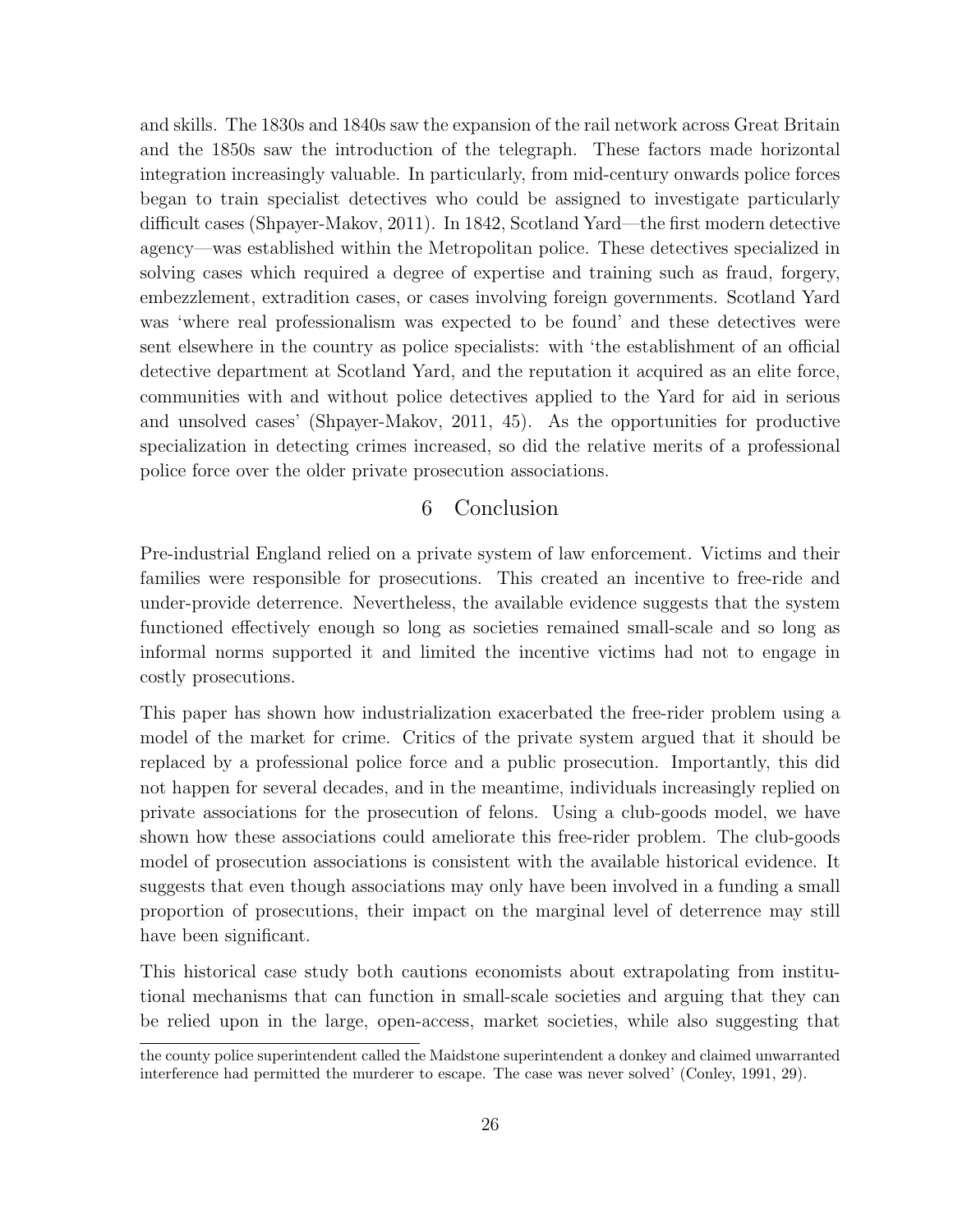private-order legal institutions can be scaled-up to a considerable extent. However, it is important to note that this scaleability was limited. While prosecution associations partially rectified the problems associated with individualized prosecutions, the limits imposed by distance and geography meant that they remained relatively small.

Associations had other shortcomings. They could not provide preventative policing. They responded after the fact to crimes and struggled to undertake large-scale operations against well-organized criminals. And maintaining a watch or a patrol was difficult. Some associations, notably the Barnet Association, were successful in maintaining a permanent watch, but many other small societies found it too costly to do so (for more details see Koyama, 2012*a*, 117-120).

Associations were also victims of their own success. They often formed in response to specific threats and once those threats were overcome they might subsequently disappear. Charles Bathurst of Gloucester in answering to the Constabulary Force Commissioners describes a successful association at Cheapstow which he suggests had formed to break up a sheep-stealing gang and was now inactive (*Evidence Taken by the Constabulary Force Commissioners: state of the rural districts as to crime and the means of its prevention*, 1839, 39).<sup>50</sup> Some associations were unable to prevent free-riding and declined due to an inability to collect fees.<sup>51</sup>

But the problems associated with prosecution associations have to be seen in context. The new police faced arguably still greater problems. A full consideration of the foundation of the first police forces in England is beyond the scope of this paper. Nevertheless, it is important to note that while there was only modest resistance to the Metropolitan police force established by Robert Peel in 1828, '[m]ost of the backbenchers who acquiesced in the appearance on London's streets of blue-uniformed and truncheoned 'Peelers' would have been mortified had they known that these strange novelties formed the advance guard of a professional police force which would appear throughout the country within thirty years' (Evans, 2001, 244).<sup>52</sup> Many parts of the country resisted the introduction

 $50$ Similarly we are told that '[n]ot withstanding the great benefits said to have been derived at Stow in the Wold from the operations of a Constabulary paid by voluntary subscription, those benefits it appears are in danger of abandonment, unless a measure for a compulsory rate be conferred. It has become difficult to get in the subscriptions. "The farmers have no longer fear depredations, and they do not choose to part with their money"' (Magistrate, 1839, 26).

<sup>&</sup>lt;sup>51</sup>This problem affected an association in Wandsworth. According to James Collingbourn there had been an association for the prosecution of felons but it was 'a temporary one; it is hardly an association; it has been formed, but it has fell off; it did not exist above eighteenth months. What was the effect while it did last? — The prosecutions came so heavy. In one instance a man stole two or three fowls; the prosecution came to £30 or £40 (Report from the Select Committee of the Police of the Metropolis, 1828, 240).

 $52$ Emsley observes: 'No matter that its founders had wanted it to appear non-military, that was preciely how many thousands of Londoners perceived it' (Emsley, 1993, 116).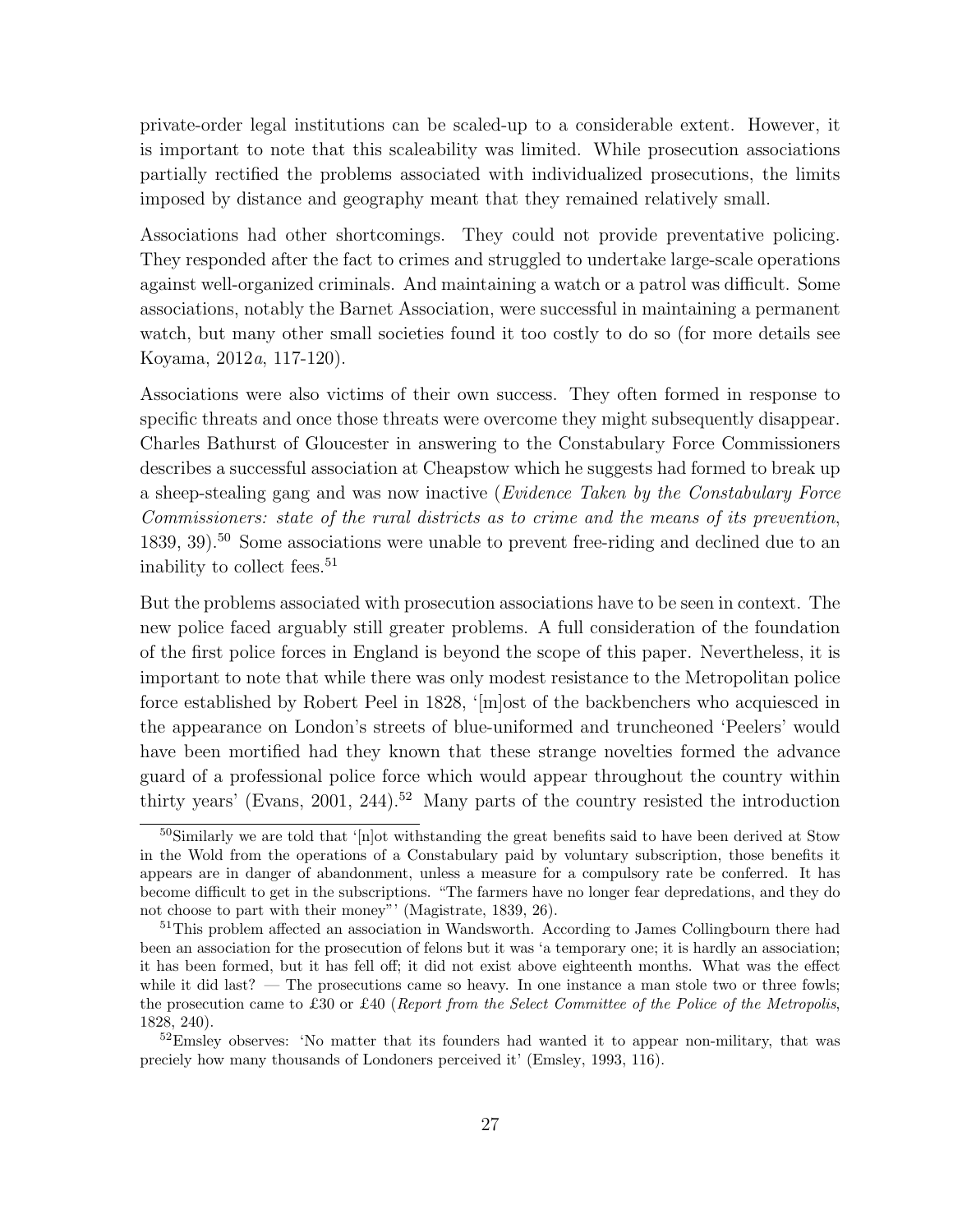of police forces.<sup>53</sup> In Yorkshire in 1839 for example magistrates were' bombarded with petitions from numerous townships whose inhabitants, like those from Kirby Moorside, had 'learnt with great Alarm, that the Establishment of a Rural Police is intended' despite the fact that in their opinion there were 'no instances of insubordination or riotous Proceedings ... but that on the contrary, the Riding is in a state of perfect tranquillity that rendered a police force 'altogether unnecessary and uncalled for" (quoted in Taylor,  $2002, 26$ ).<sup>54</sup>

Public Choice considerations precluded the introduction of a professional police force throughout the late-eighteenth and early-nineteenth century England.<sup>55</sup> The police came to be accepted only once these fears had been addressed, after it was made clear that provincial police forces would be under local control, and the plans for a nation-wide, centrally organized, French-style police force as envisioned by Chadwick had been rejected (Finer, 1952; Brundage, 1986; Philips, 2004). In the first few years after they were introduced, the new provincial forces experienced considerable problems. They faced popular resistance and struggled to attract high-quality recruits. Pay was low and turnover extremely high. There was a lack of training and a shortage of capable officers (Taylor, 1998, 29-51)<sup>56</sup>

Prosecution associations persisted after the introduction of professional police forces across England between 1828 and 1856. They worked in cooperation with the new police.<sup>57</sup> Many associations continued to pay rewards to policemen into the 1880s or later just as they had previously paid constables. However, in the long-run the emergence of the police robbed prosecution associations of their principle reason for existing, partic-

<sup>56</sup>In Middlesborough 30 percent of the police force resigned between 1854 and 1869 and 36 percent were dismissed, two-thirds of whom had served for less than 12 months. One problem was that wages of policemen did not match wage levels in industry. Many of those dismissed were dismissed for drinkrelated problems (Taylor, 1998). In the Bedfordshire police force 'Large numbers of men were dismissed or 'asked to resign' generally for drunkenness, absence from their beats or other forms of insubordination' (Emsley, 1983, 77).

<sup>53</sup>In 1839 a proposed expansion of the Metropolitan police was strongly opposed by the Clapham Association both because it deprived the council magistrates of their authority and because it would 'increase the patronage of the Government' and the burdens of the people' without enjoying 'the confidence of the public' (Minute book of the committees of Vestry, 1809-1840, unnumbered).

<sup>&</sup>lt;sup>54</sup>This resistance came from several quarters: classical liberals combined with trade unionists in their opposition, see Storch (1976).

<sup>&</sup>lt;sup>55</sup>Leeson and Williamson (2009) apply the concept of the second-best to examine institutional arrangements. Their claim is that 'If institutional condition (1) required for ideal political governancebinding constraints on political actorsis not satisfied, the second best can be achieved only by departing from institutional requirements  $(2)-(4)$  government provision of law, enforcement, and public goods' (Leeson and Williamson, 2009, 89). This concept is clearly applicable to the English case.

<sup>57</sup>The Stockton association raised a cheer to 'The Police force' on the grounds that '[w]ithout all of the force in detecting crimes the Association would lose three parts of its value' (Stockton Association for the Prosecution of Felons, 1874). Rural prosecutions associations could cooperate with the police because they were much more modest affairs and did not attempt to provide their own watches.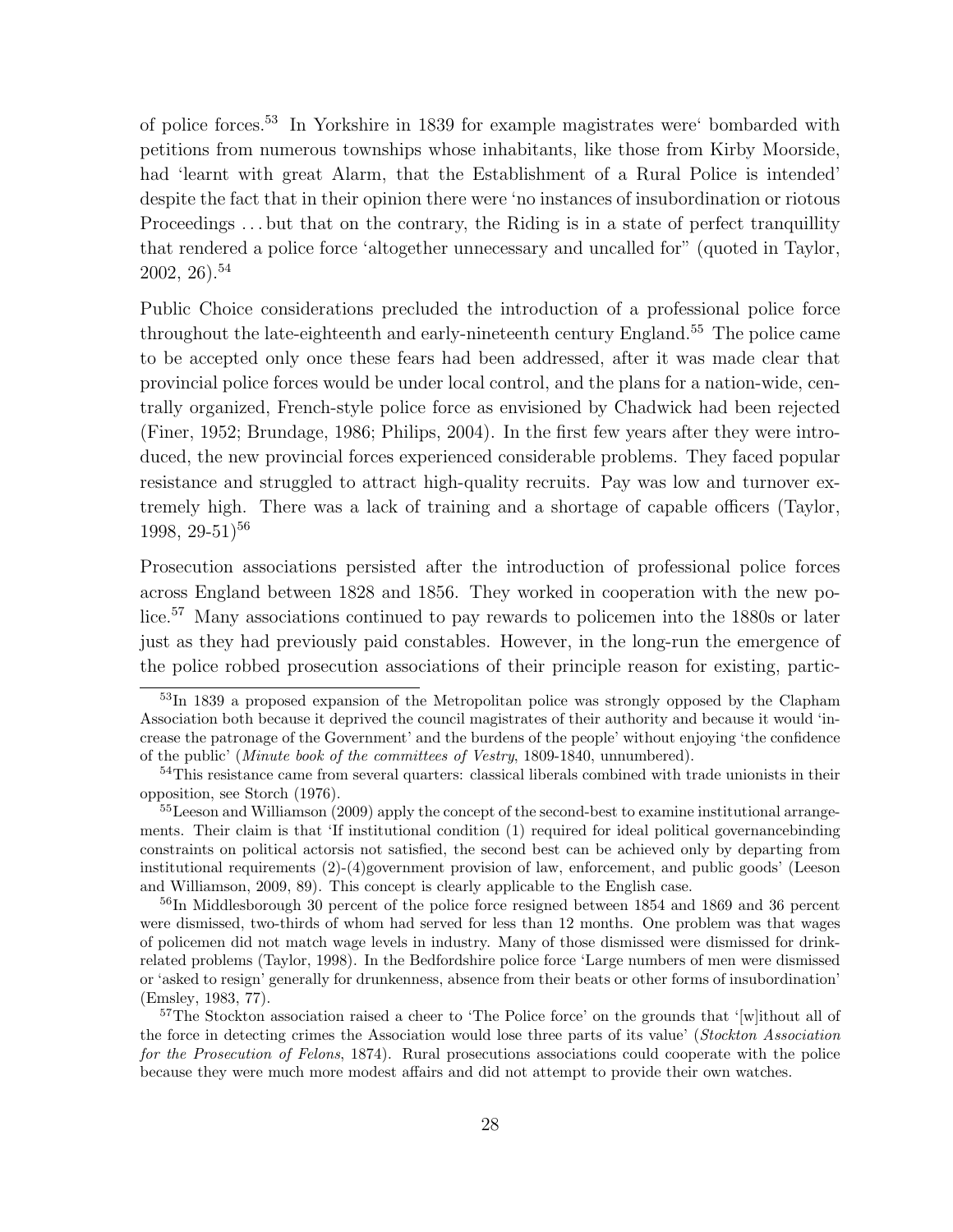ularly as the police began to take over the burden of prosecuting felons from the 1870s onwards and those societies that survived did so mainly on the basis of their success as convivial societies.<sup>58</sup>

<sup>58</sup>The Darlington Society, founded in 1811, was still going in 1875 with hundred members. It was still active and in 1874 had made four separate prosecutions and secured four convictions. At the general meeting, reported in the Northern Echo, the attorney Mr W. Hodgeson commented 'on the advantages to be derived from such an association and expressed his surprise that instead of having only 100 members they had not five or six times as many' (The Darlington Association for the Prosecution of Felons, 1875). Some societies still continue to this day as social clubs.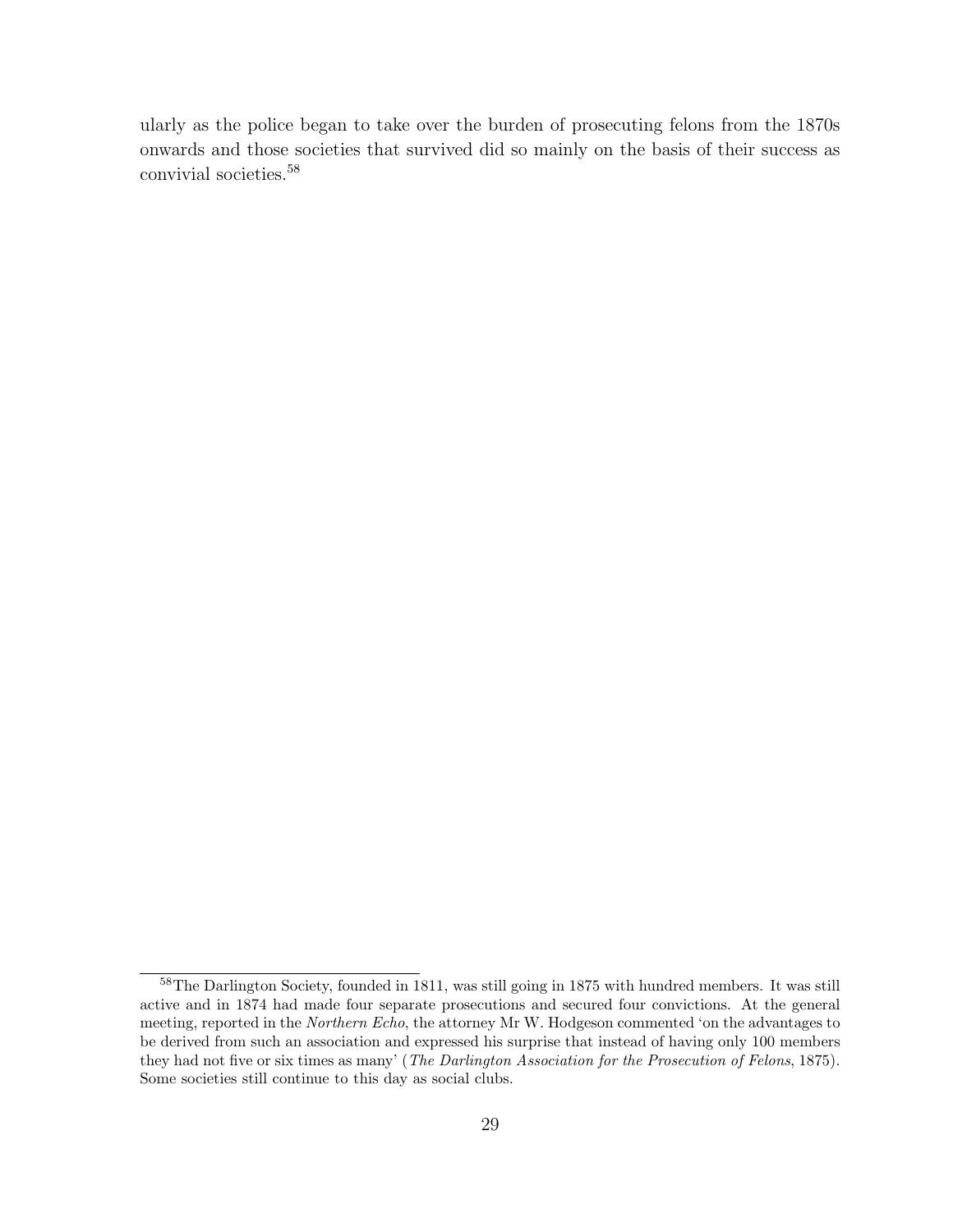## Appendix

#### *Proposition 2*

In the absence of free-riding there exists a club of size  $M^*$  such that

- 1. all individuals j with  $d_i \geq \hat{d}$  join the club;
- 2. and the number of prosecutions increases from  $\Lambda(\hat{h}) = 1 \hat{d}$  to  $\Lambda(d^c = 1 d^c)$ , thereby reducing the level of crime by  $\gamma Z/M^*$ .

*Proof.* We proceed by finding that values of e that satisfy the budget constraint of the club. We then find that values of e such that individuals with values of  $d_j > d$  wish to join the club (the incentive compatibility constraint). And we show that there are values of e that satisfy both these constraints at once.

The budget constraint requires the total fees of the club  $Me$  to be greater or equal to its expenditures which are determined by the supple of criminals  $(q(x^c))$ , the size of population (N), the number of crimes that the club prosecutes  $(\Lambda(d^c) = 1 - d^c)$  and the cost of a prosecution  $\nu$ :

$$
\frac{q(x^c)(1-d^c)\nu}{N} \le e.
$$
\n(8)

Deriving the incentive compatibility constraint is somewhat more involved. Write nonmembers' payoffs as:

$$
\frac{q(\hat{x})\big[\lambda(d_j)p d_j - d_j - \lambda(d_j)\nu\big]}{N}.
$$

Members of the club obtain:

$$
\frac{q(x^c)\big[\lambda^c p d_j - d_j\big]}{N} - e.
$$

Thus, an individual  $j$  joins the club if the following condition holds:

$$
q(x^{c})\left[\lambda^{c}pd_{j}-d_{j}\right]-q(\hat{x})\left[\lambda(d_{j})pd_{j}-d_{j}-\lambda(d_{j})\nu\right]\geq Ne.
$$
\n(9)

Let us again consider the individual j such that  $d_j = \hat{d}$  in which case  $\lambda_j = \lambda^c = 1$ . The incentive compatibility constraint can now be rewritten as:

$$
[q(xc) - q(\hat{x})]d_j + q(\hat{x})\nu) \ge Ne.
$$

Substituting in  $d_j = \hat{d} = \nu/p$ , solving for  $q(x^c) - q(\hat{x})$ , and dividing through by N we obtain:

$$
\frac{q(\hat{x})\nu}{N} - \frac{\gamma^2 Z \nu}{N\tilde{M}} \ge e. \tag{10}
$$

The first part of the LHS of this equation is the cost associated to being a non-member and paying for the cost of a prosecution. The second part of the LHS of this equation is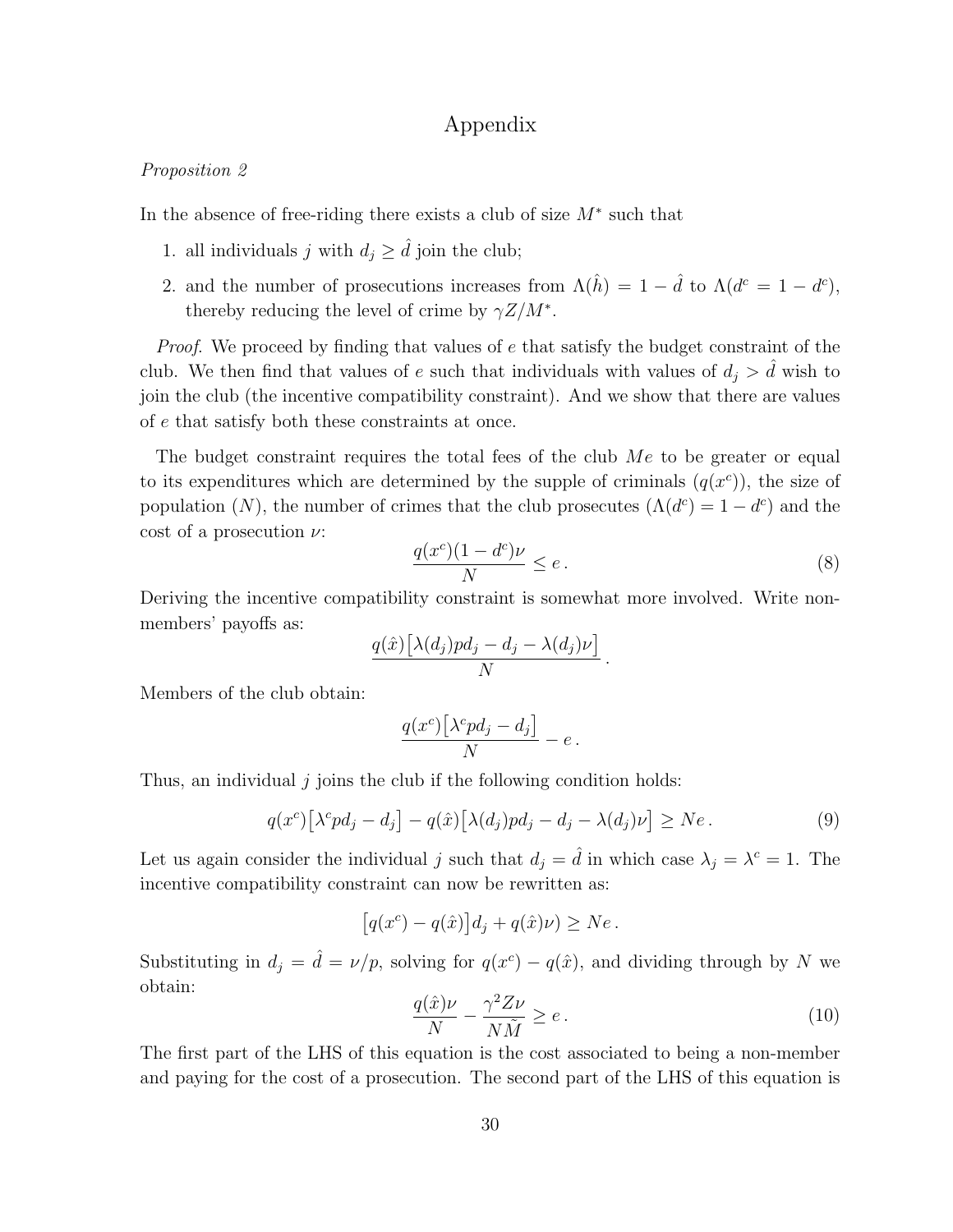the cost of being a member and being obliged to undertake prosecutions that one would not otherwise undertake. If the net payoff an individual obtains from membership is greater than e than membership is incentive compatible. It follows that the club can attract  $M^*$  members in equilibrium if there exists an e that satisfies both conditions  $(8)$ and (10). We can establish that there exists an  $e = e^*$  such that:

$$
\frac{q(x^c)(1-d^c)\nu}{N} \le e^* \le \frac{q(\hat{x})\nu}{N} - \frac{\gamma^2 Z \nu}{N\tilde{M}}.
$$

To see this equate equation (8) with  $e^*$ , cancel terms and substituted in for  $q(x^c)$  and  $q(\hat{x})$  to obtain:

$$
1 - \kappa - p\gamma + \nu\gamma - \frac{\gamma^2 Z}{\tilde{M}} \ge \left[1 - \kappa - p\gamma + \left[\frac{\nu}{p} - \frac{\gamma Z}{M}\right]p\gamma - 1 - \kappa - p\gamma + \left[\frac{\nu}{p}\right]\left[1 - \frac{\nu}{p} + \frac{\gamma Z}{\tilde{M}}\right],
$$
 or

$$
q(x^{c}) > q(x^{c})[1 - d^{c}],
$$

which can only be satisfied by a strict inequality.  $\Box$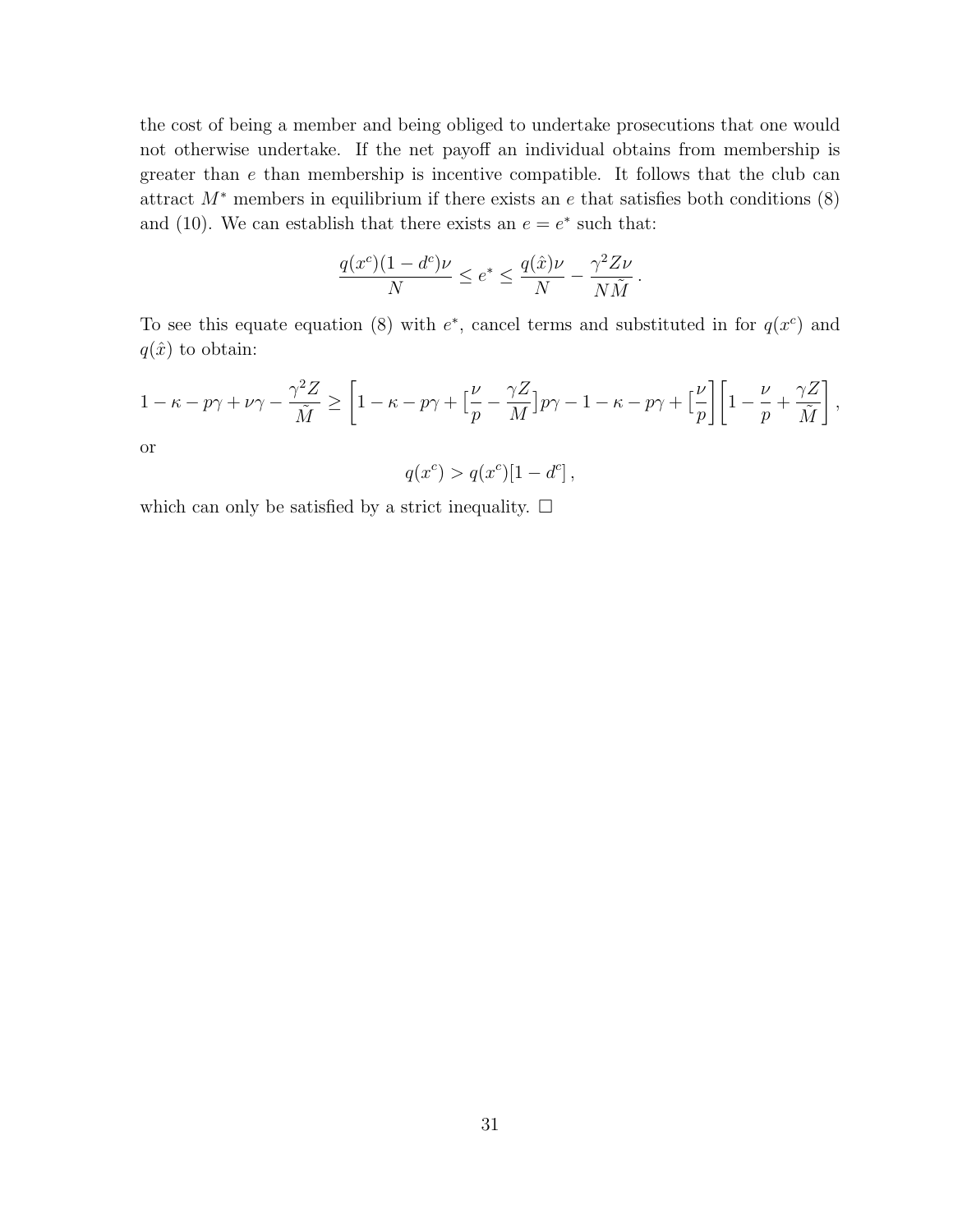#### References

- Allen, Douglas W. (2011), The Institutional Revolution, Chicago University Press, Chicago.
- Allen, Douglas W. and Yoram Barzel (2011), 'The evolution of criminal law and police during the pre-modern era', Journal of Law, Economics, and Organization 27(3), 540–567.
- Allen, Robert C. (2009), 'Engels' pause: Technical change, capital accumulation, and inequality in the British Industrial Revolution', *Explorations in Economic History*  $46(4)$ ,  $418-435$ .
- Anderson, Terry L. and PJ Hill (1979), 'An American Experiment in Anarcho-Capitalism: The Not So Wild, Wild West', The Journal of Libertarian Studies p. 9.
- Anonymous (1836), 'Some remarks on the report of the constabulary force', Combe and Crossley, Leicester.
- Armitage, Gilbert (1932), The History of the Bow Street Runners, 1729-1829, Wishart & Co., London.
- Bates, Robert (1983), Essays in the Political Economy of Rural Africa, Cambridge University Press, Cambridge.
- Beattie, J. M. (1986), Crime and the Courts in England, 1660–1800, Princeton University Press, Princeton, New Jersey.
- Beattie, J.M. (1974), 'The pattern of crime in England 1660-1800', Past and Present pp. 47–95.
- Becker, Gary S. (1968), 'Crime and punishment: An economic approach', The Journal of Political Economy  $76(2)$ , 169-217.
- Becker, Gary S. (1974), Crime and punishment: An economic approach, in 'Essays in the Economics of Crime and Punishment', NBER Chapters, National Bureau of Economic Research, Inc, pp. 1–54.
- Belper Association (1791), The Derby Mercury .
- Benson, B.L. (1989), 'The spontaneous evolution of commercial law', Southern Economic Journal pp. 644–661.
- Benson, Bruce L. (1988), 'Legal evolution in primitive societies', *Journal of Institutional and* Theoretical Economics JITE 144(5), 772–788.
- Benson, Bruce L (1994), 'Are public goods really common pools? considerations of the evolution of policing and highways in England', *Economic Inquiry*  $32(2)$ ,  $249-71$ .
- Bernstein, Lisa (1992), 'Opting out of the legal system: Extralegal contractual relations in the diamond industry', The Journal of Legal Studies  $21(1)$ , 115–57.
- Boettke, Peter J. (2005), Anarchism as a progressive reseatch program in political eocnomy, in E.Stringham, ed., 'Anarchy, State and Political Economy', Edward Elgar Publishing, pp. 206–219.
- Book of Proceedings of the Doncaster Boro' Stoke Association for the Prosecution of Felons (1821-1838). DS/80/1.
- Brewer, John and Roy Porter, eds (1993), *Consumption and the World of Goods*, Routledge, London, U.K.
- Brundage, Anthony (1986), 'Ministers, magistrates and reformers: The genesis of the Rural Constabulary Act of 1839', *Parliamentary History* 5(1), 55–64.
- Buchanan, James M. and Gordon Tullock (1962), The Calculus of Consent: Logical Foundations of Constitutional Democracy, Liberty Fund, Indianapolis, IN.

Chadwick, Edwin (1829), 'Preventive police', London Review 1, 252–308.

City of York Association for the Prosecuction of Felons, Cheats, etc. Minute Book (n.d.).

Clark, Gregory (2007), 'The long march of history: Farm wages, population, and economic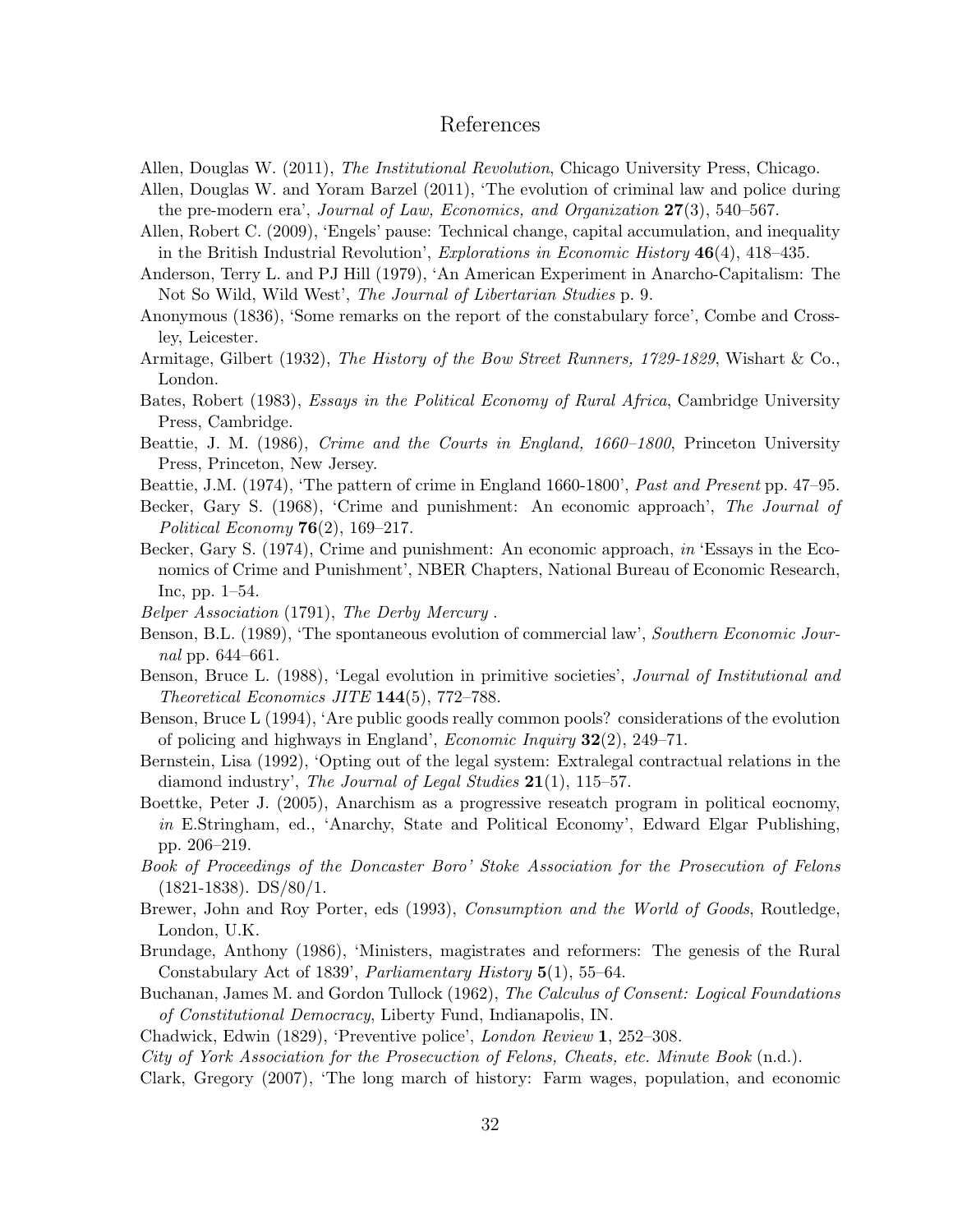growth, England 1209-1869', *Economic History Review*  $60(1)$ , 97-135.

Clay, Karen (1997), 'Trade without law: Private-order institutions in Mexican California', Journal of Law, Economics and Organization 13(1), 202–31.

Coase, R. H. (1960), 'The problem of social cost', The Journal of Law & Economics  $3(1)$ , 1.

Coase, R H (1974), 'The lighthouse in economics', Journal of Law & Economics  $17(2)$ , 357–76.

Code d'Instruction Criminelle (1810), Edinburgh Review 177, 88.

- Colquhoun, Patrick (1796), A Treatise on the Police of the Metropolis, C. Dilly, London.
- Colquhoun, Patrick (1803), A Treatise on the Functions and Duties of A Constable, J. Mawman and J. Hatchard, London.
- Conley, Carolyn A. (1991), The Unwritten Law: Criminal Justice in Victorian Kent, Oxford University Press, Oxford.
- Copy of a Deed of Association for the Prosecution of Felons (1799), Birmingham: Printed at T.A. Pearson's Printing Office, High-Street.
- Cottu, Charles (1820), 'The administration of the criminal code in England', The Pamphleteer  $16(31), 1-145.$
- Crafts, N.F.R (1985), British economic growth during the industrial revolution, Clarendon Press, Oxford.
- Critchley, T. A. (1967), A History of Police in England and Wales 900–1966, Costable and Compand Ltd, London.
- Curott, Nicholas and Edward Stringham (210), The rise of government law enforcement in England, in E. J.Lopez, ed., 'The Pursuit of Justice', Palgrave MacMilllan, New York, pp. 19– 37.
- Davies, Stephen (2002), The private provision of police during the eighteenth and nineteenth centuries, in D.Beito, P.Gordon and A.Tabarrok, eds, 'The Voluntary City', University of Michigan Press, Michigan, pp. 151–181.
- de Tocqueville, Alexis (1958), Journeys to England and Ireland, Yale University Press, New Haven.
- de Vries, Jan (2008), The Industrious Revolution, Cambridge University Press, Cambridge, U.K.
- Demsetz, Harold (1970), 'The private production of public goods', *Journal of Law and Eco*nomics **13**(2), 293-306.
- Dixit, Avinash (2004), *Lawlessness and Economics*, Princeton University Press, Oxford.
- Duffield, Makeney, Holbrook and Little Eaton Association for the Prosecution of Felons (1791- 1794). Articles of Association, Derbyshire Record Office, D589Z/Z3.
- Ehrlich, I. (1996), 'Crime, punishment, and the market for offenses', The Journal of Economic Perspectives  $10(1)$ , 43–67.
- Ekelund, Robert B. and Cheryl Dorton (2003), 'Criminal justice institutions as a common pool: the 19th century analysis of Edwin Chadwick', Journal of Economic Behavior  $\mathcal C$  Organization. 50, 271–294.
- Emsley, Clive (1983), Policing and its Context 1750–1870, Schocken Books, New York.
- Emsley, Clive (1993), The English Bobby: An indulgent tradition, in R.Porter, ed., 'The Myths of the English', Polity Press, London, pp. 114–135.
- Emsley, Clive (1996), Crime and Society in England 1750–1900, 2nd edn, Longman, London.
- Emsley, Clive (2007), Crime, Police, and Penal Policy: European experiences 1750-1940, Oxford University Press, Oxford.
- Evans, Eric J. (2001), The Forging of the Modern State, Longman, London.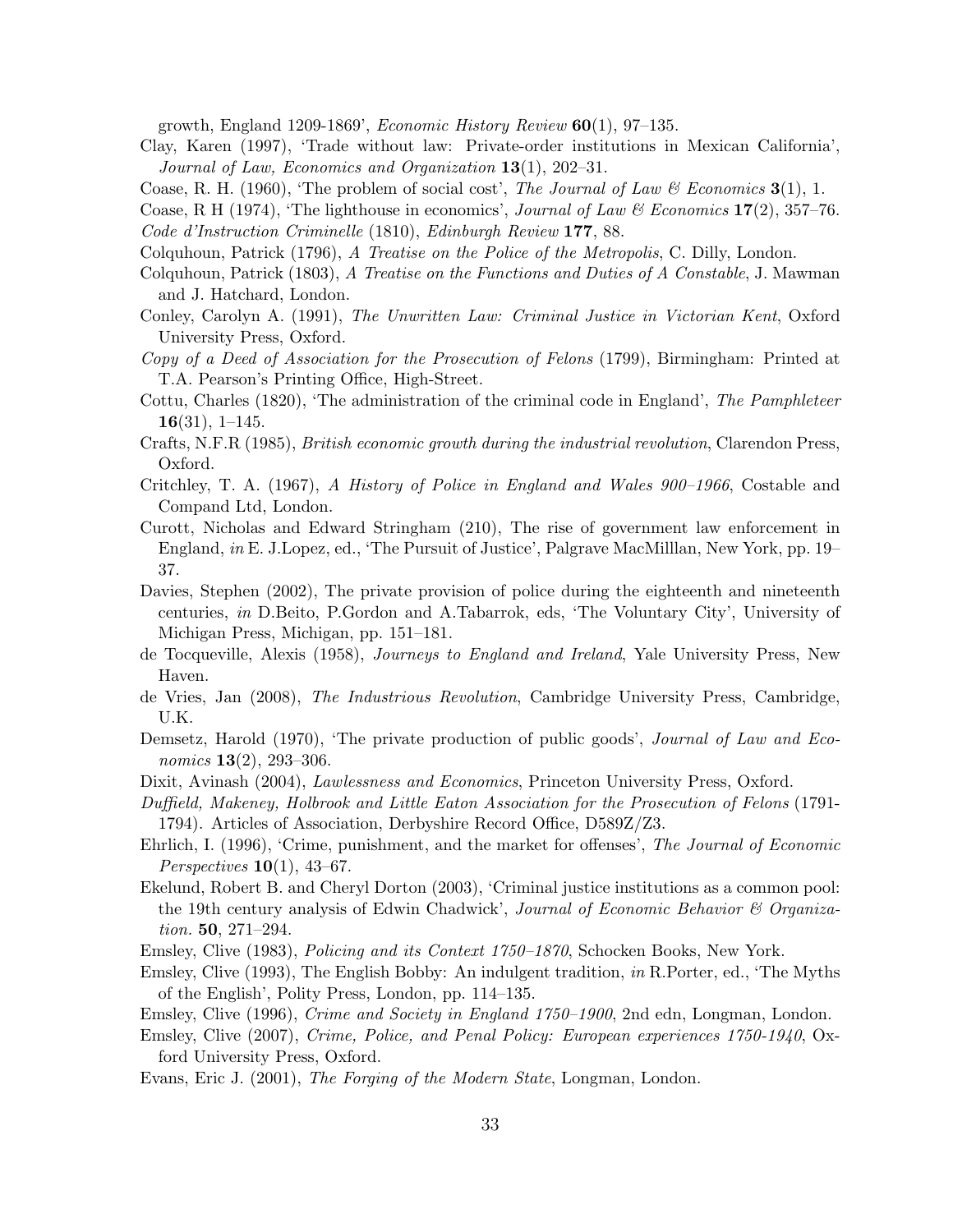- Evidence Taken by the Constabulary Force Commissioners: state of the rural districts as to crime and the means of its prevention (1839).
- Fielding, Henry (1751), 'An enquiry into the causes of the late increase of robbers, etc.', Printed for A. Millar, London.
- Finer, S.E. (1952), The Life and Times of Sir Edwin Chadwick, 1997 edition edn, Routledge/Thoemmes Press, London.
- First Report from the Commissioners Appointed to Inquire as to the Best Means of Establishing an Efficient Constabulary Force in the Counties of England and Wales (1839), Printed by W. Clowes and Sons, Stamford Street.
- Fletcher, Richard (2003), Bloodfued, Oxford University Press, Oxford.
- Friedman, David (1979), 'Private creation and enforcement of law: a historical case', The Journal of Legal Studies  $8(2)$ , 399-415.
- Friedman, David (1984), 'Efficient institutions for the private enforcement of law', The Journal of Legal Studies  $13(2)$ , 379–397.
- Friedman, David (1995), 'Making sense of English law enforcement in the eighteenth century', The University of Chicago Law School Roundtable 475, 475–505.
- Friedman, David (1999), 'Why not hang them all: The virtues of inefficient punishment', Journal of Political Economy 107(S6), S259-S269.
- Friedman, David and William Sjostrom (1993), 'Hanged for a sheep–the economics of marginal deterrence', The Journal of Legal Studies  $22(2)$ , 345–66.
- Friedman, J.W. (1971), 'A non-cooperative equilibrium for supergames', Review of Economic Studies 38, 1–12.
- Fudenberg, Drew and Eric Maskin (1986), 'The folk theorem in repeated games with discounting or with incomplete information', *Econometrica* 54, 533–554.
- Gash, Norman (1961), Mr. Secretary Peel: The Life of Sir Robert Peel to 1830, Harvard University Press, Cambridge, M.A.
- Gatrell, V.A.C. (1972), Criminal statistics and their interpretation, in E. A.Wrigley, ed., 'Nineteenth-century society', Cambridge University Press, Cambridge, pp. 336–386.
- Greif, Avner (1989), 'Reputation and coalitions in medieval trade: evidence on the Maghribi traders', Journal of Economic History  $49(4)$ , 857—882.
- Greif, Avner (1993), 'Contract enforceability and economic institutions in early trade: the Maghribi trader's coalition', American Economic Review 83(3), 525—548.
- Haring, Philip (1996), The Waning of 'Old Corruption': The Politics of Economical Reform in Britain, 1779–1846, Clarendon Press, Oxford.
- Harley, Knick (1999), Reassing the industrial revolution: A macro view, in J.Mokyr, ed., 'The British Industrial Revolution: An Economic Perspective. 2nd edition', Westview Press, Oxford, pp. 160–206.
- Harrow on the Hill Association Book (1801–1826). DRO/003/H/01/001.
- Hart, Jenifer (1955), 'Reform of the borough police, 1835-1856', The English Historical Review  $70(276), 411-427.$
- Haude, Sigrun (2007), War—a fortuitous occasion for social disciplining and political centralization? the case of Bavaria under Maximilian I, in K.Mladek, ed., 'Police Forces: A Cultural History of an Institution', Palgrave MacMilllan, London, pp. 13–25.
- Hay, Douglas (1980), 'Crime and justice in eighteenth- and nineteenth-century England', Crime and Justice 2, 45–84.
- Hay, Douglas, ed. (1975), Albion's Fatal Tree, Allen Lane, London.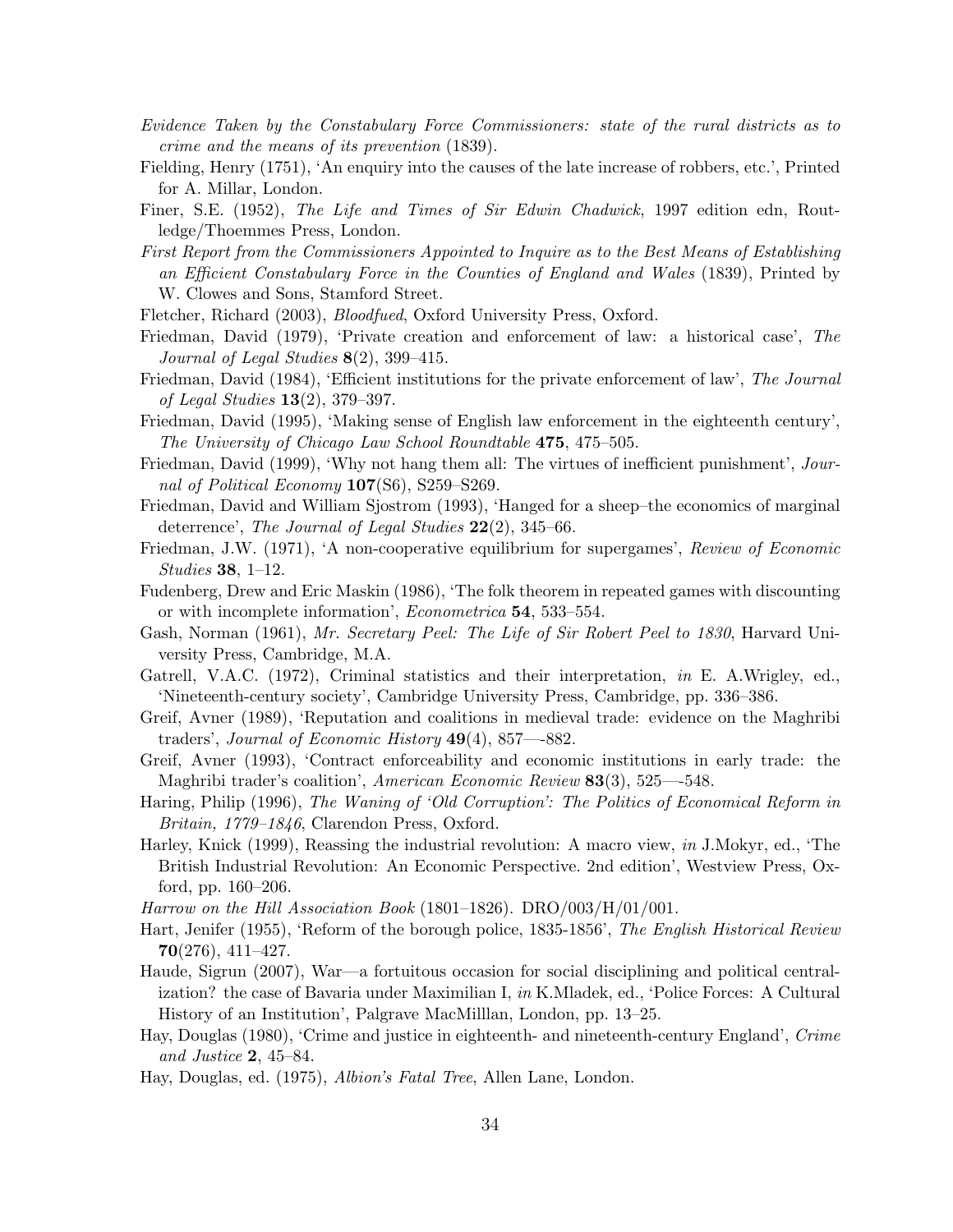- Hay, Douglas and Francis Snyder (1989), Using the criminal law, 1750–1850, in D.Hay and F.Snyder, eds, 'Policing and Prosecution in Britain 1750–1850', Clarendon Press, Oxford, pp. 3–52.
- Hoebel, E. Adamson (1967), The Law of Primitive Man: a study in comparative legal dynamics, Havard University Press, Cambridge, M.A.
- Hudson, Pat, ed. (1989), Regions and Industries: A perspective on the industrial revolution, Cambridge University Press, Cambridge.
- Ignatieff, Michael (1978), A Just Measure of Pain: the Pentiteniary in the Industrial Revolution, 1750-1850, The MacMillan Press LTD, London.
- James, P.D. and T. A. Critchley (1971), The Maul and the Pear Tree, Warner Books, New York.
- Jones, David (1992), Crime in Nineteenth Century Wales, University of Wales Press, Cardiff.
- Kandori, Michihiro (1992), 'Social norms and community enforcement', Review of Economic Studies 59(1), 63–80.
- King, Peter (1989), Prosecution associations and their impact in eighteenth-century Essex, in D.Hay and F.Snyder, eds, 'Policing and Prosecution in Britain 1750–1850', Clarendon Press, Oxford.
- King, Peter (1996), 'Punishing assault: The transformation of attitudes in the English Courts', The Journal of Interdisciplinary History  $27(1)$ , pp. 43–74.
- Klein, Benjamin, Robert G Crawford and Armen A Alchian (1978), 'Vertical integration, appropriable rents, and the competitive contracting process', Journal of Law  $\mathcal B$  Economics  $21(2)$ , 297–326.
- Klerman, Daniel (2004), 'Jurisdictional competition and the evolution of the common law: A hypothesis', Australian Journal of Legal History 8, 1–19.
- Koyama, Mark (2012a), 'Prosecution associations in industrial revolution England: Private providers of public goods?', Journal of Legal Studies .
- Koyama, Mark (2012b), 'The transformation of labor supply in the pre-industrial world', Journal of Economic Behavior & Organization  $81(2)$ , 505 – 523.
- Landes, William M. and Richard A. Posner (1975), 'The private enforcement of law', The Journal of Legal Studies  $4(1)$ , 1–46.
- Leeson, Peter T. (2007a), 'An-arrgh-chy: The law and economics of pirate organization', Journal of Political Economy  $115(6)$ , 1049–1094.
- Leeson, Peter T. (2007b), 'Better off stateless: Somalia before and after government collapse', Journal of Comparative Economics 35(4), 689–710.
- Leeson, Peter T. (2008), 'Social distance and self-enforcing exchange', The Journal of Legal  $Studies 37(1), 161-188.$
- Leeson, Peter T.  $(2009)$ , 'The laws of lawlessness', *Journal of Legal Studies*  $38(2)$ ,  $471-503$ .
- Leeson, Peter T. (forthcominga), "God damn:" the law and economics of monastic malediction', Journal of Law, Economics and Organization .
- Leeson, Peter T. (forthcomingb), 'Ordeals', Journal of Law  $\mathcal B$  Economics.
- Leeson, Peter T. and Claudia R. Williamson (2009), 'Anarchy and development: An application of the theory of second best', The Law and Development Review  $2(1)$ , 4.
- Lemire, Beverly (1991), Fashion's Favourite: The Cotton Trade and the Consumer in Britain, 1660-1800, Oxford University Press, Oxford.
- Liang, Hsi-Huey (1992), The rise of modern police and the European state system from Metternich to the Second World War, Cambridge University Press, Cambridge.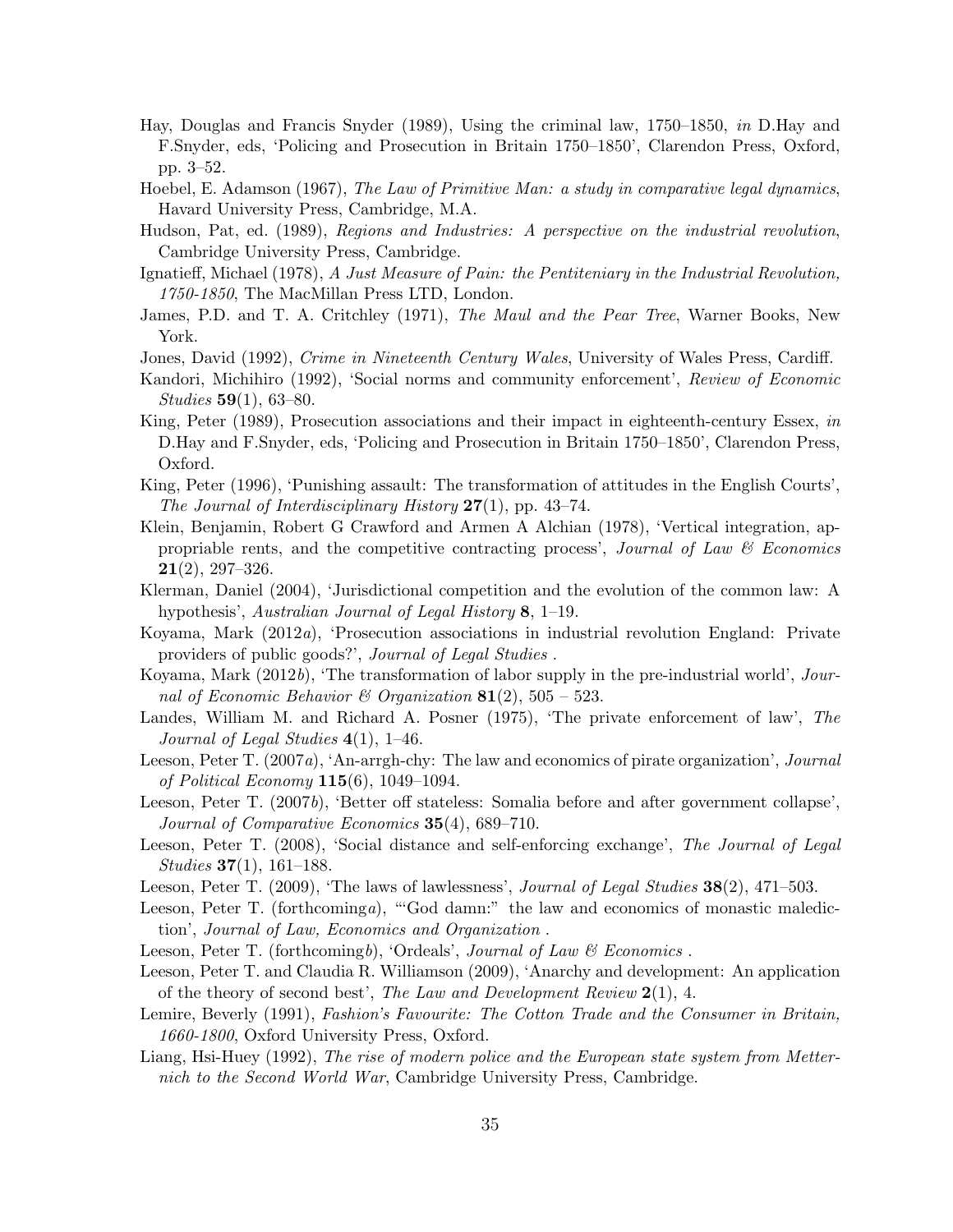- Little, Craig B. and Christopher P. Sheffield (1983), 'Frontiers and criminal justice: English private prosecution societies and American vigilantism in the eighteenth and nineteenth centuries', American Sociological Review 48(6), 796–808.
- Magistrate, A County (1839), 'Some remarks on the report of the constabular force'.
- McMullan, John L. (1987), 'Crime, law and order in early modern England', *British Journal of* Criminology 27(3), 252–274.
- Minute Book of the Bradfield Association for the Prosecution of Felons (1838-1886). MD 3595.
- Minute book of the committees of Vestry (1809-1840), Clapham Committee Book.
- Mokyr, Joel (1988), 'Is there still life in the pessimist case? consumption during the industrial revolution, 1790—1850', The Journal of Economic History  $48(1)$ , 69–92.
- Mokyr, Joel (2004), Accounting for the industrial revolution, in R.Floud and P.Johnson, eds, 'The Cambridge Economic History of Modern Britain', Vol. I, Cambridge University Press, Cambridge, pp. 1–28.
- Mokyr, Joel (2008), The institutional origins of the industrial revolution, in E.Helpman, ed., 'Institutions and Economic Performance', Harvard University Press, Cambridge, MA, pp. 64– 120.
- Mokyr, Joel (2009), *The Enlightened Economy*, Princeton University Press, Princeton, New Jersey.
- Nowak, Martin A. and Karl Sigmund (2005), 'Evolution of indirect reciprocity', Nature 437, 1291–98.
- Officer, Lawrence H. (2010), 'What was the U.K. GDP then?'.

**URL:** URL: http://www.measuringworth.com/ukgdp/

- Paley, William (1830), *Principles of Moral and Political Philosophy*, Vol. 2, N.H. Whitaker, Boston.
- Philips, David (1977), Crime and Authority in Victorian England, Croom Helm, London.
- Philips, David (1980), 'A new engine of power and authority': The new institutionalization of law-enforcement in England 1780-1830, in V.Gatrell, B.Lenman and G.Parker, eds, 'Crime and the Law: The Social History of Crime in Western Europe since 1500', Europa, London, pp. 120–155.
- Philips, David (1989), Good men to associate and bad men to conspire, in D.Hay and F.Snyder, eds, 'Policing and Prosecution in Britain 1750–1850', Clarendon Press, Oxford.
- Philips, David (2004), 'A 'weak' state? the English state, the magistracy and the reform of policing in the 1830s', The English Historical Review 119(483), 873–891.
- Philips, David and Robert D. Storch (1999), *Policing Provincial England, 1829–1856*, Leicester University Press, London.
- Pigou, Arthur Ceil (1952), The Economics of Welfare, Transaction Books, New Jersey.
- Polinsky, A.M. and S. Shavell (2007), 'The theory of public enforcement of law', *Handbook of* law and economics 1, 403–454.
- Pollack, A.F. and F.W. Maitland (1895), The History of England Law, Before the Time of Edward I, Vol. 1, Cambridge University Press, Cambridge.
- Posner, Richard A (1980), 'A theory of primitive society, with special reference to law', *Journal* of Law & Economics  $23(1)$ , 1–53.
- Powell, Benjamin and Edward Stringham (2009), 'Public choice and the economic analysis of anarchy: a survey', *Public Choice*  $140(3)$ , 503-538.
- Radinowicz, Leon (1948), A History of English Criminal Law and its Administration from 1750, Vol. 1: The Movement For Reform, The MacMillan Company, New York.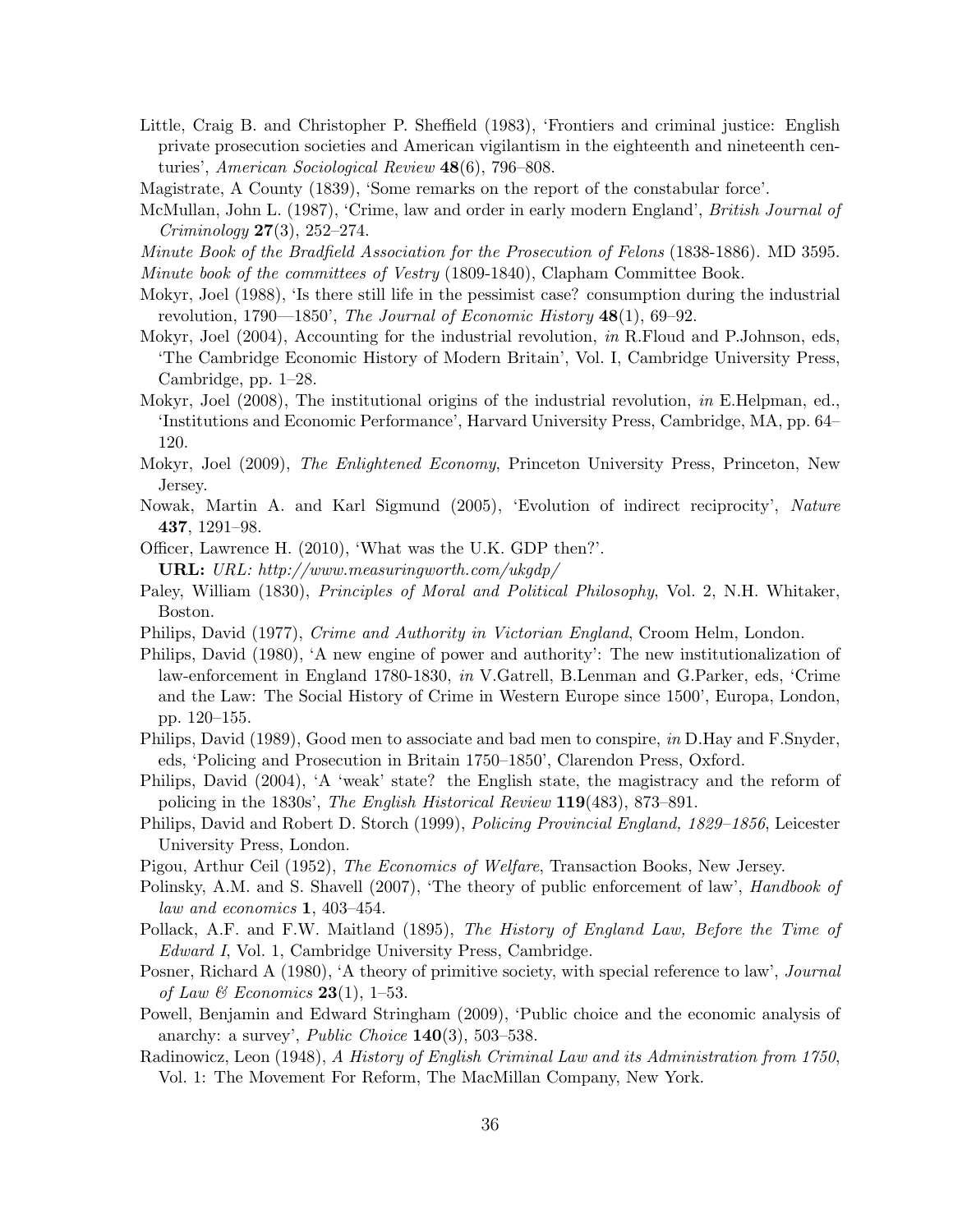- Radinowicz, Leon (1958), A History of English Criminal Law and its Administration from 1750, Vol. 4, The MacMillan Company, New York.
- Rawlings, Philip (2002), Policing, a short history, Willan Publishing, Devon.
- Reith, Charles (1936), The Police Idea, Oliver and Boyd, London.
- Reith, Charles (1943), *British Police and the Democratic Ideal*, Oxford University Press, London.
- Reith, Charles (1956), A New Study of Police History, Oliver and Boyd, London.
- Report from the Select Committee of the Police of the Metropolis (1828), London.
- Report of the Commissioners for inquiring into County Rates (1836), W. Clowes and Sons, London.
- Romilly, Samuel (1810), Observation on the Criminal Law of England, as it relates to Capital Punishments, and on the mode in which it is administered, T. Cadell and W. Davies, London.
- Root, Hilton L. (1991), 'The redistributive role of government: Economic regulation in old regime France and England', Comparative Studies in Society and History 33(2), pp. 338– 369.
- Rubinstein, W.D. (1983), 'The end of 'old corruption' in Britain 1780-1860', Past & Present 101.
- Rules and Regulations for the Government of the Chaddesley-Corbett Association for the Prosecution of Felons (1837), Thomas Pennell, Printer, High-Street, Kidderminster, 1837.
- Rules and Regulations of an Association for the Prosecution of Felons and other Offenders, adopted at a meeting of the several inhabitants of the parishes of Lanvrechva Lower and Upper, Panteague, Lantarnam and Lanthewy (1819), J. Cheese: Newport.
- Rules and Regulations of the Burnham Association for the Protection of Persons and Property and the Prosecution of Felons (1833), J.H. Roberts, Printer, 35 Tabernacle Walk, Finsbury Square, London.
- Rules and Regulations of the Worsbro' Association for the Prosecution of Felons, Trespassers,  $\mathcal C$  etc. (1880), T. & C. Lingard, Printers, Barnsley.
- Rules of a society called the Equitable Association of the inhabitants of Mansfield and neighbours for the Apprehending and Prosecuting Felons and receivers of stolen goods and other offenders against the law (1842), Mansfield : printed by G. Langley.
- Rules of the Beverley Guardian Society for the Protection of Trade (1834), W.B Johnson, Market Place.
- Rules of the Cawthorne Association for the prosecution of felons (1843), Barnsley: Printed by John Ray.
- Rules of the Ecclesfield General Association, for the Prosecution of Felons. (1843), Sheffield: Printed by J. Blurton.
- Rules of the Town of Cambridge Association for the Prosecution of Felons, 1841 (1841), Cambridge: Glover and Foister, Falcon Yard.
- Rules, Orders and Regulations of the Hemsworth Association for the Prosecution of Felons etc. (1821), G. Harrison, Barnsley.
- Samuelson, Paul A. (1954), 'The pure theory of public expenditure', The Review of Economics and Statistics 36(4), 387–389.
- Schubert, Adrian (1981), Private initiative in law enforcement: Associations for the prosecution of felons, 1744–1856, in V.Bailey, ed., 'Policing and Punishment in Nineteenth Century Britain', Rutgers University Press, New Jersey, pp. 25–42.

Scott, James T. (2009), The Art of Not Being Governed: An Anarchist History of Upland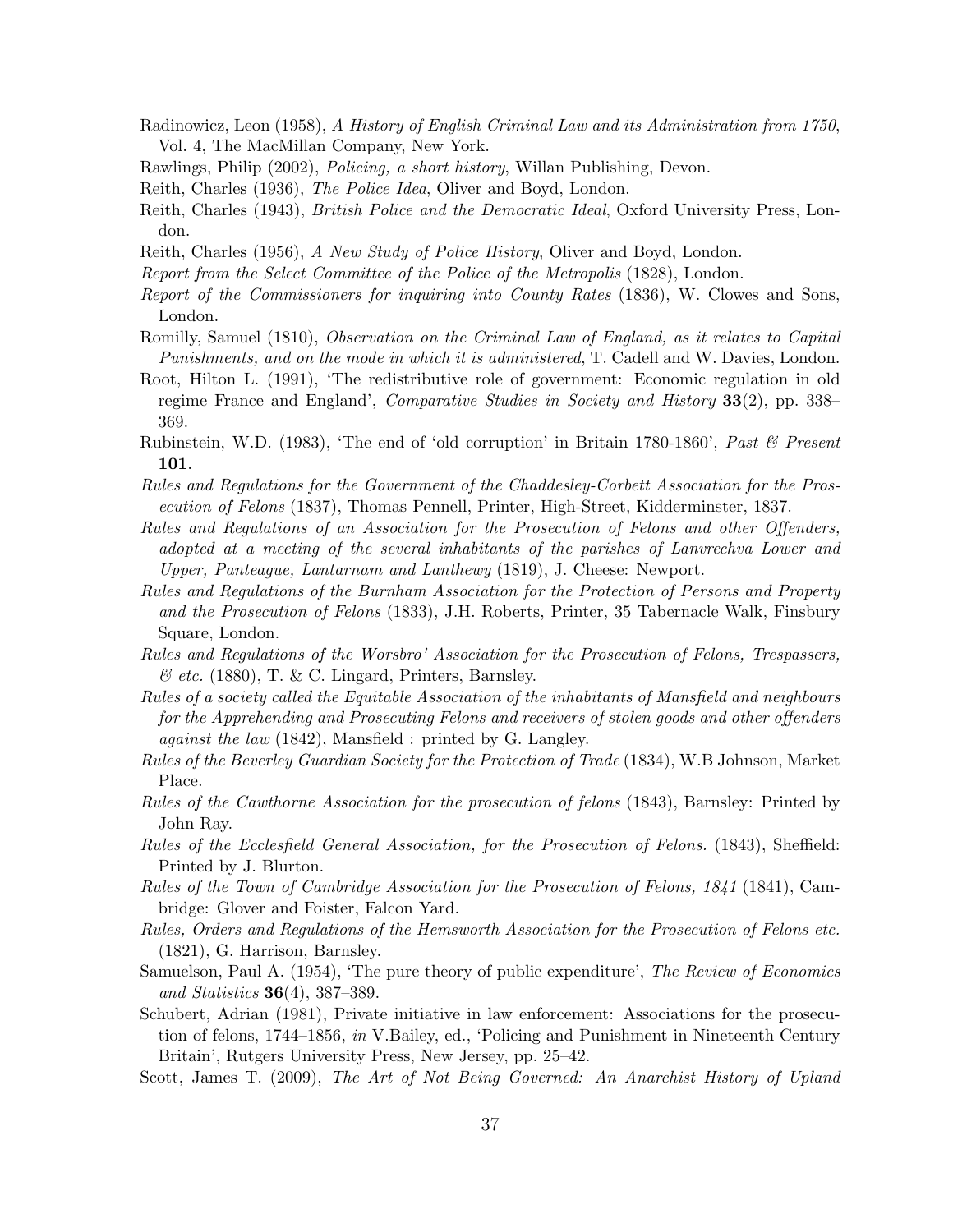Southeast Asia, Yale University Press, New Haven.

- Sharpe, J. A. (1980), Enforcing the law in the 17th century English village, in V.Gatrell, B.Lenman and G.Parker, eds, 'Crime and the Law: The Social History of Crime in Western Europe since 1500', Europa, London, pp. 97–119.
- Sharpe, J. A. (1983), Crime in seventeenth-century England, Cambridge University Press, Cambridge.
- Shpayer-Makov, Haia (2011), The Ascent of the Detective, Oxford University Press, Oxford.
- Silver, Allan (1967), The demand for order in civil society: A review of some themes in the history of urban crime, police, and riot, in D. J.Bordua, ed., 'The Police: Six Sociological Essays', John Wiley & Sons, London, pp. 1–25.
- Skarbek, David (2010), 'Putting the "con" in constitutions: The economics of prison gangs', The Journal of Law, Economics,  $\mathcal{B}$  Organization 26(2), 183–211.
- Skarbek, David (2012a), 'Governance and prison gangs', American Political Science Review  $105(4)$ , 702–716.
- Skarbek, David (2012b), 'Prison gangs, norms, and organization', Journal of Economic Behavior  $\mathcal{B}$  Organization **82**(1), 96–109.
- Smith, Adam (1776), An Inquiry into the Nature and Causes of the Wealth of Nations, Clarendon Press, Oxford, U.K.
- Smith, Bruce P. (2006), 'The emergence of public prosecution in London, 1790-1850', Yale Journal of Law and Humanities 18, 29–62.
- Stockton Association for the Prosecution of Felons (1874), The Daily Gazette 21, 3.
- Storch, Robert D. (1975), "'The plague of blue locusts": police reform and popular resistance in Northern England 1840–1857', International Review of Social History XX, 69–90.
- Storch, Robert D. (1976), 'The policeman as domestic missionary: Urban discipline and popular culture in northern England,  $1850-1880'$ , Journal of Social History  $9(4)$ ,  $481-509$ .
- Storch, Robert D. (1989), Policing rural southern England before the police, in D.Hay and F.Snyder, eds, 'Policing and Prosecution in Britain 1750–1850', Clarendon Press, Oxford, pp. 211–266.
- Stringham, Edward and Todd Zywicki (2011), 'Rivalry and superior dispatch: an analysis of competing courts in medieval and early modern England', Public Choice 147(3), 497–524.
- Styles, John (1989), Print and Policing: Crime Advertising in Eighteenth-Century Provincial England, in 'Police and Prosecution in Britain in the Eighteenth and Nineteenth Centuries', Oxford University Press, Oxford, pp. 55–111.
- Styles, John (2007), *The Dress of the People*, Yale University Press, New Haven.
- Taylor, David (1998), Crime, Policing and Punishment in England, 1750–1914, MacMillan Press LTD, London.
- Taylor, David (2002), Policing the Victorian Town: the development of the Police in Middlesbrough c. 1840–1914, Palgrave MacMilllan, London.
- The Accounts of the Wheldrake and Langwith Association for the Prosecution of Felons and *Cheats & etc.* (1816-1864). The Borthwick Institute for Archives PR/WHEL.
- The Association of the Parish of Bolton Percy for the Prosecution of Felons, Cheats and for the defraying of all expenses of Advertisement, Handbills etc. (1825-1890). Borthwick Institute for Archives: Box PR/BP.
- The Darlington Association for the Prosecution of Felons (1875), Northern Echo 1572.

Thompson, E.P (1963), The Making of the English Working Class, Penguin, Middlesex, U.K. Tobias, J.. (1979), Crime and Police in England, 1700–1900, Gill and Macmillan, London.